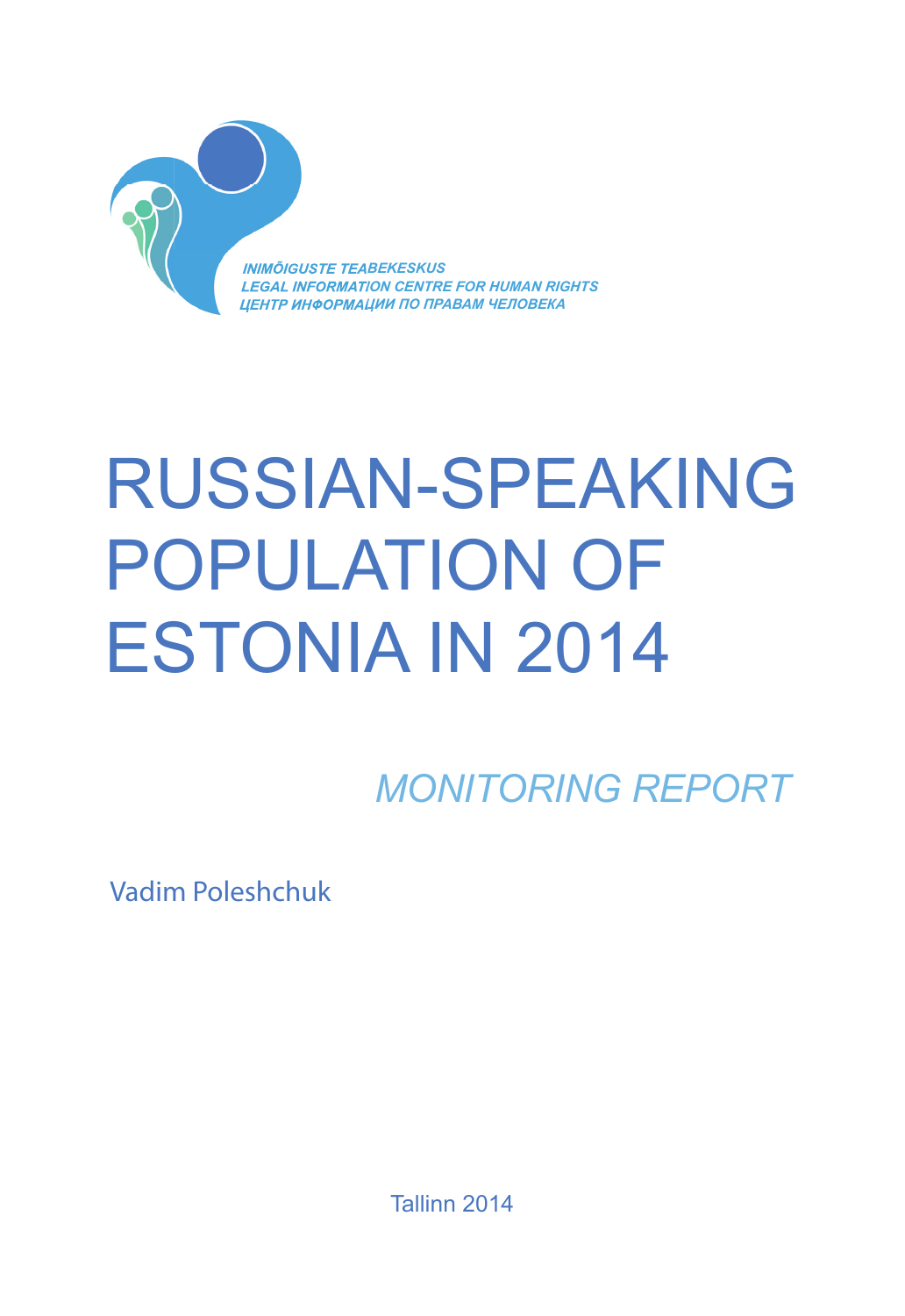#### RUSSIAN-SPEAKING POPULATION OF ESTONIA IN 2014

Monitoring report

by Vadim Poleshchuk

© LEGAL INFORMATION CENTRE FOR HUMAN RIGHTS, 2014



Monitoring has been financially supported by the Foundation for supporting and protecting the rights of compatriots living abroad

ISBN 978-9985-9967-4-4 (pdf)



LEGAL INFORMATION CENTRE FOR HUMAN RIGHTS J.Köleri 8, Tallinn 10150, Estonia Phone: (+372) 64 64 270 Fax: (+372) 64 64 272 E-mail: centre@lichr.ee Internet: www.lichr.ee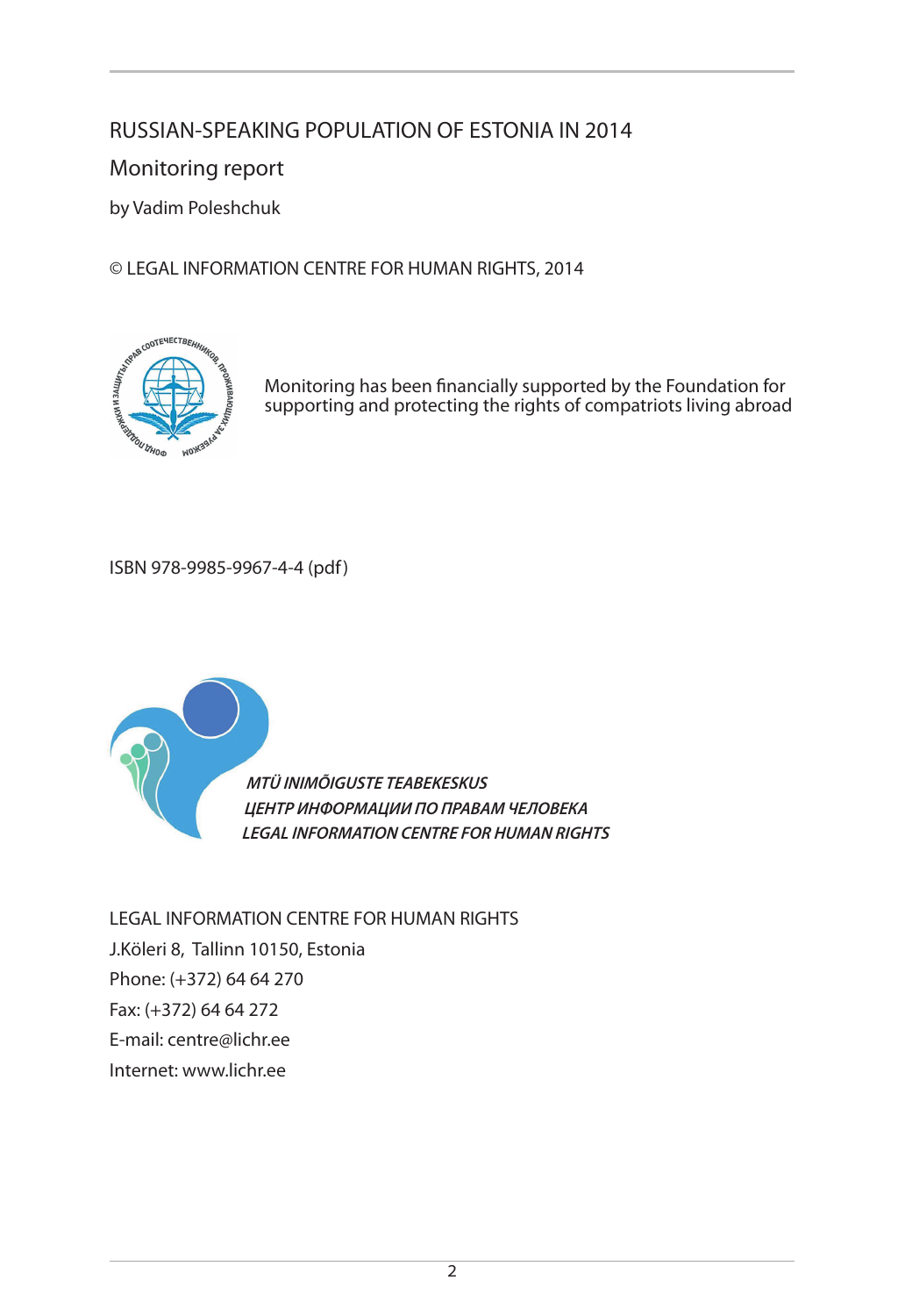# AUTHOR'S NOTE

This report has been prepared by **Vadim Poleshchuk** with contribution by other staff members of the Legal Information Centre for Human Rights (LICHR) and it reflects the situation of Russian population of Estonia **as of 1 August 2014,** harking back to the earlier events and data, if that should be necessary. It has been compiled within framework of the project *Providing Legal Aid Free of Charge in Russian and Monitoring of the Legal Situation of Compatriots in Estonia*. Monitoring has been financially supported by the Foundation for supporting and protecting the rights of compatriots living abroad.

The report comprises four sections. The first section subjects to scrutiny the social-political context and the demographic changes, affecting the non-Estonian (Russian-speaking) population of the country. The second section provides an overview of main directions of ethnopolitics, focussing on the problem of cultural autonomy of national minorities, linguistic policy and education in Russian, the problem of combating intolerance, as well as inequality and discrimination, and how religious freedom is respected in Estonia. Given the specificity of the situation in Estonia, its migration regulation, naturalisation and official policy of integration are considered separately in the third section of the report. The fourth and concluding section supplies stock information on social-economic situation of non-Estonian population, describing in the first place the position of labour market, housing sphere and health system.

The report makes recourse to official data, obtained from letters delivered by state authorities upon our request or available in public domain in Internet. Further, to illustrate the topical issues, some cases are presented from legal practice of lawyers of the Legal Information Centre for Human Rights. From case to case the author has also made use of scientific publications.

Unless specified otherwise, the data of Statistics Estonia presented in the report (including *all* census data) have been obtained in public database of said authority (pub.stat.ee). The data of outcome of all elections have been taken from the website of the National Electoral Committee (www.vvk.ee). *Complimentary references to those sources have not been made in the text for reasons of expediency.* Estonian legislation in the state language is available on official website of the *Riigi Teataja* (National Gazette, www.riigiteataja.ee).

*The term "non-Estonians" will refer to both citizens and non-citizens of minority ethnic origin. Additionally, in Estonia the terms "an Estonian" and "a Russian" are the indication of a person's ethnic origin.*

The author is grateful to **Ants Pihlak** (Estonia) for his kind assistance.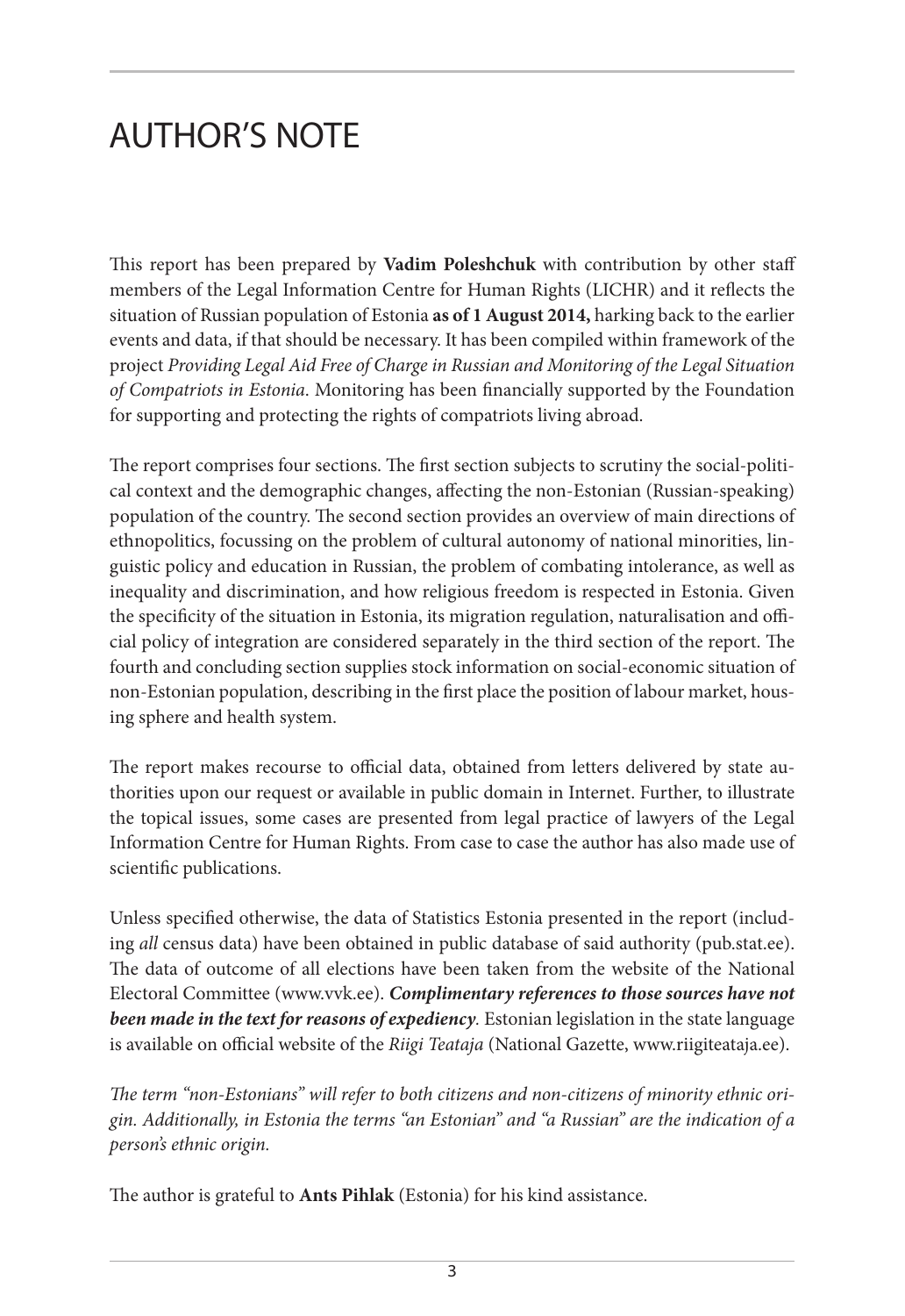## **CONTENTS**

| Respecting freedom of conscience and religion, religious life 47                    |  |
|-------------------------------------------------------------------------------------|--|
| 3. Policies with regard to "alien population" and issues of society integration  52 |  |
|                                                                                     |  |
|                                                                                     |  |
|                                                                                     |  |
|                                                                                     |  |
|                                                                                     |  |
|                                                                                     |  |
|                                                                                     |  |
|                                                                                     |  |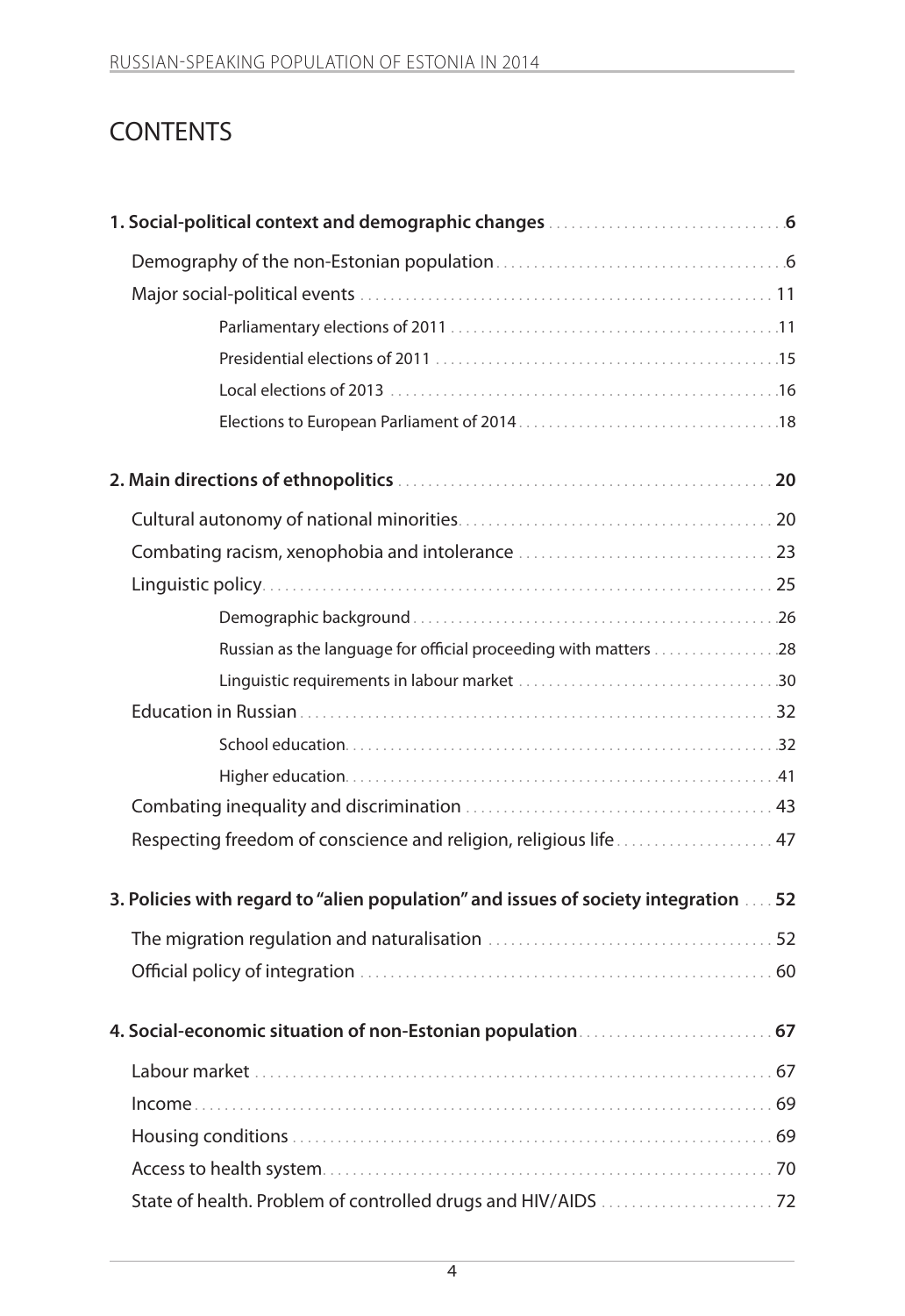## List of Tables and Figures

| Table 1. Demographic changes within Estonia from the beginning                                                                              |  |
|---------------------------------------------------------------------------------------------------------------------------------------------|--|
| Table 2. Ethnic composition of population of Estonia according to data                                                                      |  |
| Table 3. Distribution of mandates in Estonian Parliament by outcome                                                                         |  |
| Table 4. Distribution of mandates at elections to European Parliament in 201418                                                             |  |
| Table 5. Students of general education full-time schools in Estonia as per                                                                  |  |
| Table 6. Support to continuation of transition to Estonian as language of<br>instruction in Russian upper secondary schools, October 201339 |  |
|                                                                                                                                             |  |
| Figure 1. Demographic changes: ethnic Estonians and non-Estonians,                                                                          |  |
|                                                                                                                                             |  |
|                                                                                                                                             |  |
|                                                                                                                                             |  |
| Figure 5. Proficiency by ethnic Russians in the Estonian language after 1989 27                                                             |  |
| Figure 6. Proficiency in foreign languages as per age groups, census of 201128                                                              |  |
| Figure 7. Population of Estonia aged 15 and older depending on religious                                                                    |  |
| Figure 8. Share of people with religious affiliation in various age groups,<br>ethnic Russians and Estonians aged 15 and older,             |  |
|                                                                                                                                             |  |
|                                                                                                                                             |  |
|                                                                                                                                             |  |
| Figure 12. Holders of residence permits/rights of residence,                                                                                |  |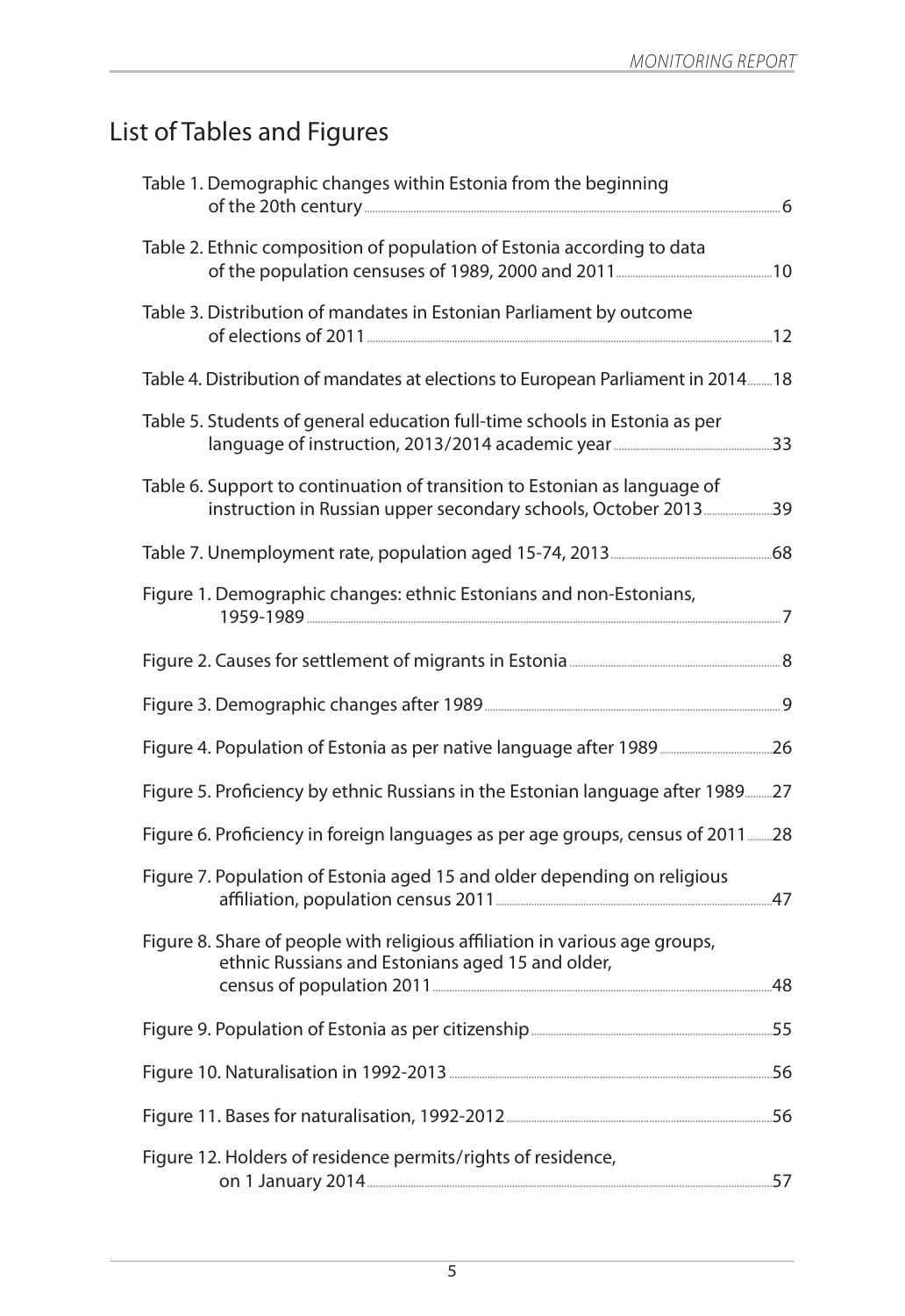## 1. Social-political context and demographic changes

#### Demography of the non-Estonian population

The data of pre-war and post-war censuses give an idea of how the population of Estonia changed in the  $20<sup>th</sup>$  century – beginning  $21<sup>st</sup>$  century. Although it was never been monoethnic, the rapid growth of the share of non-Estonians in the whole population was witnessed specifically in the Soviet period, after end of the WWII. The largest group among minorities was invariably constituted by ethnic Russians. While before the war the Russians distributed mainly to rural population of outlying districts of Estonia and townsmen, a significant part of whom were exiles from the Soviet Russia, the later line of breakdown run between the local old timers and those newly arriving. That distribution was rather conditional and by the 1980-ies it ceased to have any practical importance.

| <b>Censuses</b> | <b>Ethnic Estonians</b> | <b>Ethnic non-Estonians</b> |                 |  |
|-----------------|-------------------------|-----------------------------|-----------------|--|
|                 |                         | All                         | <b>Russians</b> |  |
| 1922            | 87.62                   | 12.38                       | 8.23            |  |
| 1934            | 88.11 (91.66) *         | $11.75(8.2)$ *              | $8.23(4.72)$ *  |  |
| 1959            | 74.59                   | 25.41                       | 20.07           |  |
| 1970            | 68.22                   | 31.78                       | 24.68           |  |
| 1979            | 64.72                   | 35.27                       | 27.91           |  |
| 1989            | 61.53                   | 38.47                       | 30.33           |  |
| 2000            | 67.90                   | 32.10                       | 25.63           |  |
| 2011            | 69.70                   | 30.30                       | 25.20           |  |

*Table 1. Demographic changes within Estonia from the beginning of the 20th century, %*

*Note: Aggregate of the percentage may be below 100 due to rounding up*

*\* – within current borders of Estonia*

*Source: Statistics Estonia, data of censuses1*

<sup>1</sup> Data for 1922-1989 are presented under: Järve, P., Wellmann, C., Minorities and Majorities in Estonia: Problems of Integration at the Threshold of the EU, Flensburg, Germany and Aabenraa, Denmark, 22 to 25 May 1998, ECMI Report no. 2, March 1999, p. 43.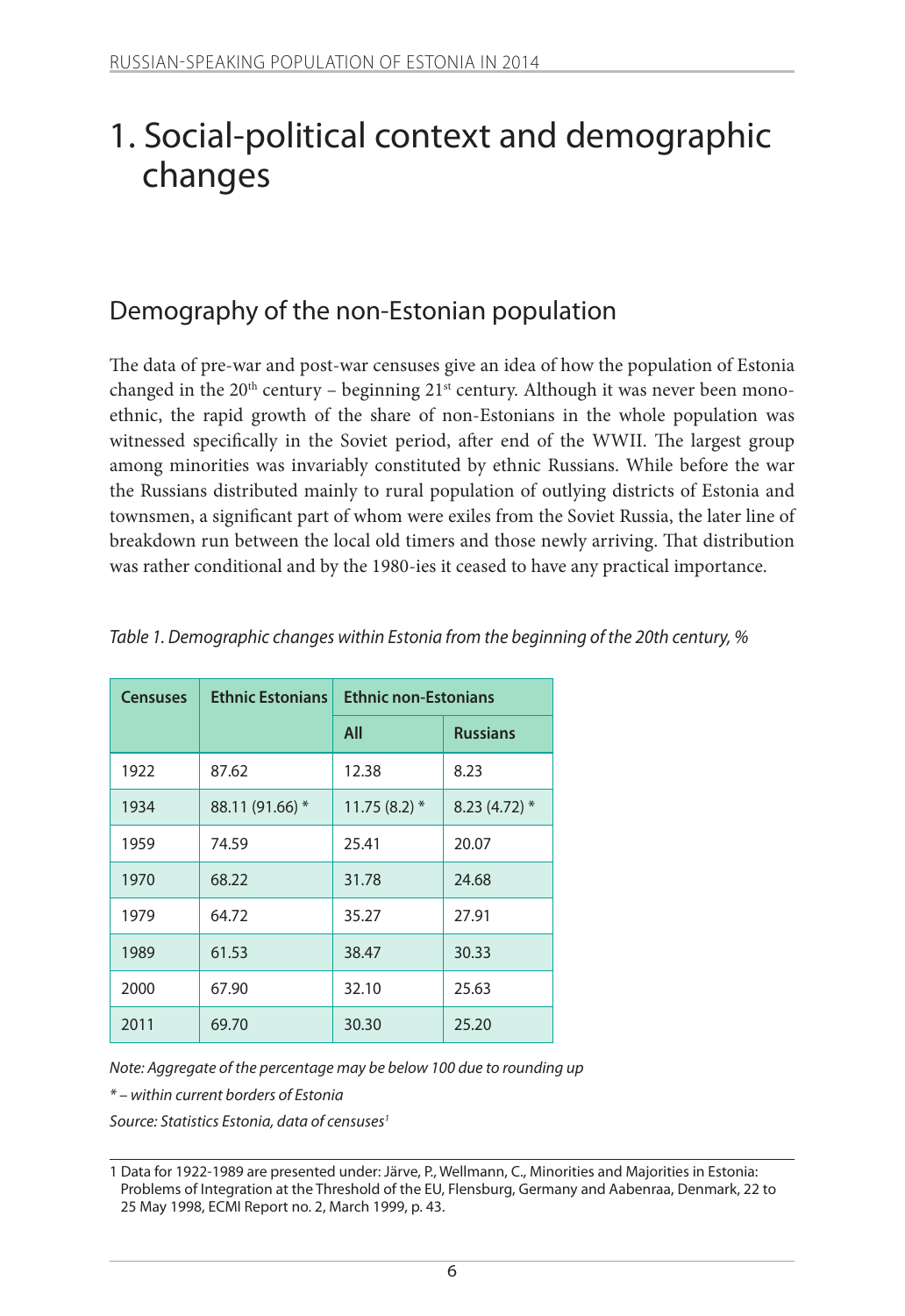In Estonia, the so-called demographic transition started in the 1860-ies. At the end of 1920-ies the birth rate was insufficient for even replacement of generations (in other words, not only were the children born unable to increase the population, they were also unable to maintain its numbers). Arrival of a large number of people from outside Estonia in the Soviet period brought about re-juvenescence of population, which started rapidly to grow on account of non-Estonians.<sup>2</sup> The interim period between censuses of 1959 and 1989 witnesses also the growth of numbers of the ethnic Estonians.



*Figure 1. Demographic changes: ethnic Estonians and non-Estonians, 1959-1989*

#### *Source: Statistics Estonia, data of censuses*

From the beginning of the 1990-ies the Estonian political and scientific circles used to treat migration of ethnic minority population, specifically as a variety of labour migration. However the data of surveys allow taking a broader view of that problem. Given the conventional character of administrative borders of the Soviet Union republics, frequent marriages between people living in outlying corners of the USSR, the processes of the postwar migration were essentially also influenced by the strive for reunification of families. In actual fact, according to data of Immigrant Population Survey of 2008, over half of respondents quoted family reasons as the driving force of their settlement in Estonia. The work related reasons ranked as the second cause, and therefore the thesis of the Soviet period migration of ethnic non-Estonians as solely a labour migration is clearly untenable.

<sup>2</sup> An overview of processes of ageing of the Estonian society: Puur, A., Põldma, A., Population Ageing in Demographic View, in Social Trends 5, Tallinn: Statistics Estonia, 2010.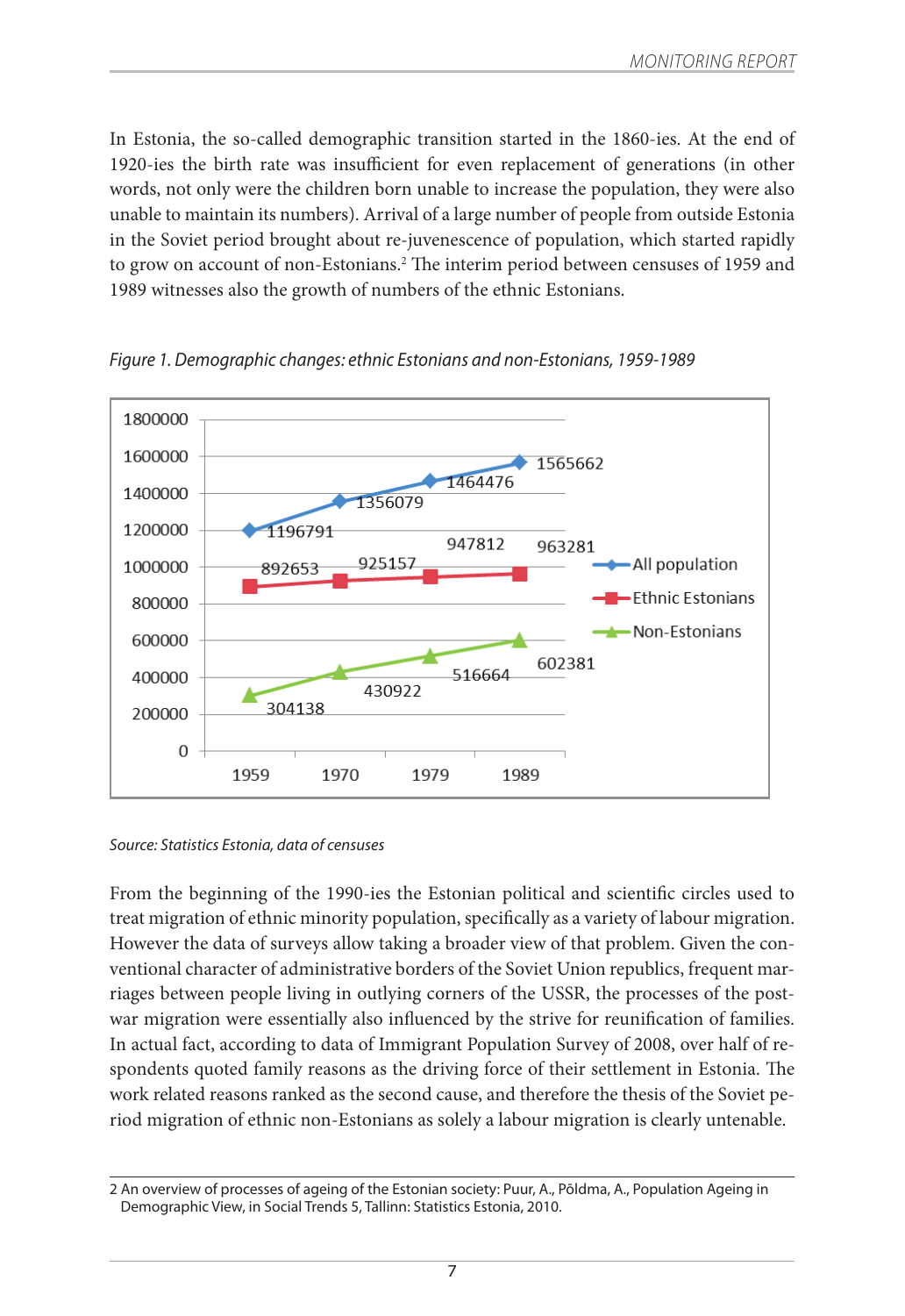

*Figure 2. Causes for settlement of migrants in Estonia*

*Data on persons, who were born outside Estonia and whose both parents were born outside Estonia Source: Statistics Estonia; Immigrant Population Survey, 2008*

After a break in the post-war period the Estonian population reverted to the trend of ageing immediately after 1991. Generally the population shrunk dramatically between censuses 1989 and 2000 by about 200 thousand people, and the major part of those changes is accounted for by the conduct of ethnic non-Estonians, in particular mass repatriation of representatives of the minorities leaving the country, notably in the first half of the 1990-ies, and by the lower birth rate among non-Estonians. Hence in 2010 the children under 14 constituted 16 % among Estonians and 13 % among non-Estonians; the persons over 60 constituted in those groups respectively 22 and 23%.<sup>3</sup>

In the 2000-ies the population no longer shrunk at such impressive rate. Census of 2011, as against the previous census, showed diminishing of population by about 75 thousand people.

<sup>3</sup> Calculations of the author basing on data of Statistics Estonia.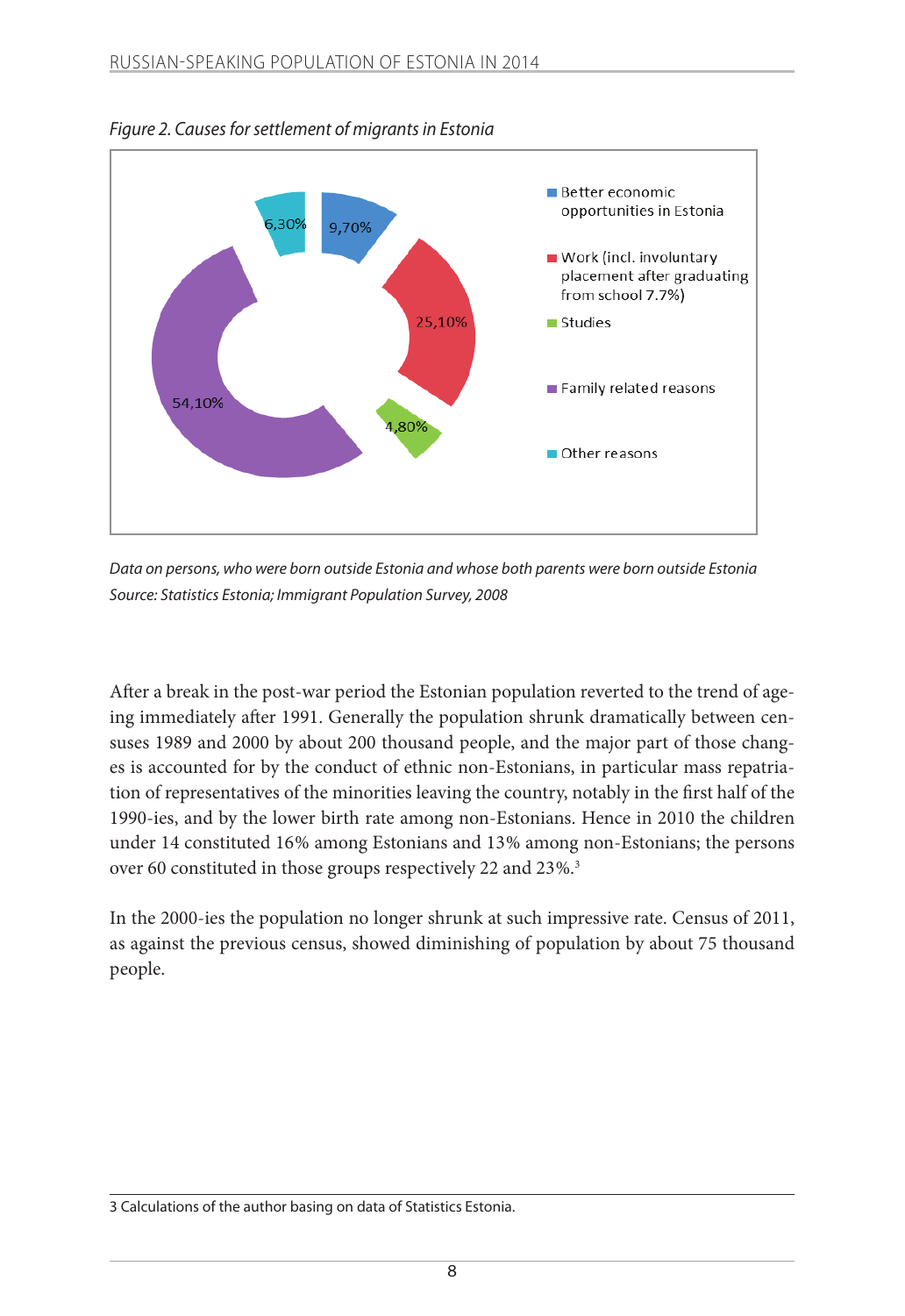

*Figure 3. Demographic changes after 1989*

*Source: Statistics Estonia, data of censuses of 1989, 2000 and 2011*

Upon tentative estimates of the Statistics Estonia, by making recourse to data of the census of 2011, the population of the country at the beginning of 2014 amounted to 1,311,870. Retrospectively the numbers of population were reviewed on the side of increasing. Population of Estonia at the beginning of 2013 is reckoned to have been 1,320,174. In 2012 the natural increase of population was negative (–1,362 people), as well as in 2013 (–1,643 people). In 2013, 4,085 people immigrated to Estonia, while 10,746 people emigrated from the country, i.e. net migration constituted -6,661 people<sup>4</sup>. According to data of the census of 2011, among present-day permanent population 42,960 people immigrated to Estonia from 1990-2011. On the eve and after accession of Estonia to European Union (2004) the demographic situation has been continually affected by migration to the Western countries. Although that factor played an essential role in the two past decades, the growth of opportunities to migrate to the West evidently boosted those processes.

Against the background of drastic shrinkage of population, also due to out-migration of ethnic non-Estonians, the 1990-ies witnessed a noticeable increase of the share of ethnic Estonians among residents of the country. In the 2000-ies the ratios of different ethnic groups changed but little, as corroborated by census of 2011.

<sup>4</sup> Communication by Statistics Estonia of 17 January 2014, www.stat.ee.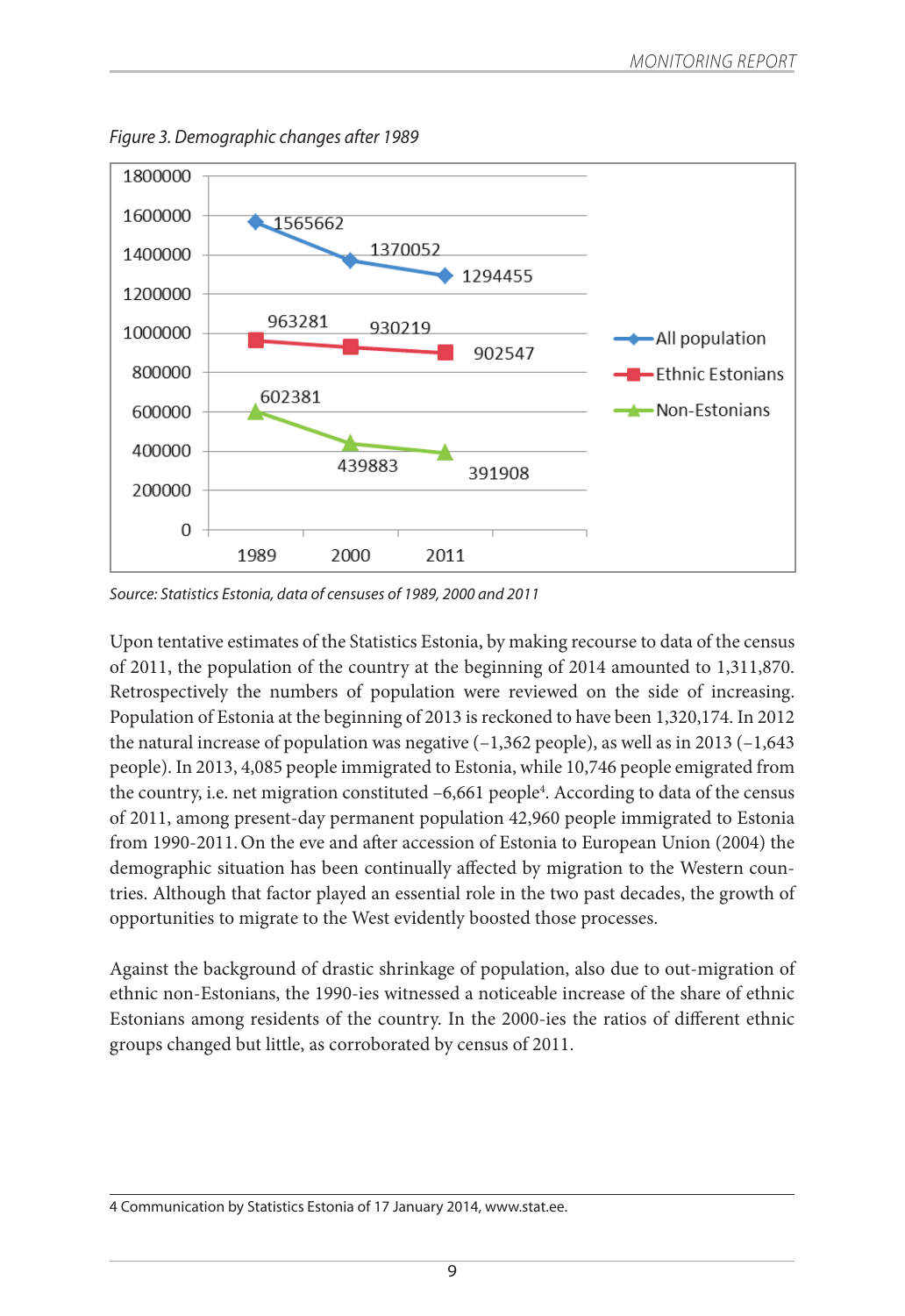| censuses of 1989, 2000 and 2011 |         |         |         |             |             |             |                                                                    |
|---------------------------------|---------|---------|---------|-------------|-------------|-------------|--------------------------------------------------------------------|
| <b>Ethnic</b><br>groups         | 1989    | 2000    | 2011    | 1989<br>(%) | 2000<br>(%) | 2011<br>(%) | <b>Changes in</b><br>1989-2011<br>(% in aggregate<br>population) * |
| <b>Estonians</b>                | 963,81  | 930,219 | 902,547 | 61.5        | 67.9        | 69.7        | $+8.2$                                                             |
| <b>Russians</b>                 | 474,834 | 351,178 | 326,235 | 30.3        | 25.6        | 25.2        | $-5.1$                                                             |
| Ukrainians                      | 48,271  | 29,012  | 22,573  | 3.1         | 2.1         | 1.7         | $-1.4$                                                             |
|                                 |         |         |         |             |             |             |                                                                    |

Belarusians 27,711 17,241 12,579 1.8 1.3 1.0 –0.8

Finns 16,622 11,837 7,589 1.1 0.9 0.4 –0.7

Tatars 4,058 2,582 1,993 0.2 0.2 0.1 –0.1

Latvians 3,135 2,330 1,764 0.2 0.2 0.1 –0.1

Poles | 3,008 | 2,193 | 1,664 | 0.2 | 0.2 | 0.1 | -0.1

Jews 4,613 2,145 1,973 0.3 0.1 0.1 –0.2

Lithuanians | 2,568 | 2,116 | 1,727 | 0.2 | 0.1 | 0.1 | –0.1 |

Germans | 3,466 | 1,870 | 1,544 | 0.2 | 0.1 | 0.1 | -0.1

Other 14,095 17,329 12,267 0.9 1.3 0.6 –0.3

#### *Table 2. Ethnic composition of population of Estonia according to data of the population censuses of 1989, 2000 and 2011*

*Source: Statistics Estonia,5 \*calculations by the author*

Total 1,565,662 1,370,052 1,294,455

The degree of *entrenchment* of non-Estonians in Estonia is directly conditional on their age. The younger a non-Estonian, the higher the probability for at least one of his parents being born in this country. According to the data of census of 2011, 57% among all ethnic non-Estonians were born in Estonia. In Estonians the share of migrant population pales into insignificance.

<sup>5</sup> Data of censuses of 1989 and 2000 have been presented after: 2000 Population and Housing Census, Citizenship, Nationality, Mother Tongue and Command of Foreign Languages, II, Tallinn: Statistical Office of Estonia, 2001, Tables 7-8.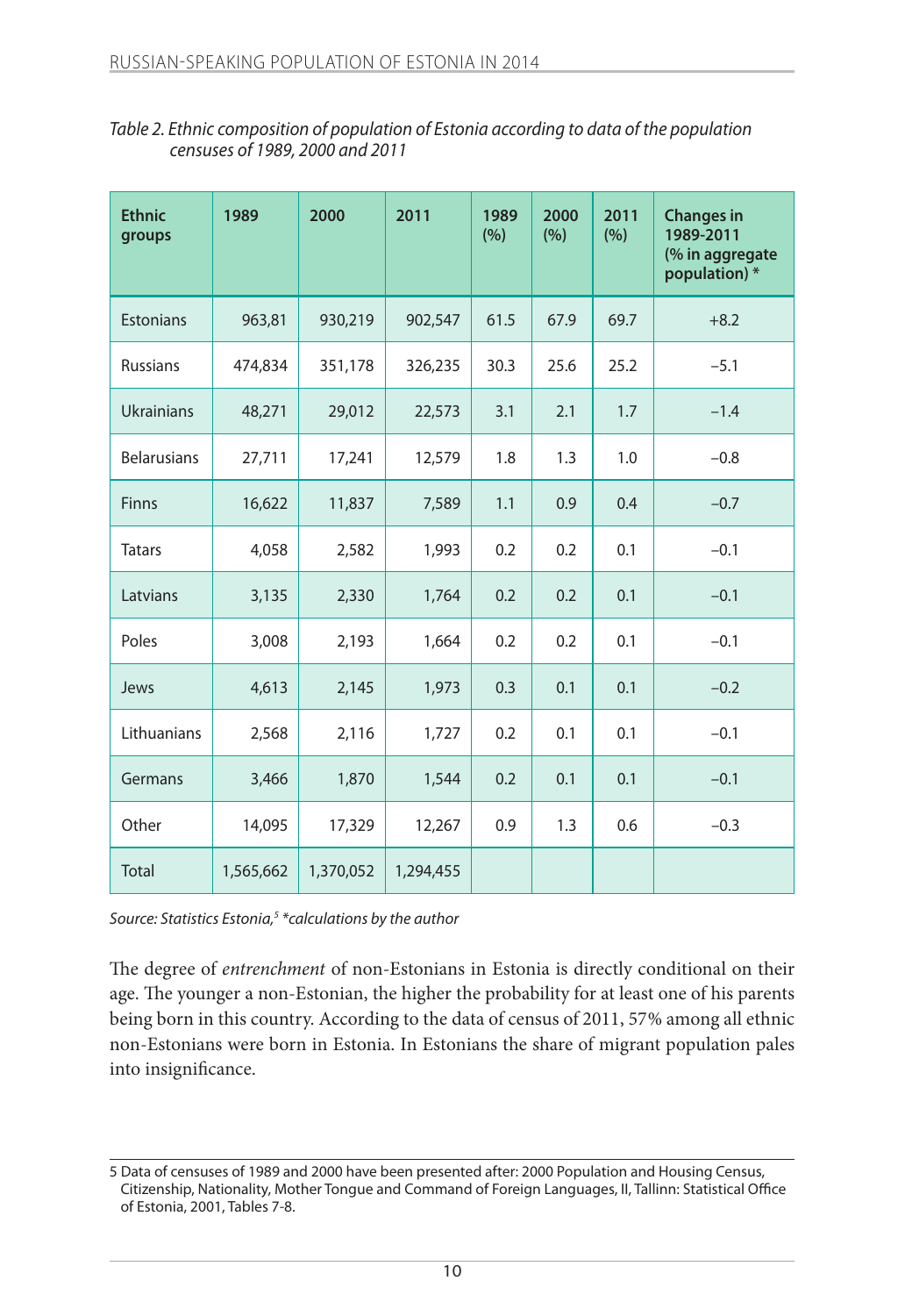#### Major social-political events

#### Parliamentary elections of 2011

*Synopsis.* In 2011 Estonia witnessed two important political events: elections of the Parliament (*Riigikogu*) and elections of the President of the country. In both cases preparation for elections and confrontation of two largest political parties – the liberal Reform Party and the centre-right Centre Party received a lot of attention from media and general public.

The Centre Party was accused, on the eve of Parliamentary elections, of using money originating from Russia within the frame of electoral process. The Centre Party dismissed those attacks, and no official investigations were initiated either. That infamous development seemed to have affected negatively the attitude to the Centre Party on part of the Estonian electorate. The situation was also compounded by the publicly declared position of President T.H. Ilves to the effect that there is no Estonian President able to involve the Centre Party into government unless "such conduct is outspokenly condemned by the Party and the Party dissociates itself from people sporting such behaviour".<sup>6</sup> Under Constitution the President shall designate, at his or her discretion, a candidate for office of Prime Minister from a party having made it to the Parliament, to whom President shall assign the task of forming a new government (§ 89). Therefore such statements were viewed by some observers as an attempt to erode the electoral support of the Centre Party and its leader E. Savisaar.

Parliamentary elections were held on 6 March 2011. The active and passive suffrage in the national elections is vested in citizens of Estonia only. There were 913,346 voters registered on electoral rolls. The turnout constituted 64%, with the highest turnout being in the capital city (70%). Besides regular and antedated voting, the polling stations provided an opportunity to vote through Internet (24 February-2 March). Digital voting was used by 140,846 people i.e. by every fourth voter participating at elections.<sup>7</sup>

Leaders of run-up to elections were as anticipated: the ruling Reform Party obtained 28.6% votes (at previous elections in 2007-27.8%), and the opposition Centre Party – 23.3% (26.1%). According to rules of distribution of mandates the first party obtained 33 seats in the new Parliament (out of 101), and the latter – 26 seats.

On the eve of elections, the Centre Party posed in coalition with the right nationalist conservative party Union Pro Patria and Res Publica. The nationalists too managed to improve their results, obtaining 20.5% (in 2007-17.9%). Social Democratic Party also ac-

<sup>6</sup> Uudised.err.ee (information portal), 27 December 2010.

<sup>7</sup> All results of elections in the given report have been presented according to data of the National Electoral Commission.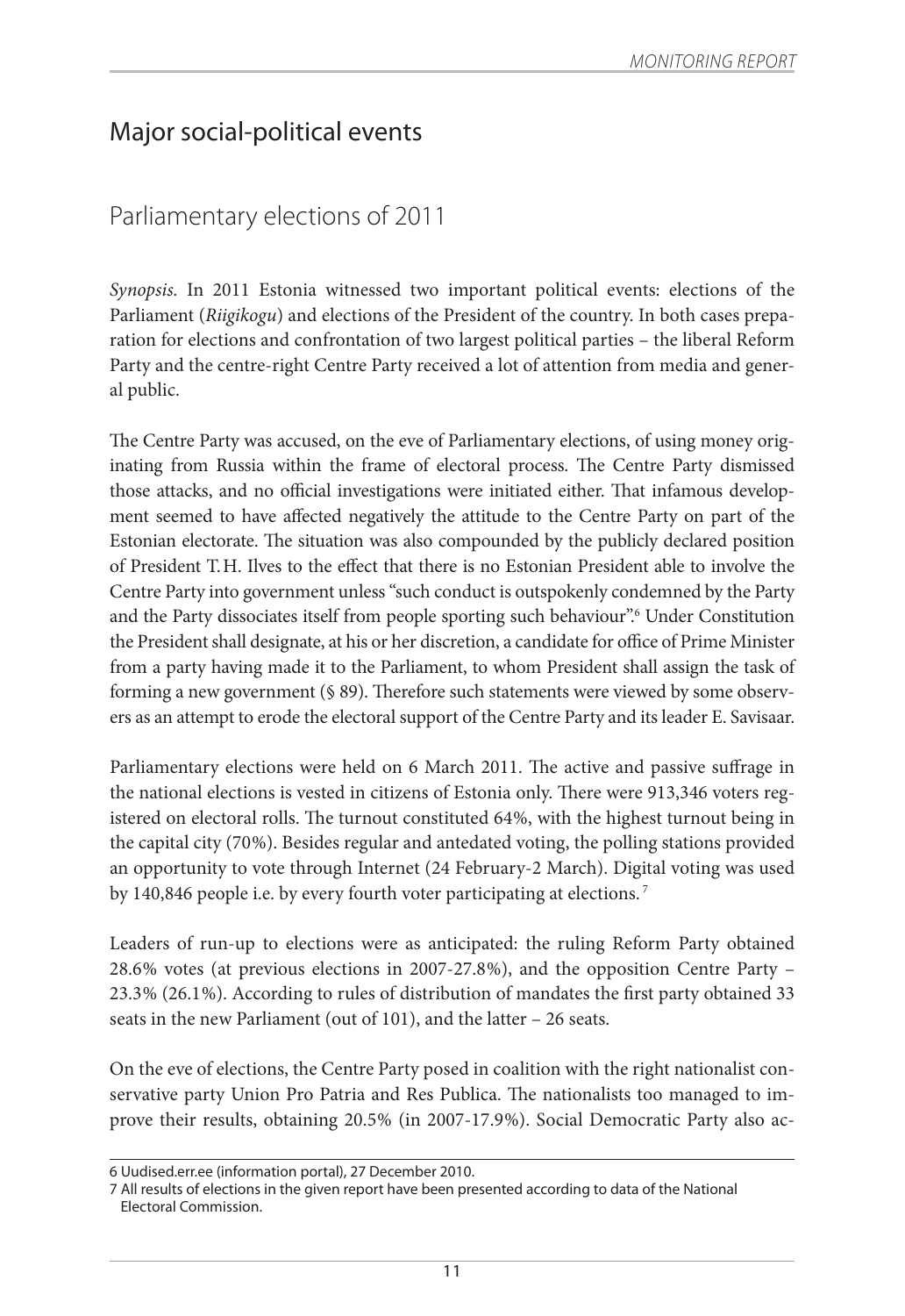ceded to Parliament. Until May 2009 it was in the ruling coalition with the reformists and nationalists. Social Democrats obtained 17.1% of vote (at previous elections – 10.6%). Consequently the nationalists obtained 23 mandates, while Social Democrats obtained 19 mandates. The redistribution of mandates did not take place due to centrists only, losing in new Parliament 3 mandates: at elections of 2011 two former Parliament parties failed to brace the 5% hurdle (the Estonian Greens and the Popular Union).

|                                         | 33             |         | 28.60% |  |  |
|-----------------------------------------|----------------|---------|--------|--|--|
| <b>Reform Party</b>                     | $\overline{2}$ | 164,255 | 27.80% |  |  |
|                                         | 26             |         | 23.30% |  |  |
| <b>Centre Party</b>                     | $-3$           | 134,124 | 26.10% |  |  |
| <b>Union Pro Patria and Res Publica</b> | 23             | 118,023 | 20.50% |  |  |
|                                         | $\overline{4}$ |         | 17.90% |  |  |
| <b>Social Democratic Party</b>          | 19             |         | 17.10% |  |  |
|                                         | 9              | 98,307  | 10.60% |  |  |
| 5% threshold: 28,756.65 votes           |                |         |        |  |  |
| Greens                                  |                | 21,824  | 3.80%  |  |  |
|                                         | $-6$           |         | 7.10%  |  |  |
|                                         |                | 12,184  | 2.10%  |  |  |
| <b>Popular Union</b>                    | $-6$           |         | 7.10%  |  |  |
| <b>Russian Party in Estonia</b>         |                | 5,029   | 0.90%  |  |  |
|                                         | $\Omega$       |         | 0.20%  |  |  |
| <b>Christian Democrats</b>              |                | 2,934   | 0.50%  |  |  |
|                                         | $\Omega$       |         | 1.70%  |  |  |
| <b>Independence Party</b>               |                | 2,571   | 0.40%  |  |  |
|                                         | $\Omega$       |         | 0.20%  |  |  |
|                                         |                | 15,882  | 2.80%  |  |  |
| Independent candidates                  | $\mathbf 0$    |         | 0.10%  |  |  |

*Table 3. Distribution of mandates in Estonian Parliament by outcome of elections of 2011*

The box against name of the parties contains:

1<sup>st</sup> row – number of mandates in Parliament (out of 101)

2<sup>nd</sup> row - changes in the number of mandates as against 2007

The box on the right:

1<sup>st</sup> row – per cent of vote obtained

2<sup>nd</sup> row – per cent of vote obtained in 2007

*Source: National Electoral Committee*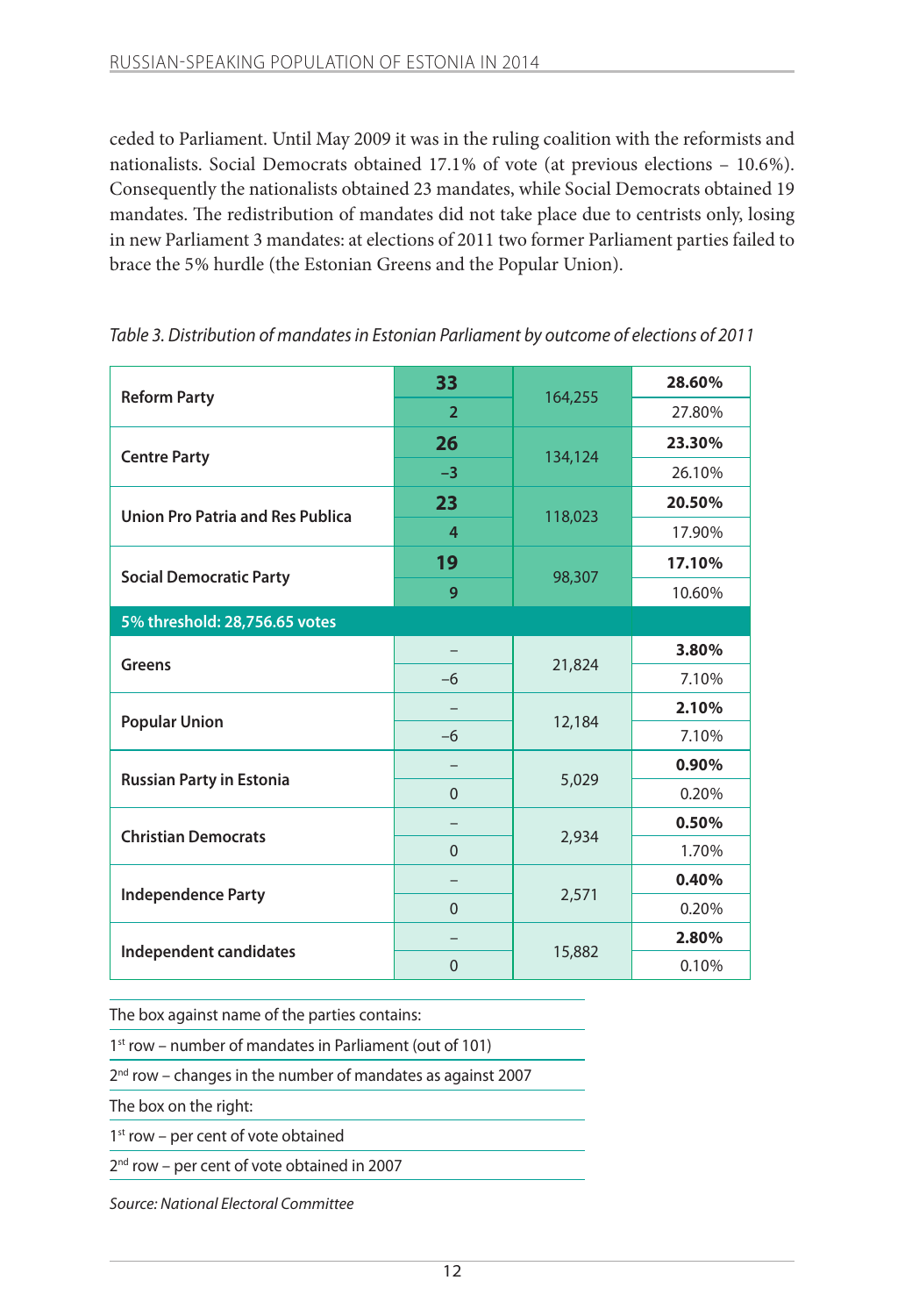In the public space the results of elections were not disputed, in general; however there was criticism targeted at organisation of the system of digital voting. Constitutional Review Chamber of the Supreme (National) Court considered after elections several applications, concerning digital elections. Meriting especial note is application of the Tallinn City Council to check for compliance with Constitution §50 of the Local Self-government Councils Elections Act (*Digital Voting*).

Tallinn City Council controlled by the opposition Centre Party put forward several arguments against the existing system of digital voting. Firstly, at such voting, unlike at regular filling in of the voting-paper, a person may, in the interval of time allocated for digital voting, vote anew interminably, violating the principle of uniformity of elections. Secondly, the principle of uniformity is not observed due to difference in the procedure of appeal. In case of regular voting the decision of district electoral committee can be appealed in court and the appeal can theoretically pass through all three court instances. However the results of digital voting are verified by the National Electoral Committee and its decision can only be appealed to Supreme Court. Thirdly, the digital voting, unlike the regular procedure, takes place at the time when the electoral campaign (agitation) is still allowed. Fourthly, electoral legislation potentially tolerates the situation when third parties get a chance to manipulate the results of voting, with the voter being unable to trace the said felony. The feasibility of such manipulation was proved by a test performed by P. Pihelgas (by reference to his test, filing a complaint to court, without avail however<sup>8</sup>). Supreme Court dismissed the appeal of Tallinn City Council on formal grounds.<sup>9</sup>

Results of elections ensured the ongoing coalition of reformists and nationalists. Once again, having been granted by President the right to form the government, the leader of reformists A. Ansip broke all records in the latest Estonian history at retaining the office of PM (he held that office until March 2014, then replaced by reformist T. Rõivas).<sup>10</sup> A. Ansip owed his popularity in the Estonian part of population, among others to his rough-handed suppression in April 2007 of protests and later disturbances, triggered by relocation of the monument to victims of WWII (*Bronze Soldier*) from the centre of Tallinn.

Defying expectations, the ratings of the reformists did not suffer much during the crisis. The prevailing opinion in Estonia is that the country coped in general outlines with the crisis. It also needs be taken into account that according to data of Statistics Estonia, for Estonians the unemployment kept on the level of 13.4% in 2010, in the trough of economic cycle, and at the peak of crisis, although for ethnic minorities the unemployment rate achieved 23.4%. The heightened economical risks in the conditions of crisis and winding down of several social programmes affected, in many aspects ethnic minority population, bearing the brunt of respective disadvantages. Among the non-Estonian population the

<sup>8</sup> Judgment of Constitutional Review Chamber of Supreme Court of 21 March 2011 in case no. 3-4-1-4-11. 9 Judgment of Constitutional Review Chamber of Supreme Court of 20 September 2011 in case no. 3-4-1-16-11. 10 Details of all governments are available on official website www.valitsus.ee.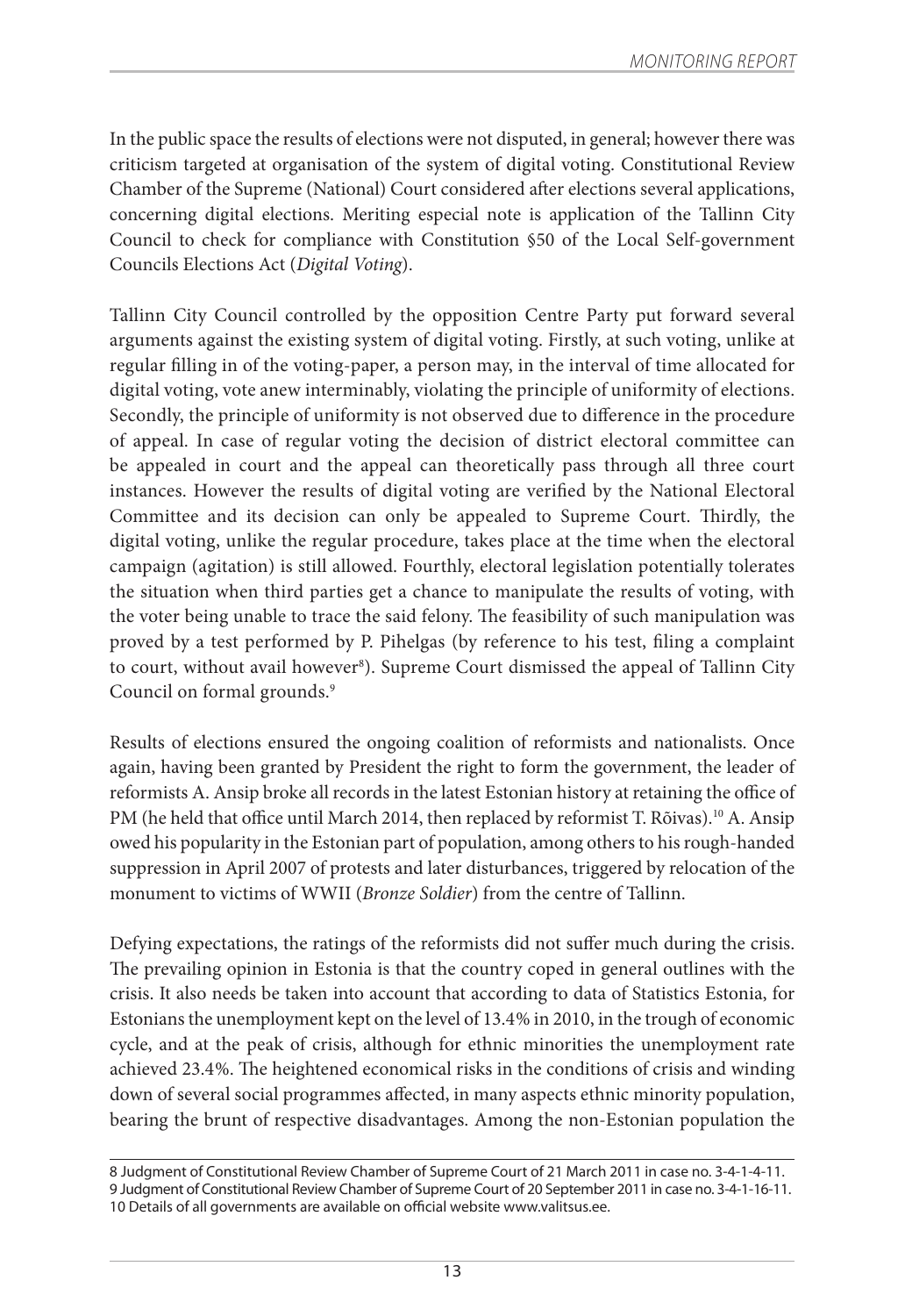ratings of reformists have been low throughout. The benefit of support of ethnic non-Estonians was used by the Centre Party headed by its charismatic leader E. Savisaar, enjoying however in recent years a modest level of popularity among Estonians. On the eve of elections in February 2011 the polling company TNS Emor held a survey of enfranchised citizens of Estonia. Among ethnic Estonians most popular was the Reform Party (40%), supported however by as few as 7% of ethnic non-Estonians. Conversely, the Centre Party was supported by 81% of Russian-speaking citizens and 11% of enfranchised Estonians.<sup>11</sup>

*Results of of voting as per districts*. Elections of 2011 solidified the polarisation of the Estonian political life, striking the eye when analysing the results of elections geographically. The best results per regions were obtained by the centrists in the places of compact habitation of ethnic non-Estonians, where the centrists hold office on municipal level. In the Ida-Viru county inhabited primarily by Russian-speaking residents (North-East of the country) the centrists obtained 54.5% of vote, with the reformists obtaining 12.5%, Social Democrats – 12.4%, and nationalists from Union Pro Patria and Res Publica – 10.7% of vote. The relatively high ratings of nationalists, in view of specificity of the region can be accounted for by the fact that about half of the Russian-speakers have no citizenship of Estonia and are thus cannot take part in election.

In Tartu, the second major town of Estonia the ethnic non-Estonians are significantly less numerous and the local self-government is traditionally controlled by reformists. Here the centrists found themselves last among parties, making it to the Parliament, obtaining as little as 15.5% of vote (reformists – 34.4%, nationalists – 24.3%, Social Democrats – 18.7%). In the capital city of Tallinn the ratio between Estonians and non-Estonians is approximately equal. The centrists, who single-handedly control local self-governments, obtained about one third of the vote, the reformists one fourth, and nationalists one fifth of the vote. Mayor of Tallinn and leader of centrists E. Savisaar, standing for office in one of the capital's districts collected 23 thousand votes: Every third resident of Tallinn voting in that district cast their vote in his favour. Significant support was accorded also to PM A. Ansip, running for office in the Harju county bordering on capital and in Rapla county (18,967 votes).

Parliament of 2011 was replenished by the greatest number of Russian-speaking citizens after 1991: eight centrists and one politician from the Social-Democratic Party.

*Ethnic parties.* Parliamentary elections held invariably bore witness to low electoral support given to ethnic parties. The Russian Party of Estonia (*VEE*) collected about five thousand votes (0.9%).

<sup>11</sup> Only the respondents with party affiliations and predilections were taken into account. www.Delfi.ee (information portal), 25 February 2011.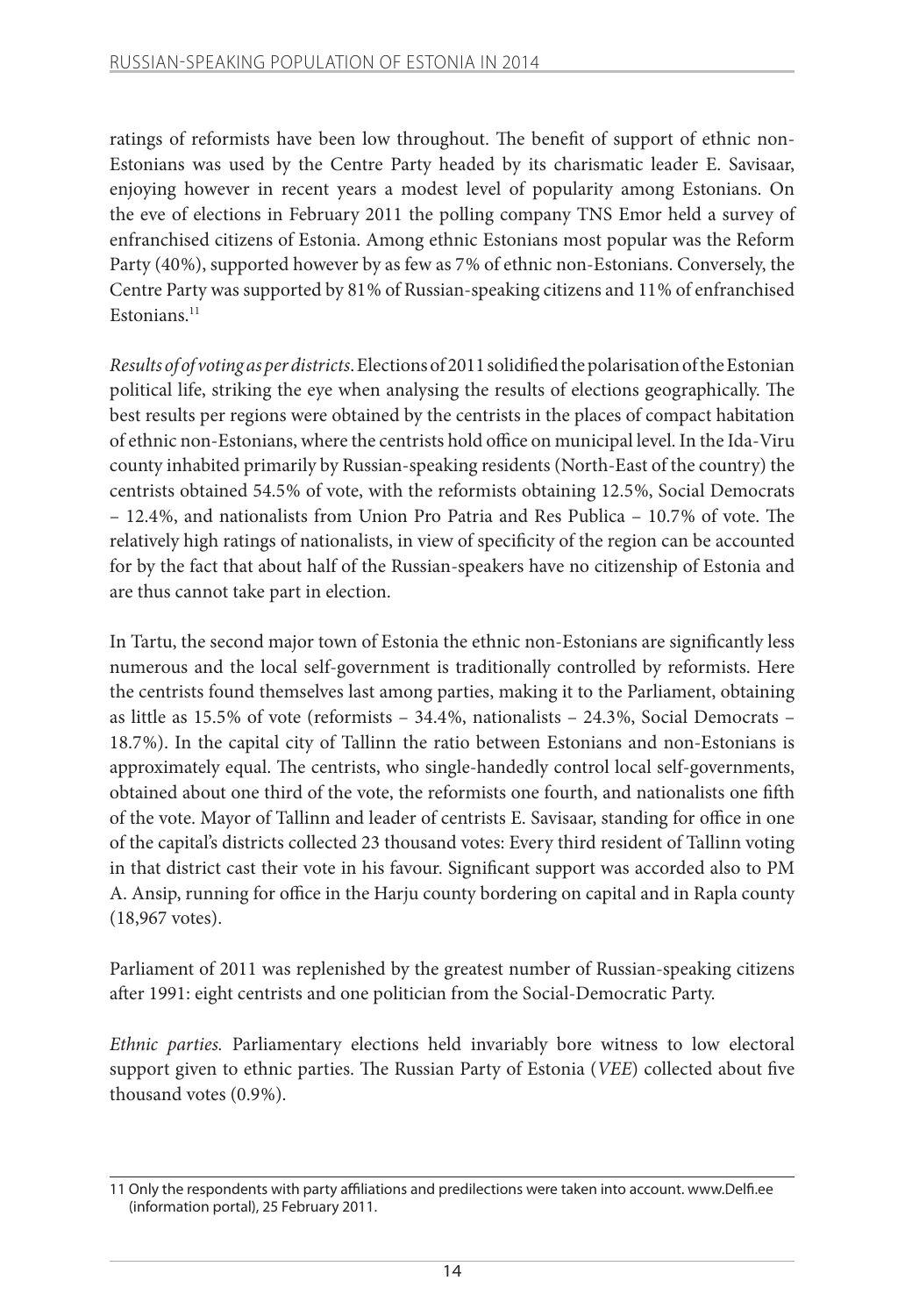In Estonia at Parliamentary elections only party rolls are allowed. Under aegis of the *VEE*, the elections involved a number of social and political actors, well known to the local Russian community (unofficially dubbed *Russian team*). However they were not quick enough to seize the initiative from the Centre Party, grasping the lion's share of vote of representatives of the minorities. The low popularity of *VEE* may also have contributed to its failure to succeed at elections. The foregoing sections of the report delve in abortive aspirations of leaders of RPE to create the Russian cultural autonomy. In 2011 the party decided to merge with the Social-Democratic party, whose congress approved amalgamation with *VEE* on 19 February 2012.12

*VEE* was the last registered ethnic party in Estonia. Another ethnic party – Constitutional party adopted as early as in 2008 the decision to merge with the marginal Estonian Left Party and by now the merger has been completed. The new name of the parties is the United Leftist Party of Estonia. It did not participate at the last Parliamentary elections.

#### Presidential elections of 2011

In 2011 Estonia witnessed also the election of President. Under Constitution, the head of state is elected by Parliament. The right to nominate a candidate for President rests with not less than one-fifth of the membership of Parliament. An Estonian citizen by birth who has attained forty years of age may be nominated as a candidate for President. If President cannot be elected in Parliament, an electoral body is convened by Parliament, comprised of members of Parliament and representatives of the local government councils (Constitution §79).

Reformists, and also the Union Pro Patria and Res Publica and Social Democrats declared that they were desirous of electing T.H. Ilves for the second term in office. The prospective head of state was born to the family of expatriate Estonians in Sweden, he lived in Canada and the USA, he worked in Germany at broadcasting station Free Europe (among others, he headed the Estonian editorial board). After Estonia regained independence he was Ambassador in Canada, Mexico and the USA and Minister of Foreign Affairs.13 In 2006 he won the Presidential elections, beating the incumbent President A. Rüütel, having held before 1991 high Communist party and Soviet offices. The decisive support to Ilves was provided by A. Ansip, the leader of reformists and the PM, also ex-apparatchik of the Communist Party of Estonia.

Centre Party ventured an unexpected move by proposing I. Tarand for office of the head of state. Tarand enjoyed impressive support of electorate in 2009 running for membership

<sup>12</sup> Press release by Social Democratic Party of Estonia of 19 February 2012, www.sotsdem.ee.

<sup>13</sup> Official biography of T.H. Ilves is available on an official website www.president.ee.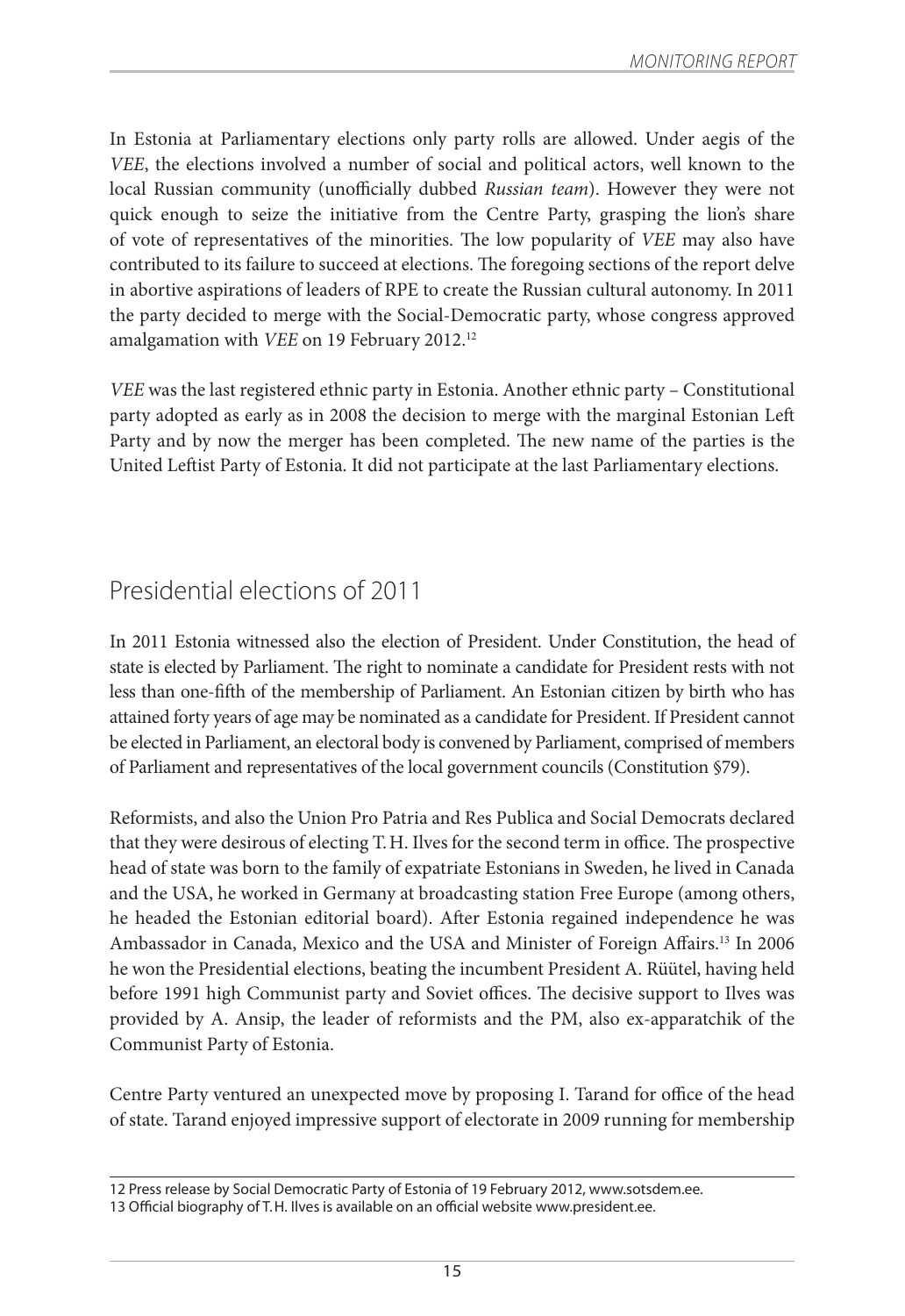in European Parliament as an independent candidate (over  $\frac{1}{4}$  of vote). Centrists were seemingly forced to seek a compromise, i.e. use a decoy because the Estonian Establishment would have taken an extremely negative view of the Presidential ambitions of E. Savisaar.

The survey of public opinion held on the eve of elections showed that 49% of respondents would view favourably the election of T.H. Ilves as President and 23% – I. Tarand. Among Estonians they commanded the suppprt of 62% and 22% respectively, among ethnic minorities however 21% and 25%. Among non-Estonians, 28% found it hard to answer, and about one fourth would opt for a third person.<sup>14</sup>

Election of President was held on 29 August 2011. T.H. Ilves was elected in the first round by the qualified majority vote (73). I. Tarand evidently collected the vote of the centrists (25) only. Invalid or blank were 3 voting-papers.

#### Local elections of 2013

The keynote event in the political life of Estonia in 2013 was election to town and parish councils (20 October). Local self-governments (municipalities) enjoy wide autonomy in Estonia when deciding the issues of local life. Local elections are special because most of non-citizens are allowed to vote,<sup>15</sup> and consequently all major political actors are of necessity to carry out electoral campaign also among Russian-speaking electorate.

The town self-governments, with broad representation or dominance of ethnic non-Estonians have long been controlled by the Centre Party. In the capital, E. Savisaar, the charismatic party leader was nominated for the office of mayor. Other parties had no hope to achieve major success at elections in Tallinn and did not nominate politicians of stature for that office. Candidate from the nationalist Union Pro Patria and Res Publica, E.-N. Kross, son of an acclaimed Estonian author pursued an active election campaign. He used to be an Intelligence Coordinator of Government of Estonia. Having resigned from public service after a scandal he embarked on a career of private expert on security issues. In September 2013 honours were bestowed on him by the President of Georgia M. Saakashvili, eulogizing the merits of Kross in the context of the events of August 2008.16 At the time of elections an international search warrant was issued by Russia to capture Kross through agency of Interpol as an alleged contractor of seizure of the vessel *Arctic Sea* in 2009 (his details were

<sup>14</sup> Press release of TNS Emor (company concerned with sociological surveys) of 4 July 2011, www.emor.ee.

<sup>15</sup> All citizens of the EU permanently residing in a city or parish, and also permanent residents from the numbers of third country citizens holding residence permit of a long-term resident of the EC/having the right of permanent residence. See §5 of Local Self-Governments Council Election Act.

<sup>16 &</sup>quot;Саакашвили наградил бывшего главу разведслужбы Эстонии за поддержку в августе 2008 года" (Saakashvili Awarded the Former Head of Intelligence Service of Estonia for Support in August 2008), Georgia online (information portal), 14 September 2013.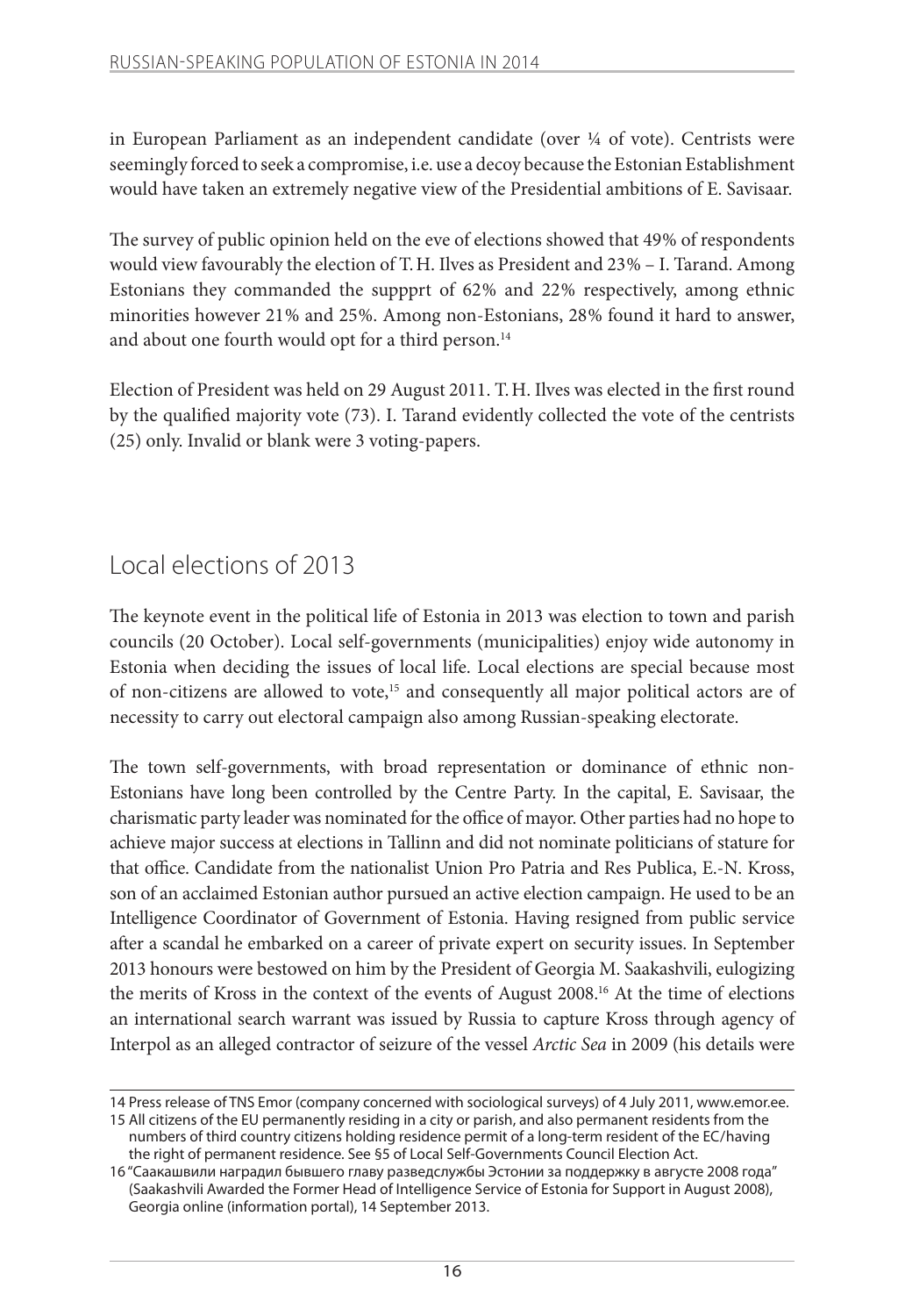anew posted on Interpol website on the eve of elections, however they were scrapped several days before signing of the Estonian-Russian border agreement in February 201417). Russian opposition spokesmen agitated for Kross in Estonia, notably A. Illarionov.

Indisputable winner of the elections was the Centre Party, collecting throughout Estonia 32% of the vote, followed far behind by two parties of the coalition ruling on national level – Union Pro Patria and Res Publica (17.2%) and the Reform Party (13.7%). Social Democratic Party, also vying for support of the Russian-speaking electorate, collected 12.5%. In Tallinn, in the city council the centrists took 46 mandates (out of 79); in the third largest town of Narva, almost fully inhabited by Russian speakers, 20 mandates (out of 31). In Narva a notable competition to the centrists was mounted by Social Democrats, obtaining the balance of mandates. The rightist parties, as ever won the elections in the second largest town of Tartu (out of 49 mandates, the Reform Party took 15, the Union Pro Patria and Res Publica 11).

By results of the local elections E. Savisaar kept the position of mayor of the capital city; he collected more votes than anybody else, while standing for office in Lasnamäe borough, where the Russian-speaking residents constitute the majority. His personal outcome was almost 40 thousand votes (the total number of voters in the capital being 218.5 thousand people). E.-N. Kross also obtained an impressive support of the electorate (6,897 votes). The hopes of Social-Democrats for tangible broadening of the electorate due to Russian residents of the capital, and also by attracting the well known representatives of minorities turned out wishful thinking: V. Belobrovtsev, posing as one of the leaders of the Tallinn roll managed to collect as few as 218 votes in Lasnamäe.

Analysis of data of the survey of the sociological company TNS Emor showed that the winner, the Centre Party was voted for by ethnic non-Estonians mainly, with only 11% of the electorate-Estonians giving to it their votes. Among those supporting the party were many people aged over 50, with the youth under 35 giving preference to the rightnationalist Union Pro Patria and Res Publica. The survey also showed that electorate of the Centre Party comprises many persons, having long supported one party/electoral union.18

<sup>17 &</sup>quot;Объявление о розыске Ээрика-Нийлеса Кросса пропало со страницы Интерпола" (The Note on Erik-Niiles Kross Being in Wanted Was Withdrawn from Interpol Website"), Rus.err.ee (information portal),18 February2014.

<sup>18</sup> Survey from door to door was held on 23-30 October 2013 and included 528 people aged over 18. Data are presented in press release on the website of TNS Emor, www.emor.ee: "Emor: kolmandik valimas käinutest langetas otsuse mõni nädal enne valimisi" (Emor: The Third of Those Attending the Elections Took the Decision Several Weeks Before Elections), 7 November 2013.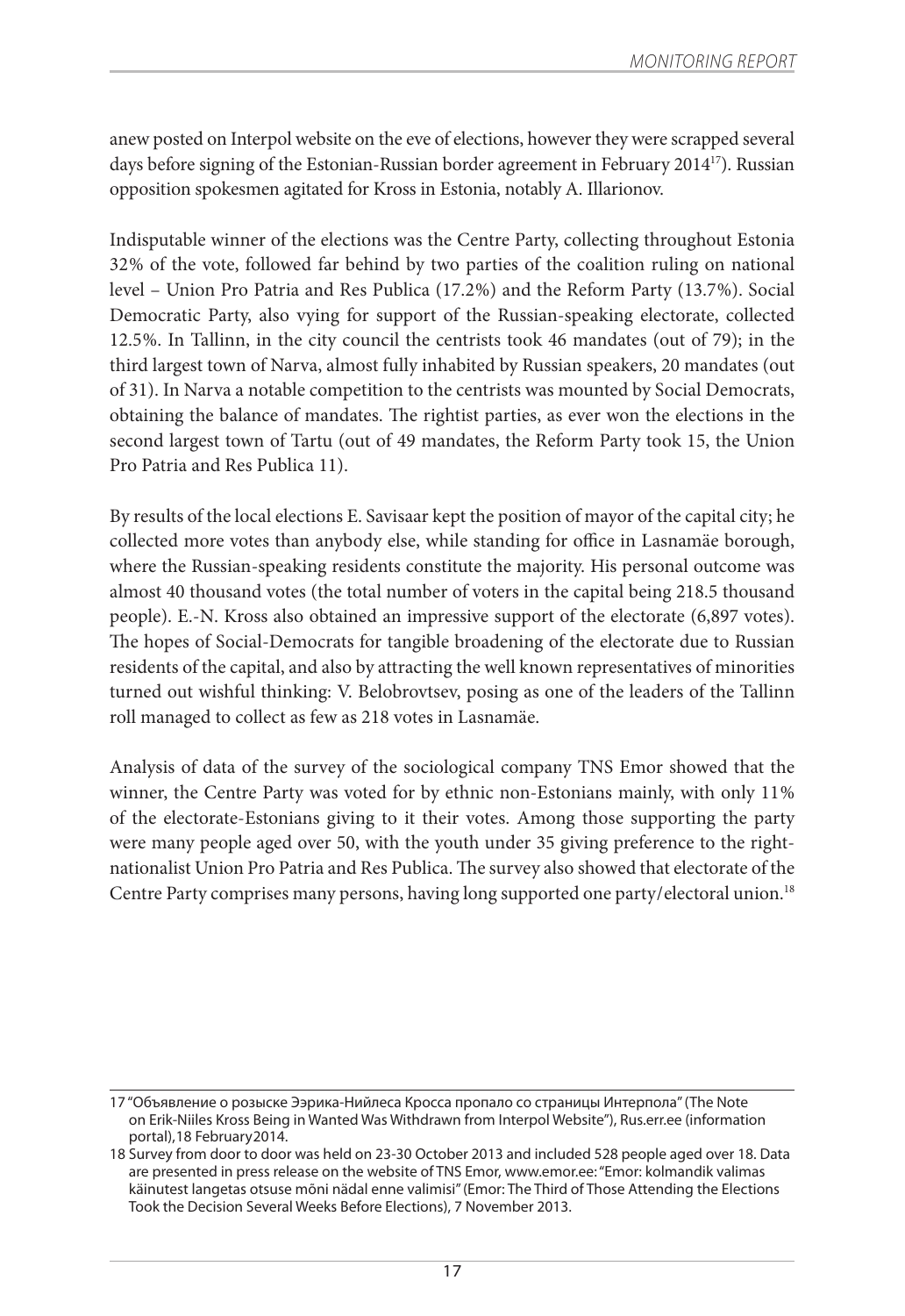#### Elections to European Parliament of 2014

Elections to the European Parliament were held on 25 May 2014. Participation was allowed to citizens of the Republic of Estonia and to citizens of other EU countries domiciled in Estonia. At those elections the whole country is a single electoral district, the total number of mandates is six (in the European Parliament, the 500 million population of EU is represented by 751 deputies).

The elections resulted in the same quarter of characters coming to the fore – the reformists obtained 24.3% of vote, the centrists – 22.4%, the Union Pro Patria and Res Publica – 13.9%, and the Social Democrats – 13.6%. According to the Estonian system of redistribution of mandates all parties obtained one seat in the European Parliament, while the reformists obtained two seats. Furthermore, the independent candidate I. Tarand got the mandate for the second time on end (13.2%).

Turnout to elections was 36.5%, lower than at elections of 2009 (43.9%). Although in the capital city of Tallinn the turnout was much higher – 44.0%, it fell short of indicators of the previous elections (54.1%).

| Name of political parties                | <b>Quantity of vote</b><br>in electorate | % of vote<br>in 2012 | % of vote<br>in 2009 | Mandates* |
|------------------------------------------|------------------------------------------|----------------------|----------------------|-----------|
| <b>Reform Party</b>                      | 79,849                                   | 24.3%                | 15.3%                | $2 (+1)$  |
| Centre Party                             | 73,419                                   | 22.4%                | 26.1%                | $1(-1)$   |
| Union Pro Patria and Res Publica         | 45,765                                   | 13.9%                | 12.2%                | 1(0)      |
| Social Democratic Party                  | 44,550                                   | 13.6%                | 8.7%                 | 1(0)      |
| Indrek Tarand (independent<br>candidate) | 43,369                                   | 13.2%                | 25.8%                | 1(0)      |

*Table 4. Distribution of mandates at elections to European Parliament in 2014*

*Note: \* indicated in brackets is the difference in the numbers of mandates as against the elections of 2009 Source: National Electoral Committee*

Elections to European Parliament usually differ from national elections, because the politicians are now delegated to supranational bodies of authority. Better chances at European elections are enjoyed by politicians, who would hardly make it to the national Parliament due to their reputation marred by defamatory rumours or reports. This is the category where I. Tarand belongs (43,369 votes). Furthermore, the European elections are often just a chance to jump on the bandwagon for national politicians, willing to emerge on the European level. For instance, excellent performance (45,022 votes) was shown by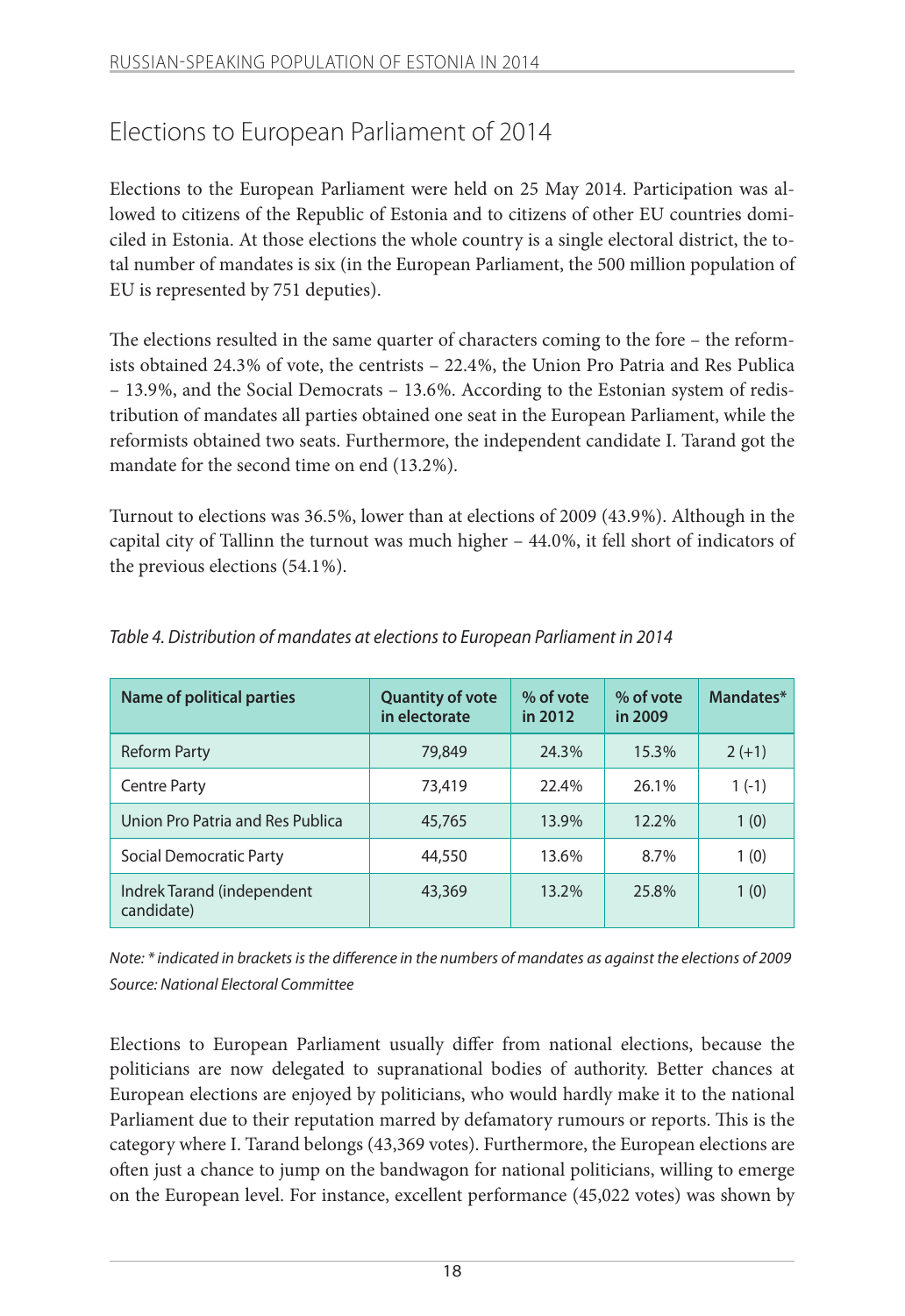the reformist А. Ansip, former popular PM of the country, aiming to occupy in autumn 2014 the office of European Commissioner. The second mandate of the reformists went to K. Kallas, coming from the Estonian political dynasty (21,498 votes). European elections may also herald the final stage of career of the political septuagenarians, like M. Lauristin from the Social Democratic Party (26,868 votes) and T. Kelam from the nationalist Union Pro Patria and Res Publica (18,767 votes).

Somewhat stunning were results of European elections for the Centre Party. It was anticipated that the leader of voting roll for the number of votes obtained will again be Chairman of the Party E. Savisaar, to resign from his seat in favour of other popular candidates (J. Ratas or M. Stalnuhhin). Centrists banked on two mandates (and missed just by a margin) and spoke up in public in favour of a Russian centrist becoming a MEP. However at elections the majority of votes were collected by Y. Toom MP (25,251), not by E. Savisaar (18,156). Y. Toom is a brilliant publicist, former Vice-Mayor of Tallinn on culture, education and sports, a principled combatant for preservation of upper secondary education in Russian. Y. Toom, being in the last place in the party roll overtook by votes obtained in Tallinn both the Mayor E. Savisaar and former MP A. Ansip, and in Narva the popular local politician M. Stalnuhhin. The feat of Y. Toom is yet to be explained away however it is clear that in her person the Russian-speaking population has got a new charismatic leader.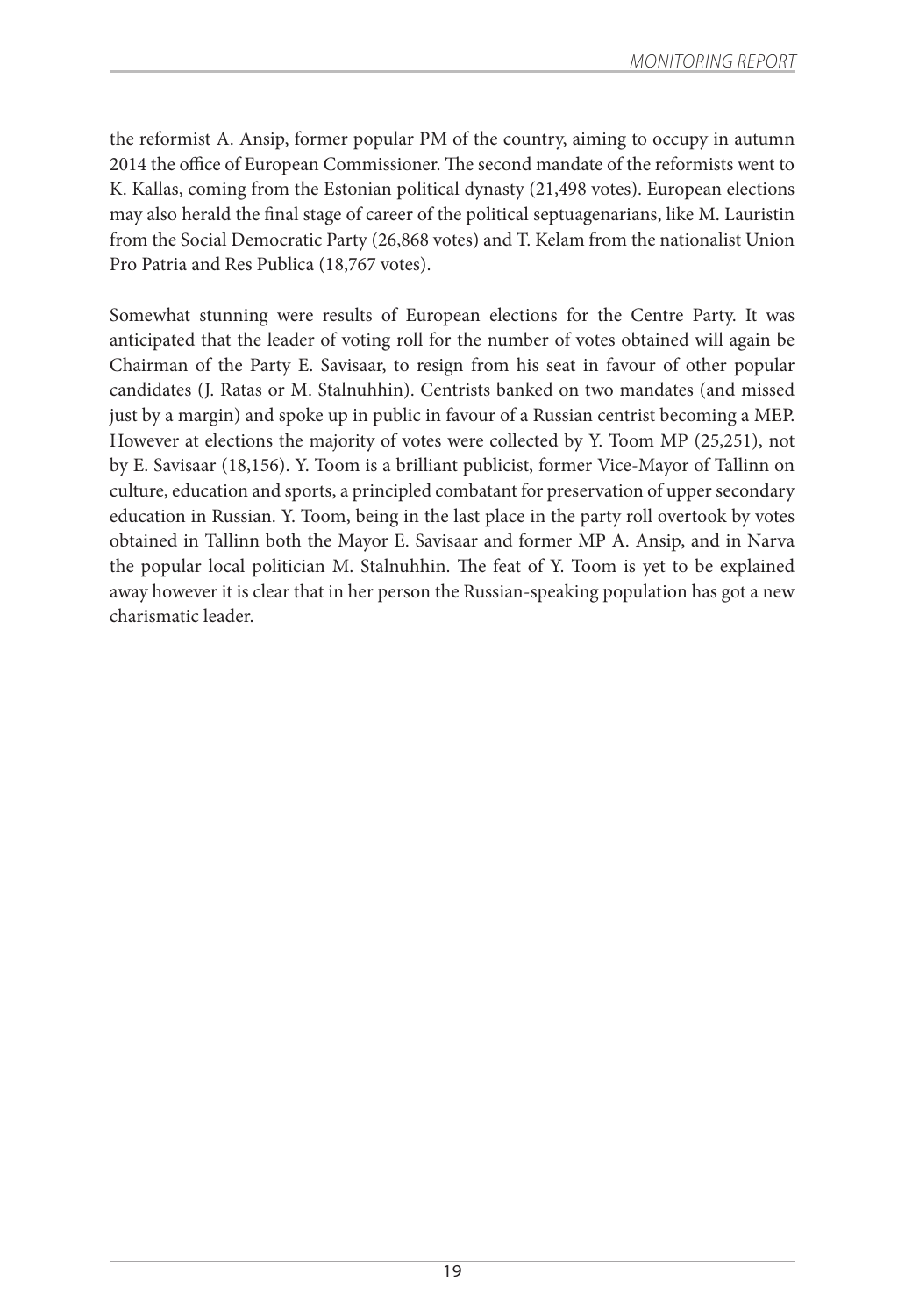# 2. Main directions of ethnopolitics

## Cultural autonomy of national minorities

Estonia was the first country putting into practice in the interval between two world wars the principles of national-cultural autonomy. Such autonomies were formed in this country also after re-institution of independence in 1991. The Estonian Government entertains the very idea of cultural autonomy and is ready and willing to consider it. Cultural Autonomy Act is a unique legislative act specifically targeted at national minorities.

The first Estonian Constitution (1920) guaranteed to national minorities the right to set up autonomous institutions operating to the benefit of their national culture and social security insofar as it does not contradict the interests of the State (§ 21). National Minority Cultural Autonomy Act was adopted at the beginning of 1925 and survived until 1940.19

After the independence was regained, the right to national autonomy was included into Constitution of 1992 (§ 50), and it is deemed to be a hallmark guarantee to minorities, beside the right to uphold one's ethnic affiliation (§ 49). Cultural Autonomy Act was specifically earmarked in §104 enumerating the acts for adoption or amendment whereof the majority vote of the whole composition of Parliament was needed. The National Minority Cultural Autonomy Act was adopted in 1993.<sup>20</sup> There are however dramatic differences between the laws of 1925 and 1993: while the pre-war law elaborated on powers of cultural autonomies for organisation, administration and supervision over public and private schools in the native language, the law of 1993 did not address those issues.<sup>21</sup> In other words, under law of 1993 the cultural autonomies do not receive the existing public schools, where instruction is provided in the languages of the minorities.

Under § 5 of the law of 1993, the main aims of the cultural autonomy are: 1. organisation of education in the native language and supervision over use of property allocated for that purpose; 2. formation of cultural institutions of national minorities and organisation of their activity, holding national cultural events; 3. setting up foundations, grants and prizes for development of culture and education of national minorities. The national minorities shall have the right to create, in the interests of national culture, the cultural self-government, which must abide in its activity by the Estonian legislation.

19 Government Gazette, 1925, no. 31/32.

20 Riigi Teataja I 1993, no. 71, 1001.

21 Eide, A. Cultural Autonomy and Territorial Democracy: A Recipe for Harmonious Group Accommodation? Working Group on Minorities, E/CN.4/Sub.2/AC.5/2001/WP.4.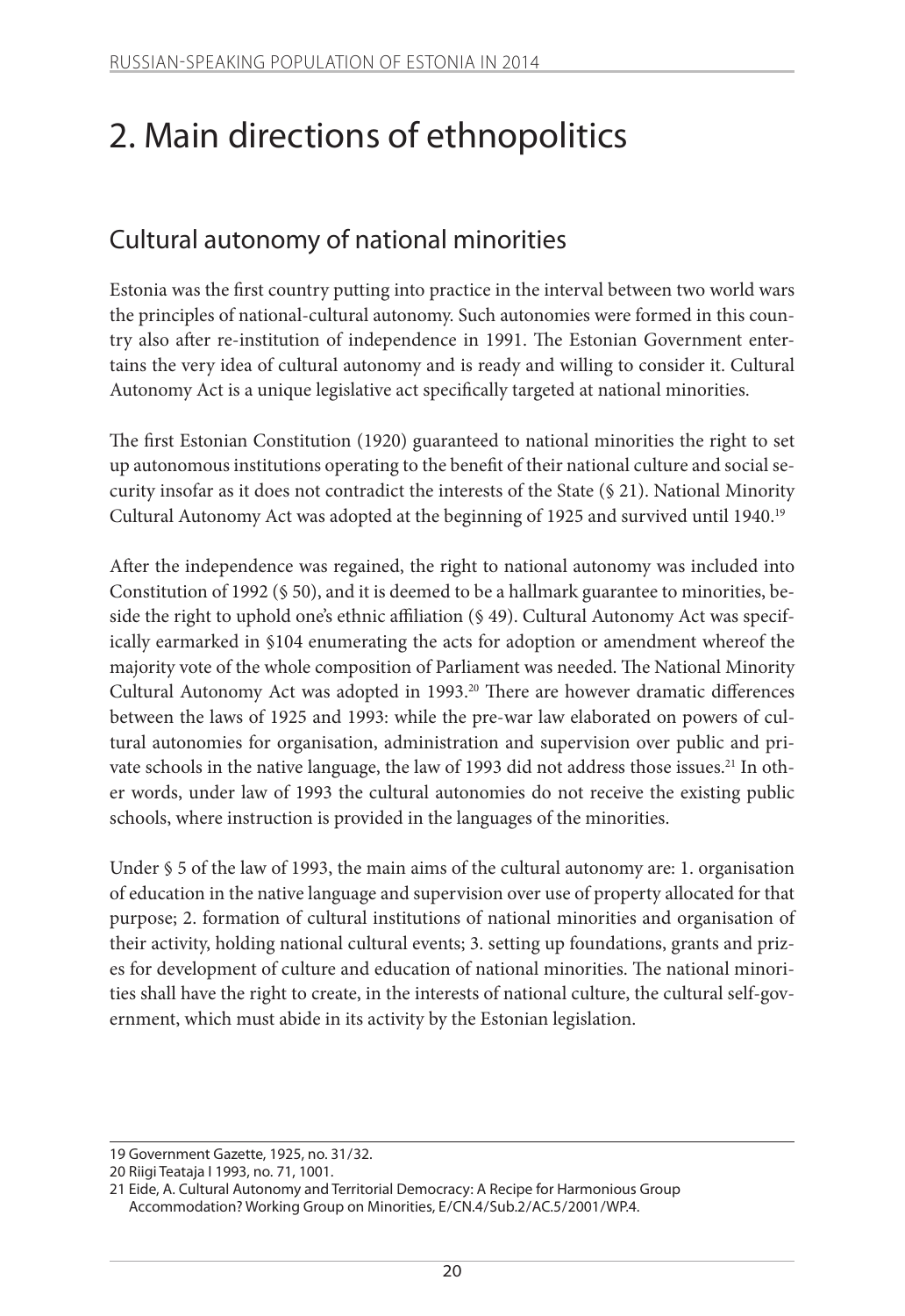Legal status of cultural autonomies is not entirely clear; it is important that they are not legal entities.22 The law of 1993 stipulates tersely, involving the use of a minimum of words that "Cultural autonomy of national minorities means the rights of persons, belonging to national minorities to set up bodies of cultural self-government for realisation of cultural rights envisaged by Constitution" (§ 2 (1)).

A. Semjonov maintains that "the law by no means affords an opportunity for self-governance, since the cultural councils have only the right to "request" financial help from official and public foundations and organizations. Yet all existing non-governmental organizations (NGOs) enjoy the same right and can do this. To create an additional body through a rather complex and expensive bureaucratic procedure only to be able to do more or less the same things seems useless for most minority societies"*.* 23

A. Semjonov also raised the question of who is subject of the law on cultural autonomy. In 2012 Ministry of Culture gave an answer: Cultural autonomy is a form of self-government, which can be realised by a legal entity – a non-profit association.<sup>24</sup> In other words, cultural autonomy is a form of supplementary organisation of people having earlier "self-organised".

During the decade after adoption of the law of 1993 it could not be implemented in practice, because up to 2003, the necessary statutes were not adopted. Representatives of a small minority of Ingrian Finns became active proponents of autonomy: they created their autonomy in 2004. The Swedish minority followed suit in 2007. The Swedish cultural council has been elected three times already: in 2007, 2010 and 2013; elections were organised in Tallinn and Haapsalu (Estonia), and also in Stockholm (Sweden).25 The state supports creation of cultural autonomies, providing grants to *contractual partners* of Ministry of Culture.26 It means that the autonomies (unable even to open an account with banks as not being legal entities) are supported by donations made to umbrella organisations of Ingrian Finns and Swedes. There are valid reasons to believe that Finns and Swedes did not obtain many advantages after protracted and intricate procedures needed for setting up cultural autonomy.

In 2001 the Advisory Committee on the Framework Convention for the Protection of National Minorities levelled criticism at some positions of the law for "elements that are not suited for the present situation of minorities in Estonia and need to be revised or replaced in order for them to be effective. This pertains in particular to their personal scope

24 Ministry of Culture, letter of 5 July 2012 no. 7.15/907.

<sup>22</sup> See in greater detail: Olle, V. Mõned vähemusrahvuse kultuuriomavalitsuse õiguslikud probleemid (Some Problems of Cultural Self-governments of National Minorities), in Juridica, no. 2, 2009.

<sup>23</sup> Semjonov, A. Estonia: Nation-Building and Integration – Political and Legal Aspects, in Kolstø, P. (ed.) National Integration and Violent Conflict in Post-Soviet Societies: The Cases of Estonia and Moldova, Lanham, Boulder, New York, Oxford: Rowman and Littlefield Publishers, 2002. p. 132.

<sup>25</sup> Information, presented on official website of Swedish culture council: www.eestirootslane.ee. 26 Ministry of Culture, letter of 5 July 2012 no. 7.15/907.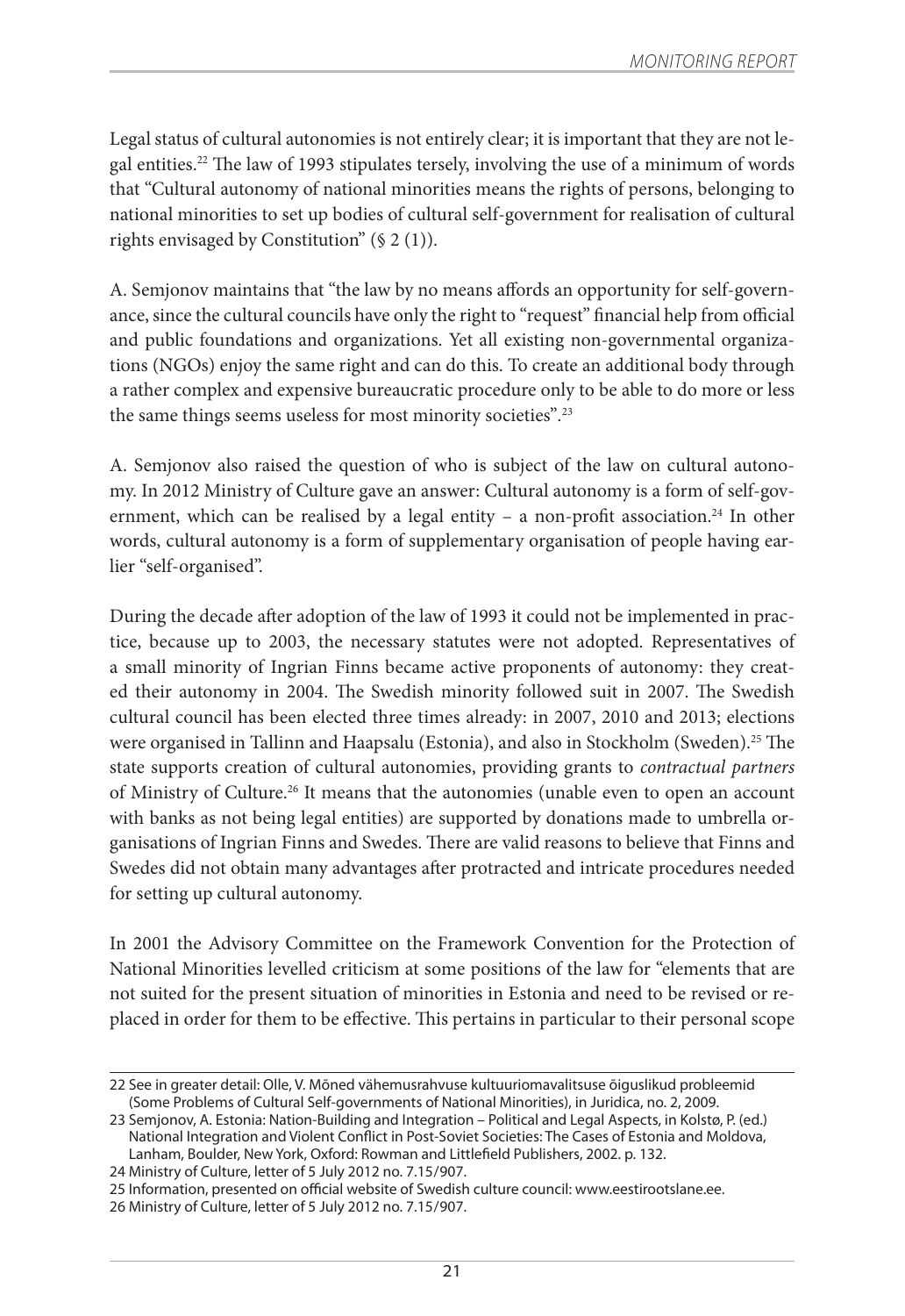of application".27 Primarily the Committee meant the proposition stipulating that the autonomies may only be set up by citizens of Estonia. In 2011 the Advisory Committee embarked on criticism of the concept of cultural autonomy. It called the Estonian authorities "to consider reviewing their minority policy and legislation in broader terms, rather than focussing their attention on amending the National Minority Cultural Autonomy Act that is generally considered ineffective and impractical".28

As a matter of fact the Russian national minority did not create autonomy either before 1940 or after 1991. The alacrity displayed by Ingrian Finns and Swedes as well as steady but unrelenting Estonianization of Russian upper secondary education revived discussion about Russian cultural autonomy: in recent years there have been submitted three applications for setting it up. The first application was submitted by an organisation, close to leadership of the presently non-existent Russian Party in Estonia. It was turned down by the authorities, and challenging of the refusal at court was in vain.<sup>29</sup> In case of the success the newly created autonomy would face legitimacy problems due to image of persons involved in the process. Other two applications were also submitted by organisations, which are not (umbrella) cultural organisations of local Russians. They are currently being considered at Ministry of Culture.<sup>30</sup>

The question of Russian cultural autonomy is evidently assessed by Estonian authorities from the viewpoint of national security. According to observations of the researcher D. Smith, "[i]n these recent debates one discerns a fear on the part of ethnic majority representatives that institutions of Russian NTA (*non-territorial autonomy – V. P.*) would become a "state within a state" and a vehicle for external influence by Russia, especially given the numerical size of the Russian-speaking minority and its territorial concentration, especially in north-eastern Estonia. Perhaps more importantly, the presence of the large Russianspeaking minority has been framed within the dominant political discourse as a threat not just to state security, but also to the societal security of the majority ethno-national group."<sup>31</sup>

It needs be pointed out that Estonia witnesses the absence of major interest to the idea of Russian cultural autonomy on part of representatives of minorities. Although partially it may be accounted for by the circumstance that it is possible to decide some important questions through local self-governments. In Estonia, most non-citizens are entitled to vote at local elections, making the municipal authorities very sensitive to worries of minorities in the places of their compact habitation. It is particularly characteristic for Tallinn and the towns of North-East of the country, where the local power is exercised by the Centre Party.

29 Baltic News Service (news agency), Information of 5 November 2010.

<sup>27</sup> Opinion on Estonia, Advisory Committee on the Framework Convention for the Protection of National Minorities, adopted on 14 September 2001, ACFC/INF/OP/I (2002) 005, Section 68.

<sup>28</sup> Third Opinion on Estonia, Advisory Committee on the Framework Convention for the Protection of National Minorities, adopted on 1 April 2011, ACFC/OP/III (2011) 004, Section 65.

<sup>30</sup> Ministry of Culture, letter of 5 July 2012 no. 7.15/907.

<sup>31</sup> Smith, D.J. Non-territorial Autonomy and Political Community in Contemporary Central and Eastern Europe, paper presented at the panel Non-territorial autonomy and new modalities for national self-determination, Political Studies Association Conference, Belfast, 3-5 April 2012. p. 5. In archives of the author.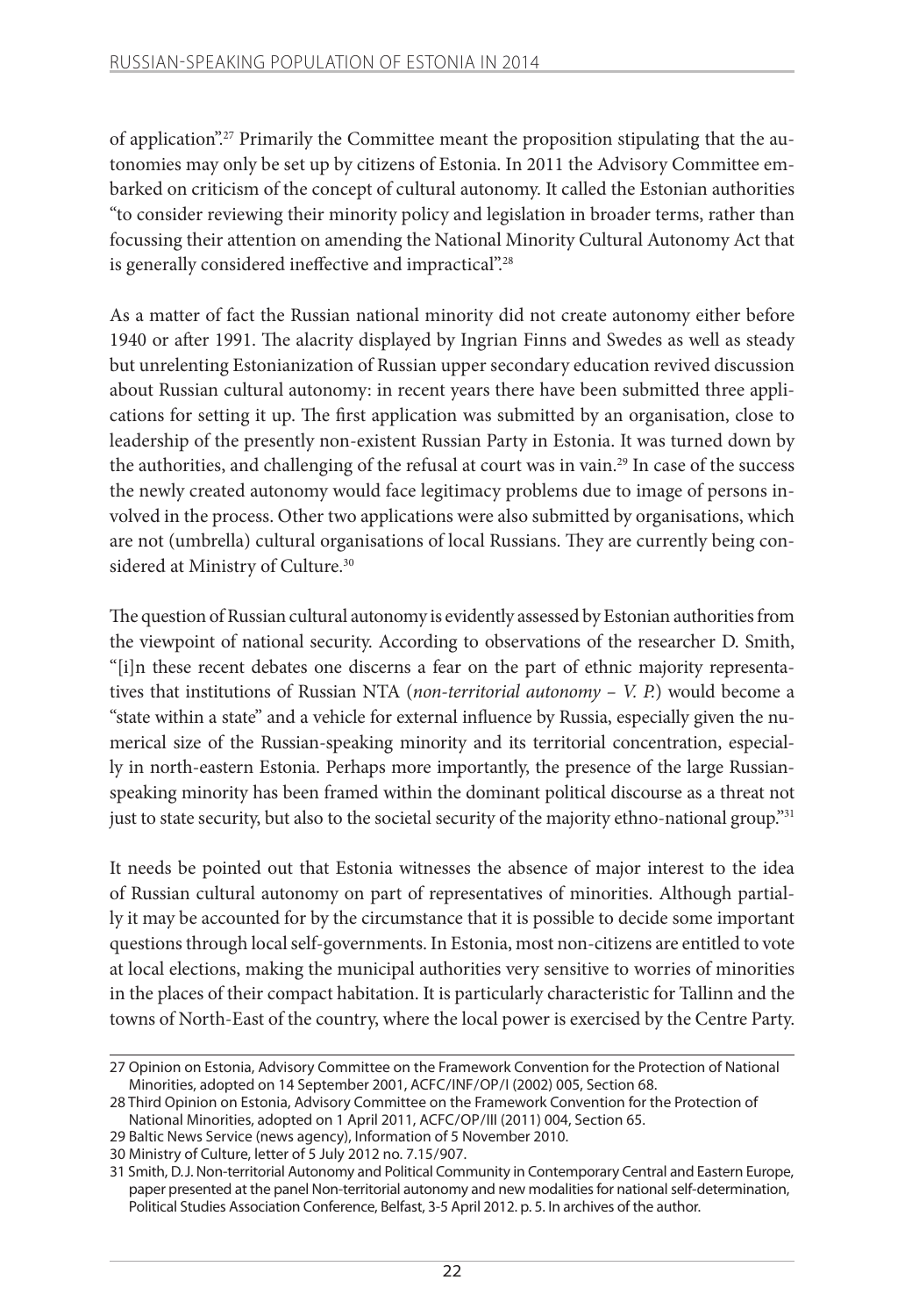From the beginning of 1990-ies there were several attempts undertaken to create for local Russians representative bodies, without recourse to Cultural Autonomy Act, for instance, Russian Democratic Movement, Representative Assembly of Russian-speaking population, Russian community and so on.32 There are more recent initiatives, for instance Russian County Council (*Русский Земский Совет*), created by way of elections organised in 2011 by a group of volunteers.<sup>33</sup> Pro-Russian organisations have been brought together, for instance in the Union of Associations of Russian compatriots in Estonia.34 However none of those structures enjoyed or are enjoying presently the support of dominant majority of Russian-speaking population. In the sphere of culture too there are scores of similar organisations, including large influential umbrella structures.

#### Combating racism, xenophobia and intolerance

§ 151 of Penal Code contemplates punishment for activities which publicly incite to hatred, violence or discrimination on the basis of nationality (ethnicity), race, colour, sex, language, origin, religion, sexual orientation, political opinion, or financial or social status. § 152 criminalises violation of equality, unlawful restriction of the rights of a person or granting of unlawful preferences to a person on the basis of his or her nationality, race, colour, sex, language, origin, religion, sexual orientation, political opinion, financial or social status. Upon opinion of a number of experts, application of § 151 is made difficult due to formulation of its composition: incitement is punishable only if it causes the death of a person or results in damage to health or other serious consequences.

In 2012 and 2013 there were no criminal or misdemeanour proceedings brought according to those articles.35 In 2011 there were no criminal proceedings brought according to those articles,<sup>36</sup> however the Police and Border Guard Board commenced under Penal Code Part1 § 151 proceedings on misdemeanour (an administrative offence; elements of numerous misdemeanours are listed in Penal Code).37

*The case of 2011 of the resident of Tallinn Y. Sutorin got much public attention. He was fined for 100 euro under § 151 (1) for pieces of writing in the* LiveJournal*. In particular Sutorin wrote: "Yids and blacks have caused much harm and annoyance even in modern Russian history, enough for some Russians to hate them. So do I have the right to feel extreme enmity and aversion towards Estonians, who have for 20 years loathsomely mistreated me?* 

<sup>32</sup> Semjonov, A. Estonia: Nation-Building and Integration…, p. 146.

<sup>33</sup> See: www.ruszemsovet.eu/home.

<sup>34</sup> Full list of associations is available on www.rusest.ee.

<sup>35</sup> Letter of Ministry of Justice of 31 January 2013 and 7 February 2014; Letters of Police and Border Guard Board of 8 February 2013 no. 1.6-10/7512-1 and of 18 January 2013.

<sup>36</sup> Letter of Ministry of Justice of 1 February 2012.

<sup>37</sup> Letter of Police and Border Guard Board of 5 March 2011 no. 1.6-10/25960-1.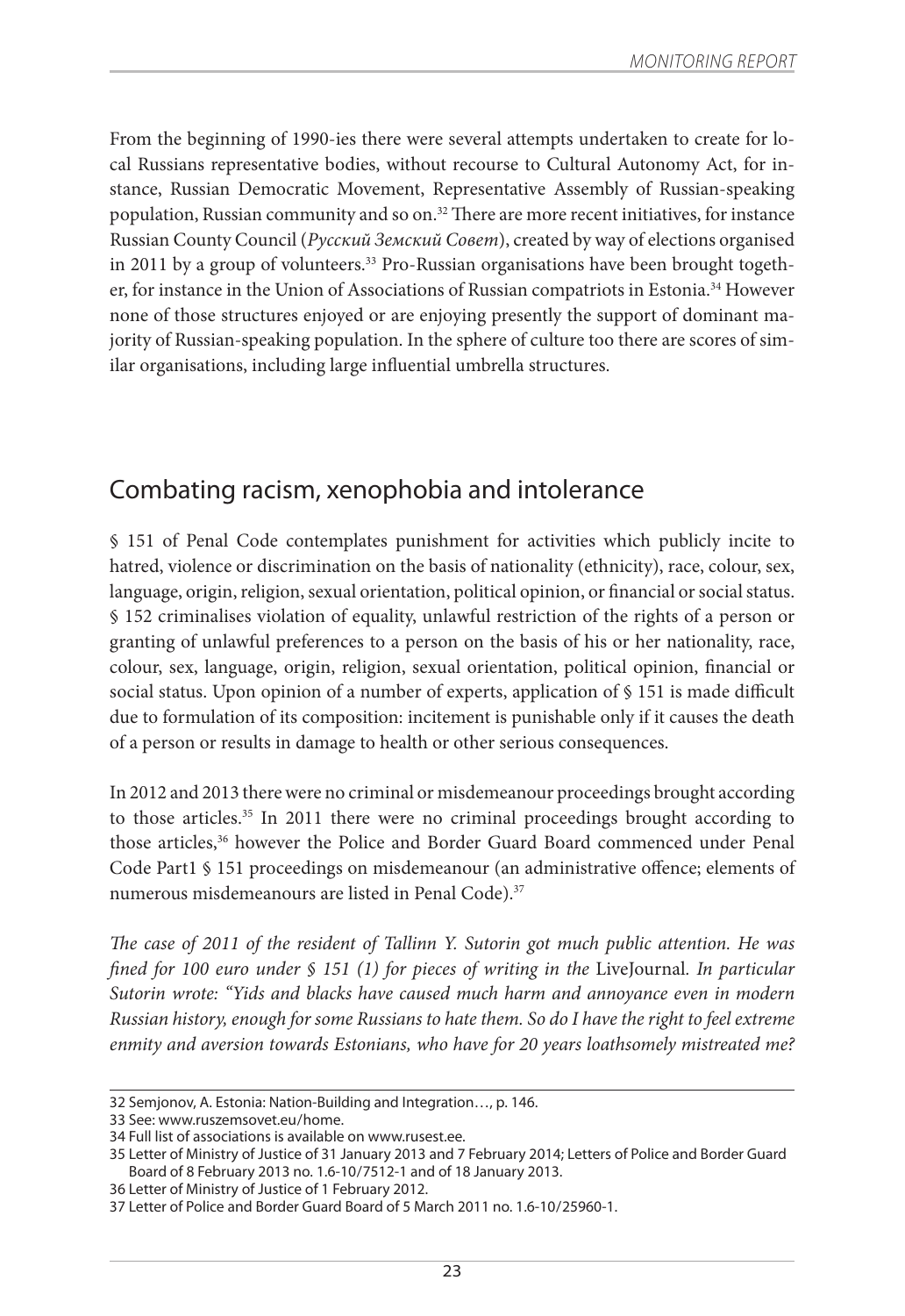*Quintessentially of sole essence in the world is the life of a Russian person"; "Estonians have inordinate self-esteem however we must know and remember it and mete out retribution on those disdainfully proud…"38*

*Commenting on the given case the police declared that the appeal expressed in words may be considered a punishable act, if that appeal is brought to knowledge of the public as printed text or verbal message, transmitted by TV or radio broadcast or posted in a public venue, or distributed in public computer net as a written or verbal text.39 Upon expert opinion the act of Sutorin was disgraceful however hardly meeting with* corpus delicti *under §151 of Penal Code. The public appeal notwithstanding the case does not feature elements of threat to life, health or property of some persons. This is readily perceived as inadequacy of applicable legislations.*

Estonian politicians rarely make public xenophobic utterances, because they invariably raise public uproar.

*In December 2011, answering the question of the Swiss daily Der Bund, why the Russian*  language in Estonia is not an official language, President of Estonia T.H. Ilves named the *Russian language "the language of occupation authorities". There followed other controversial declarations concerning the newest history.40 The words of Ilves provoked a number of publications in local media in Russian, prevalently critical. For instance, on 14 December 2011 the public organisation – Chamber of representatives of national minorities of Estonia – published in mass media its letter, making known to the President that it is much concerned with "derogatory utterances addressed at citizens of Estonia", differing from him by their language or ethnic origin.41*

The persistent factor, overshadowing ethnic relations is the difference in estimation of events of WWII surviving in the society, and the difference in attitudes to glorifying as heroes of the Estonians, having served in German Army in the war time.

*In 2013 the public was aroused by the developments in connection with a group of elderly Roma people deciding to hold an event in Sinimäe, the venue of annual get-together of Estonian veterans of the SS troops. In particular, the Roma planned to unroll a slogan carrying the inscription in Estonian: "Who will bear the responsibility for genocide of Estonian Roma in WWII?" Vigilantes told the journalists that having struck off towards Sinimäe, they were several times stopped by the police in Tallinn and outside, made out tickets for alleged violation of traffic regulations. Due to those hold-ups they were several hours late and eventually decided to cancel the trip.42*

<sup>38</sup> Rus.err.ee (information portal), communication of 11 August 2011.

<sup>39</sup> Letter of Ida Police Precinct of Põhja Prefecture of the Police and Border Guard Board of 15 August 2011 no. 10.1-02/75239.

<sup>40</sup> Der Bund (daily), 10 December 2011 года, www.derbund.ch.

<sup>41</sup> Baltija.eu (information portal), Information on http://baltija.eu/news/print/21735.

<sup>42 &</sup>quot;Плакат о геноциде цыган до Синимяэ не довезли" (Poster on Roma Genocide did not take Roma to Sinimäe), Postimees.ru (information portal), 11 August 2013.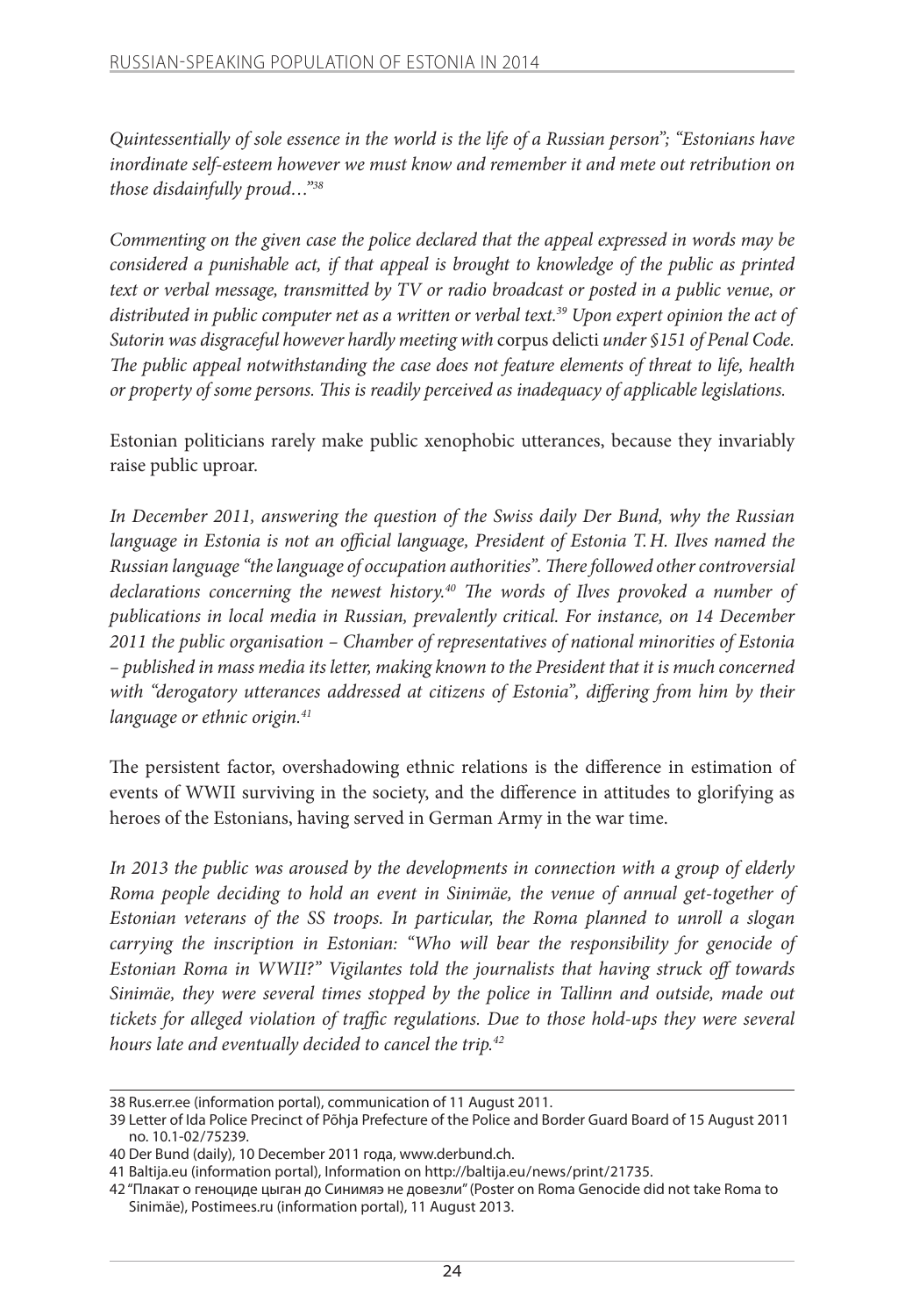*Case of Drambyan*. On 11 August 2011 according to official version vocalised by Prosecutor's Office the Russian-speaking citizen of Estonia K. Drambyan opened fire in the building of Ministry of Defence, using his licensed handgun. He also used improvised explosive devices, which did not do any harm to persons or building. He did not take hostages either, although two home-front activists were overpowered by the assailant for a short time. Drambyan did not present any demands. The special branch failed to make contact with him. Ministry operatives were evacuated. Drambyan was about two hours alone in a ground floor room. According to the data of Prosecutor's Office, he perished after showdown with the police from multiple bullet wounds.<sup>43</sup>

The public and some politicians were antagonised by affiliation of Drambyan to the United Left Party of Estonia. Leader of the party S. Yurgens made an announcement to mass media, that he considered improper the attempts of the sitting Minister of Defence M. Laar from the conservative Union Pro Patria and Res Publica to link the acts of K. Drambyan to his membership in that party, with the motives of Drambyan rather linked to his personal problems and temperament. S. Yurgens emphasised that the assailant was a rank and file member of the party.<sup>44</sup>

Publications in Russian-speaking mass media corroborated the information about family and personal financial embarrassments of Drambyan and infrequently assessed critically the course and outcome of police operations.45 They also published the critical notes by Drambyan written earlier about Estonian ethnopolitics.46 It was pointed out that the well known nationalist and historian Laar enjoys a very controversial reputation among Russian-speaking population. Subjected to criticism were statements made by Laar with respect to the incident. For instance, his statement disseminated by intranet of a prestigious Estonian student fraternity triggered uproar. It said: "Those attacking the Estonian state will be shot down – it is my firm commitment". $47$ 

#### Linguistic policy

Language legislation and linguistic policy are key issues in the modern Estonian ethnopolitics.

On 1 April 2011 there was adopted the Third Opinion on Estonia by Advisory Committee on the Framework Convention for Protection of National Minorities. That document was officially released on 7 November 2011. In the document the Advisory Committee presented

44 Rus.Delfi.ee (information portal), 12 August 2011.

45 E.g. День за Днем (weekly), 19 August 2011.

<sup>43</sup> Communication of Prosecutor's Office of 12 August 2011, www.prokuratuur.ee.

<sup>46</sup> E.g. on information portal http://baltija.eu, 12 and 13 August 2011.

<sup>47</sup> Eesti Päevaleht (daily), 23 August 2011.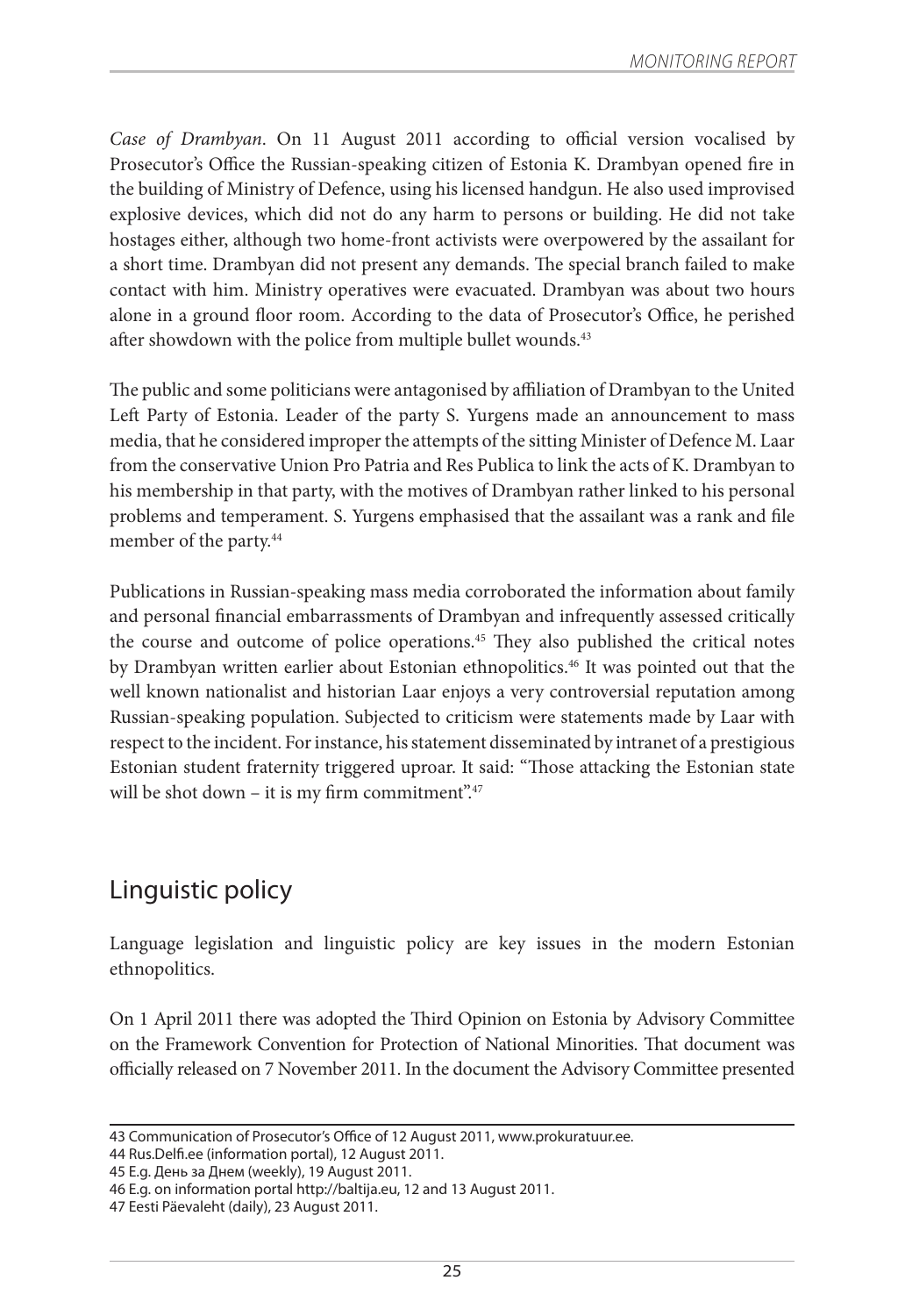scores of recommendations, the important ones highlighted in the conclusion of the document. The experts called for "immediate action" in the sphere of the language policy. The Committee suggests taking "a more balanced approach towards the legitimate aim of promoting the State language while ensuring the rights of persons belonging to national minorities to speak and use their languages in public, also in relations with local authorities; favour a policy of incentives over punitive methods with regards to the implementation of the Language Act, as [adopted] in February 2011". Among other important recommendations in the sphere of language policy the Committee invites the Estonian Government to "consider seriously abolishing the Language Inspectorate and enter into a constructive dialogue with minority representatives on language-related developments".<sup>48</sup>

#### Demographic background

In the framework of census of 2000 there was noted a decline, as against 1989, of the share of population, for whom Russian is a native language (from  $35\%$  to  $30\%$ ). That decline was not noted in the following census of 2011. As native, the languages of Estonian and Russian population are still in dominance: in 2011 the other languages accounted for 2 % only. Curiously in 1989 and 2000 the other languages accounted for 3%.



*Figure 4. Population of Estonia as per native language after 1989*

*Source: Statistics Estonia, data of censuses of 1989, 2000 and 2011*

<sup>48</sup> Advisory Committee on the Framework Convention for the Protection of National Minorities, Third Opinion on Estonia, adopted on 1 April 2011, ACFC/OP/III (2011) 004, Strasbourg, 7 November 2011, Section 199.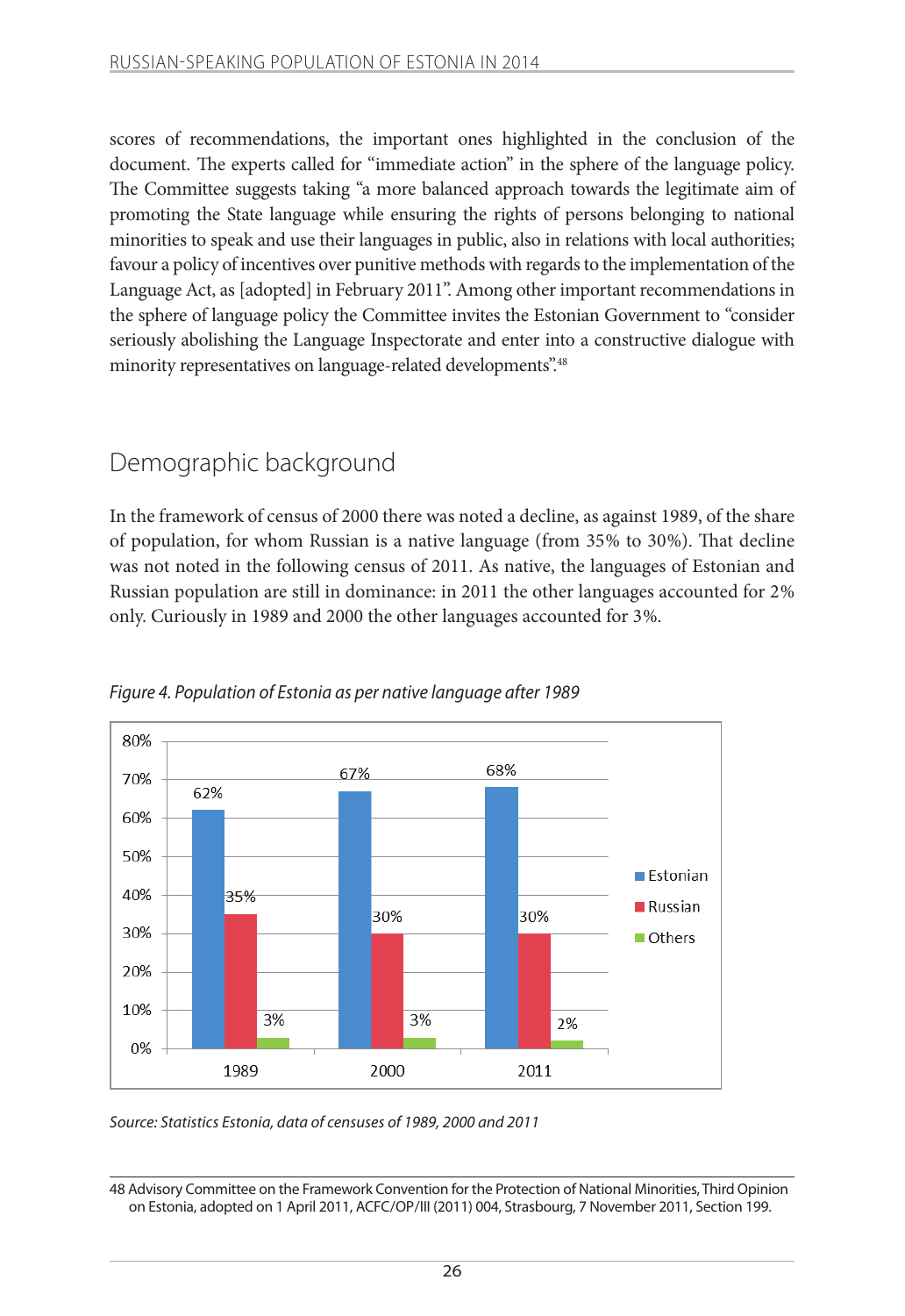Data of census 2011 as per native language for people aged 15-29 reveal that for large non-Russian minorities the main native language is Russian. The share of Russian with native Estonian language, as well as the share of Estonians with native Russian language is very low. Data of census do not support the evidence that 2011 witnessed a significant assimilation trend among Russian minority. There is however linguistic assimilation of non-Russian minorities, in their numbers transferring to Russian and partially to Estonian.

Census 1989 included, beside survey on native language also the question on "proficiency" in some other language of peoples of the USSR (notably in one only). Within framework of censuses 2000 and 2011 the pollsters asked about the native language and what other languages the respondent speaks. Mastery (proficiency) was conceived widely. Data on proficiency in the Estonian language for 1989 could be deflated, data for 2000 and 2011 inflated. There is no denying that proficiency in the Estonian language among ethnic Russians increased impetuously in the interval 1989-2011 from 15 % to 42 % (including the persons for whom Estonian was native).



Figure 5. Proficiency by ethnic Russians in the Estonian language after 1989

*Note: Questions of censuses were formulated variously; recorded also were Russians, for whom Estonian was a native language*

*Source: Statistics Estonia, data of censuses of 1989, 2000 and 2011*

According to data of censuses for 2011 the ethnic Estonians of middle age possessed a very high level of proficiency in Russian. The Estonian youth had a lower level of knowledge of Russian, which was however quite passable. With non-Estonians the level of proficiency in Estonian and English depended on age. Evidently in the nearest future the *lingua franca* for the people of advanced age will still be Russian (beside Estonian). The young generation will choose between Estonian and Russian (in some situations also English). Data of censuses for 2011 as per regions reveal that in Tallinn more residents spoke in Russian (either as native or foreign language) than in Estonian. In towns of North-East of the country (the Ida-Viru county) the dominating language was Russian. Comparison of data of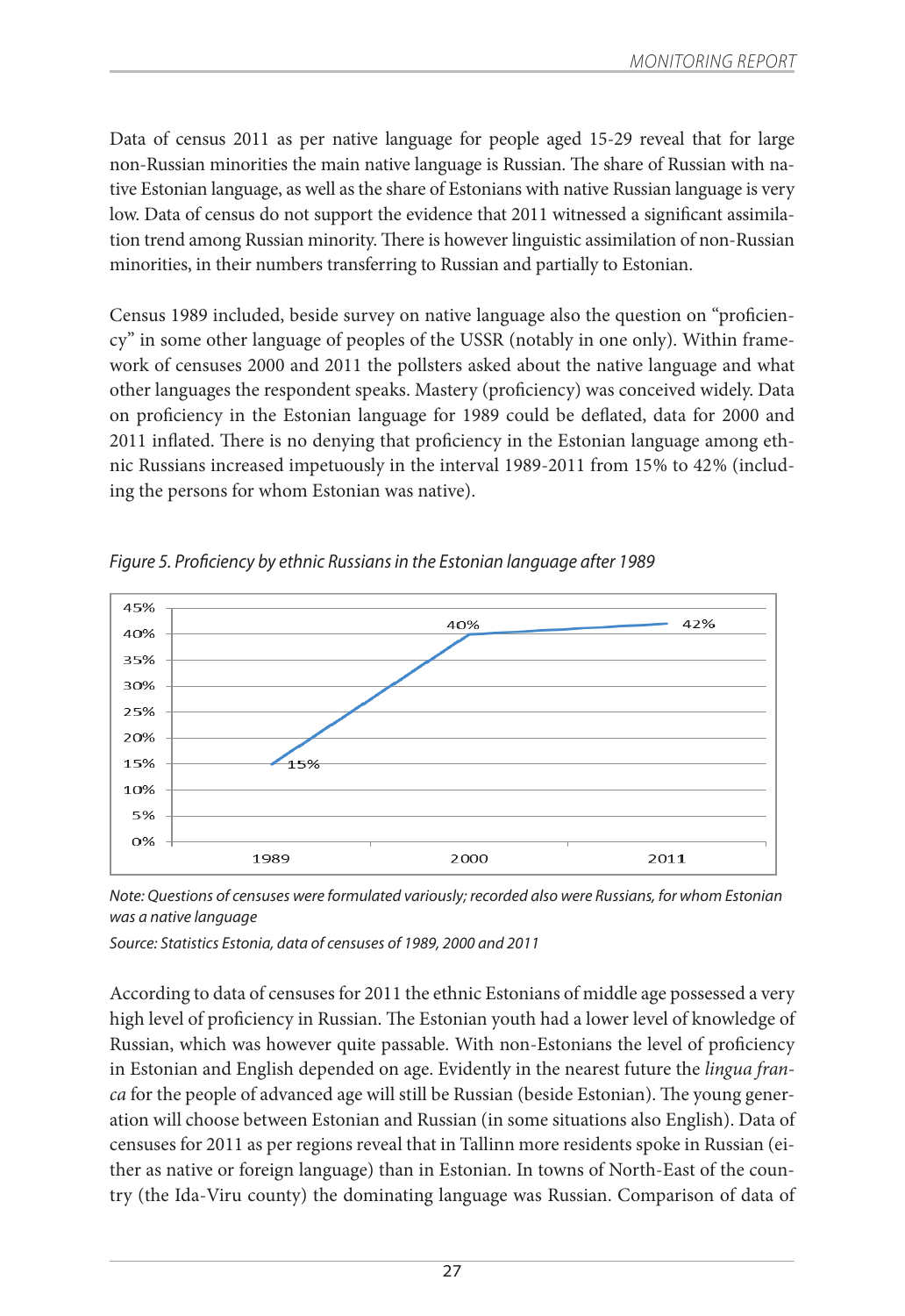censuses for 2000 and 2011 shows that the level of proficiency in Estonian, achieved before end 1990-ies kept practically on the same level: increase between censuses for 2000 and 2011 constituted as little as 2% (from 40% to 42%).



*Figure 6. Proficiency in foreign languages as per age groups, census of 2011, %* 

*Source: Statistics Estonia, calculations by the author*

#### Russian as the language for official proceeding with matters

Constitution of the Republic of Estonia stipulates two basic opportunities for use of the language of minorities in an official context.

Firstly, the right to demand proceeding with matters in the second language in local selfgovernments, where Estonian is not the language of majority of population (§ 52). Speaking about proceeding with matters in the second language, Constitution refers to "procedure established by law". Language Act of 1995 (§ 11) and Language Act of 2011 (also § 11) demanded, that local self-governments should request permit from central government for introducing the second language into proceeding with matters. In reply to request of some towns (for instance Maardu and Narva) no such permit has ever been granted.

It needs be pointed out that councils of local self-governments can opt for the second language in proceeding with matters, however the respective permit will only apply until end of powers of that council (while the central government may protract the issue interminably). If the permit is available, the sessions of administration and councils of local self-governments can be translated in the language of minorities (not the other way round), and the minutes of session can be drawn in two languages (Organisation of Work of Local Self-Governments Act, § 23 (7) and § 41 (3-4)).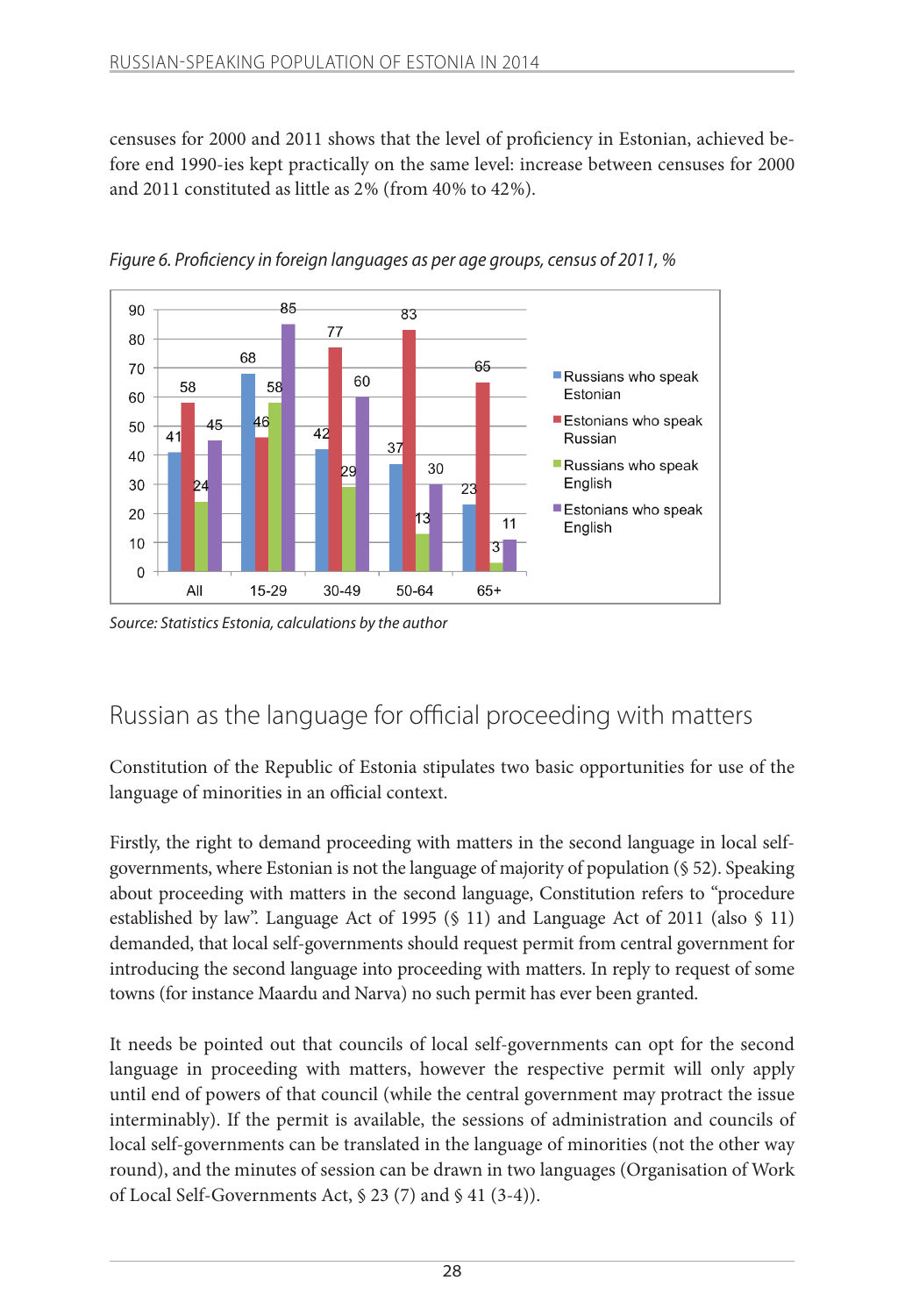Secondly, under § 51 of Constitution, in local self-governments, where half of permanent residents belong to a national minority, everybody has the right to obtain from local authorities and locally situated state authorities the answers not only in Estonian, but also in the respective language of a minority  $(§ 10)$ .

Concept of "a national minority" has not been elaborated in Constitution, and also in the previous Language Act 1995. Supreme Court adopted a decision in 2005, that legal entities do not have such a right (including regular non-governmental organisations). However the court specified for good reason that Cultural Autonomy Act does not regulate the questions of use of the languages, and the restrictive definition of "national minorities" used in that law is out of place<sup>49</sup> (the said law considers only citizens of Estonia as representatives of national minorities). In practice residents of Narva, for instance used the right to obtain letters in Russian from local authorities.

Nevertheless the new Language Act adopted in 2011 did not only repeat in § 9 the norm of Constitution, but also provided a definition of "a permanent resident", including both citizens of Estonia and foreigners, permanently residing in a concrete place of selfgovernment, basing on permanent right of residence or residence permit of a long-term resident of the EC. Serving as the basis are data of Population Register. In § 5 (3) of the Act a representative of national minorities is defined as citizen of Estonia, having long, tight and stable connection with Estonia, whose native language differs from the Estonian language.

The current regulation has restrictive character and in view of the Estonian specificity, it renders impossible the use of respective Constitutional guarantee even in place where the non-Estonian population prevails. For instance according to data of Population Register, in Narva, the third largest town of Estonia the ethnic Russians constituted, at the beginning of 2014, 84% of residents of the town, however citizens of Estonia of any origin constituted as little as  $47\%$  of the total population.<sup>50</sup> In other words, Language Act tacitly implies that residents of Narva cannot now demand from local authorities and locally situated state authorities the answers either in Estonian or in Russian. In practice the situation varies from self-government to self-government, however the general trend towards derogation from the right to use the Russian language at official contacts is indisputable.

*The Legal Information Centre for Human Rights was addressed by an inmate of Viru prison, located in the parish Jõhvi of Ida-Viru county. He complained that the prison administration had declined his protests on conditions of custody, demanding their translation in Estonian. Although Viru prison is situated in the region, inhabited prevalently by Russian speakers, in parish Jõhvi the ethnic Russians, citizens of Estonia do not constitute majority of the whole population, and therefore the inmates are deprived of the right to demand the use of Russian in contacts with administration. The linguistic complexities, faced by Russian-speaking* 

3-3-1-29-05, art. 9-13. Published in RT III 2005, no. 22, art. 232.

<sup>49</sup> Judgement of the Administrative Law Chamber of the Supreme Court of 16 June 2005 in case no.

<sup>50</sup> Narva arvudes 2013 = Narva in figures 2013, p. 9, www.narva.ee.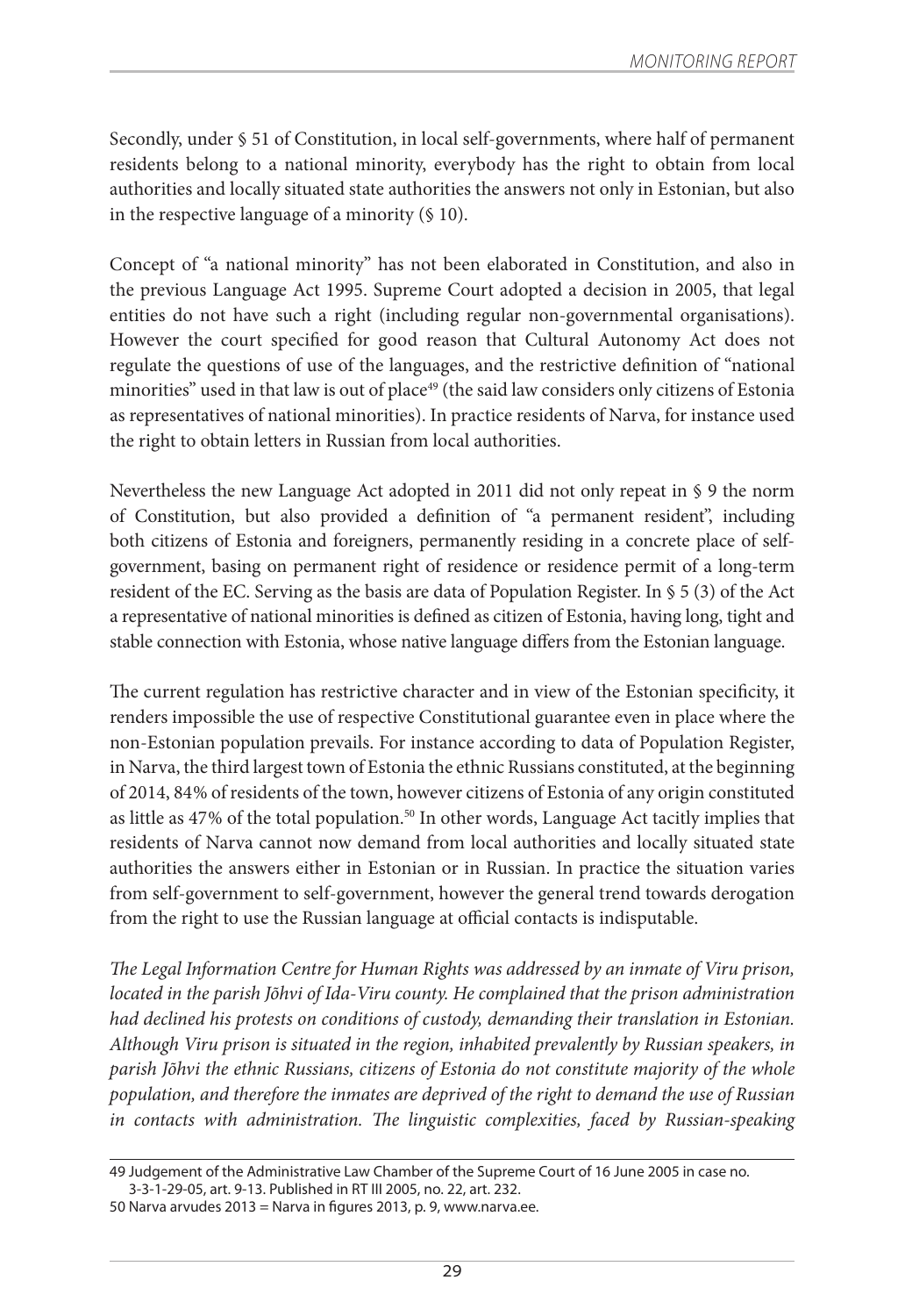*inmates were also referred to by European Committee for the Prevention of Torture and Inhuman or Degrading Treatment or Punishment, publishing the Report on visiting Estonia from 30 May – 6 June 2012.51*

#### Linguistic requirements in labour market

Factor of proficiency in the Estonian language has a vast impact on opportunities of non-Estonians in labour market, with the linguistic requirements infrequently being subjective by character. According to Third Opinion for Estonia by Advisory Committee on Framework Convention for Protection of National Minorities, the new Language Act was adopted in February 2011 "without comprehensive consultations with minority representatives and without attention to international recommendations for a more balanced approach. The protection and promotion of the State language remain the overriding priorities and the new Language Act retains the punitive approach found in earlier legislation. The Language Inspectorate regularly inspects institutions that are suspected of insufficient State language skills among its staff, such as Russianlanguage schools and kindergartens, and imposes fines that are frequently considered disproportionate"*…*<sup>52</sup>

In 2011 the UN Committee on Economic, Social and Cultural Rights called on Estonia "to ensure that language requirements in relation to employment are based on reasonable and objective criteria, linked to the needs for the performance of each individual job, so as to avoid discrimination on the basis of language"*.* 53

Estonia employs a 6-rung scale of levels of proficiency in the Estonian language, whereas demands to the lowest level (A1) or the highest level (C2) have not been established for specific professions. The persons who have not received education in Estonian may pass examinations for levels А2, B1, B2 and С1. Demands for knowing Estonian on advanced level (С1) have been established for a majority of public officials, including all high ranking officials.<sup>54</sup> In 2013 the level А2 was achieved by 56% of those having passed the tests, and the level B1 by 66%. Performance for the highest categories was lower (53% for B2 and 54% for C1).<sup>55</sup>

<sup>51</sup> Report to the Estonian Government on the Visit to Estonia carried out by the European Committee for the Prevention of Torture and Inhuman or Degrading Treatment or Punishment (CPT), from 30 May to 6 June 2012.

<sup>52</sup> Advisory Committee on the Framework Convention for the Protection of National Minorities, Third Opinion on Estonia, adopted on 1 April 2011, ACFC/OP/III (2011) 004, Strasbourg, 7 November 2011, Section 19.

<sup>53</sup> UN Committee on Economic, Social and Cultural Rights, forty seventh session, 14 November − 2 December 2011, Concluding observations: Estonia, 16 December 2011, E/C.12/EST/CO/2, Section 10.

<sup>54</sup> Regulation of Government of the Republic of 20 June 2011 no. 84, Riigi Teataja I, 27.06.2011, 1. Regulation adopted on the basis of Language Act (2011).

<sup>55</sup> Official data are presented on website of Foundation Innove, assuming in 2012 the functions of State Examinations and Qualification Centre, See on www.innove.ee.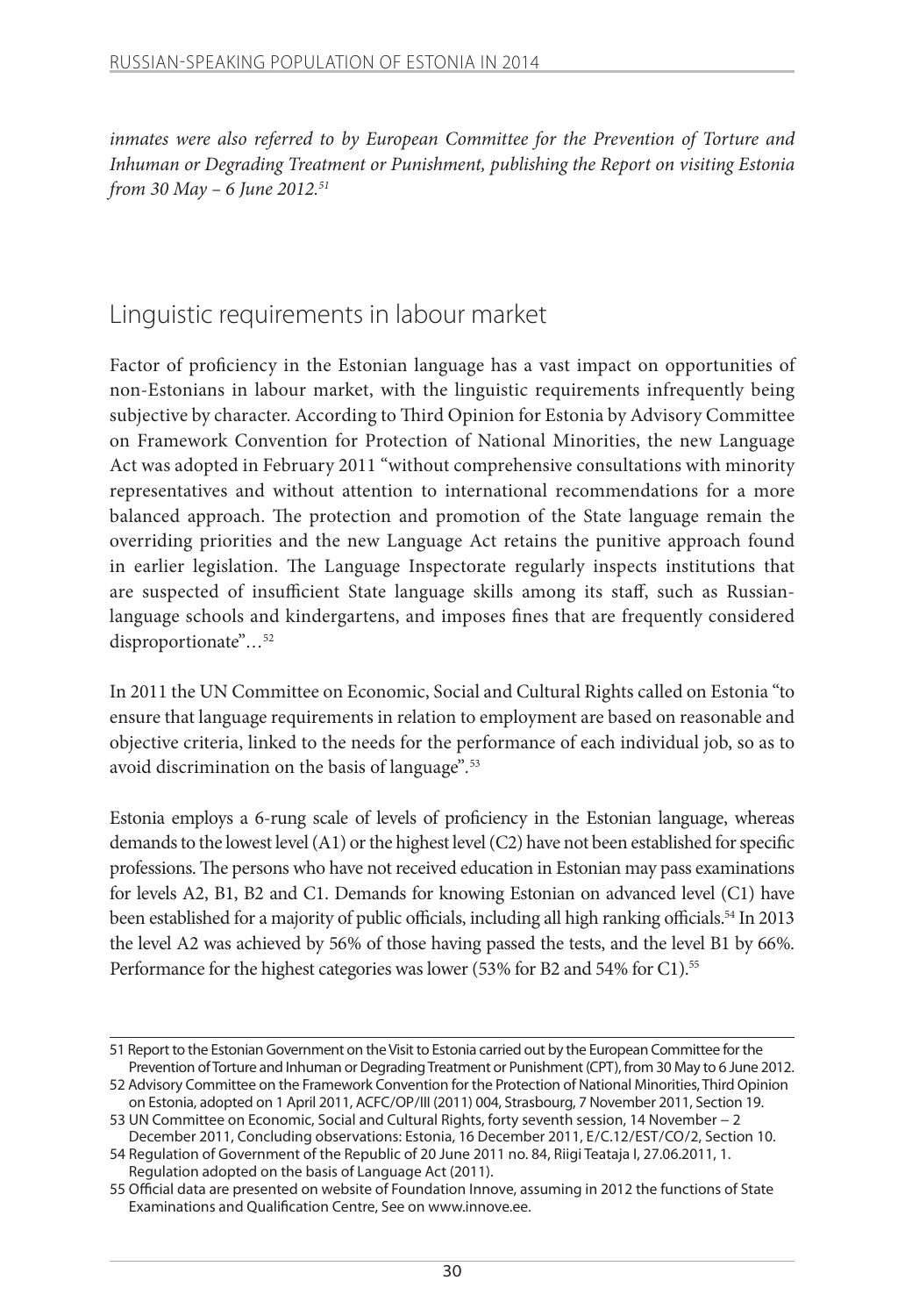Proportionality of linguistic requirements set up, the propriety of their use by employer and also the activity of Language Inspectorate is frequently criticized in the Russianspeaking community. A detailed scientific analysis of requirements in place shows that in Estonia the courts and lawmakers exhibit ignorance or unwillingness to use key legal concepts of proportionality and indirect discrimination. Consequently the language infrequently functions as instrument for linguistic discrimination.<sup>56</sup>

Justifying such criticism, at least partially, is a case referred to by a specialised equality body – Commissioner for Gender Equality and Equal Treatment:<sup>57</sup>

*In 2011 Х. applied for participation at competition for a position at Ministry of Foreign Affairs. The applicant had a typical non-Estonian name and in the CV he indicated Russian as his native language, while indicating his level of proficiency in Estonian by С1. However Х. failed at the recruitment round because Ministry expected from applicants the С2 level of proficiency in Estonian. Х. referred the matter to Commissioner for Gender Equality and Equal Treatment urging reasons for or against such decision. In her opinion passed in 2012 the Commissioner established a transparent connection between ethnic origin and native language. She offered the explanation that Х. had fallen prey to stereotype ideas on proficiency in state language by persons, for whom Estonian is not native. Commissioner also pointed out that Ministry of Foreign Affairs had exceeded the maximum requirements to mastery by the future official of the Estonian language. Moreover, the degree of proficiency in state language must be tested for everyone on equal bases, which had not been done. Commissioner concluded that Ministry of Foreign Affairs had committed discrimination against Х. at employment by reason of his ethnicity.*

Data of 2011 census corroborate the dependence of labour status on proficiency by non-Estonians in Estonian. However the differences between those possessing Estonian as a native language and as a foreign language are essential. Among those possessing Estonian as the native language the unemployment rate constituted about 8% (age groups 15+). Among those possessing Estonian as the foreign language, those indicators were on the level of 14%, while among those not speaking Estonian it was almost 19%. Even greater differences between level of unemployment of those possessing Estonian as the native language and as the foreign language were noted in the capital (5 and 13%). Similar trends were also observed among unemployed at the age 15-29. According to data of census, if a young person spoke Estonian as the foreign language, unemployment rate in his group was 20%, if he or she spoke it as the native language, the unemployment rate in his or her group was about 14%. Those absolutely devoid of the power of speaking Estonian had the unemployment rate 32%. Differences

<sup>56</sup> Kochenov, D., Poleshchuk, V., Dimitrovs, A. Do Professional Linguistic Requirements Discriminate? – A Legal Analysis: Estonia and Latvia in the Spotlight, in European Yearbook of Minority Issues, vol. 10, 2013.

<sup>57</sup> Opinion of Commissioner for Gender Equality and Equal Treatment of 16 August 2012, available in Estonian on www.svv.ee.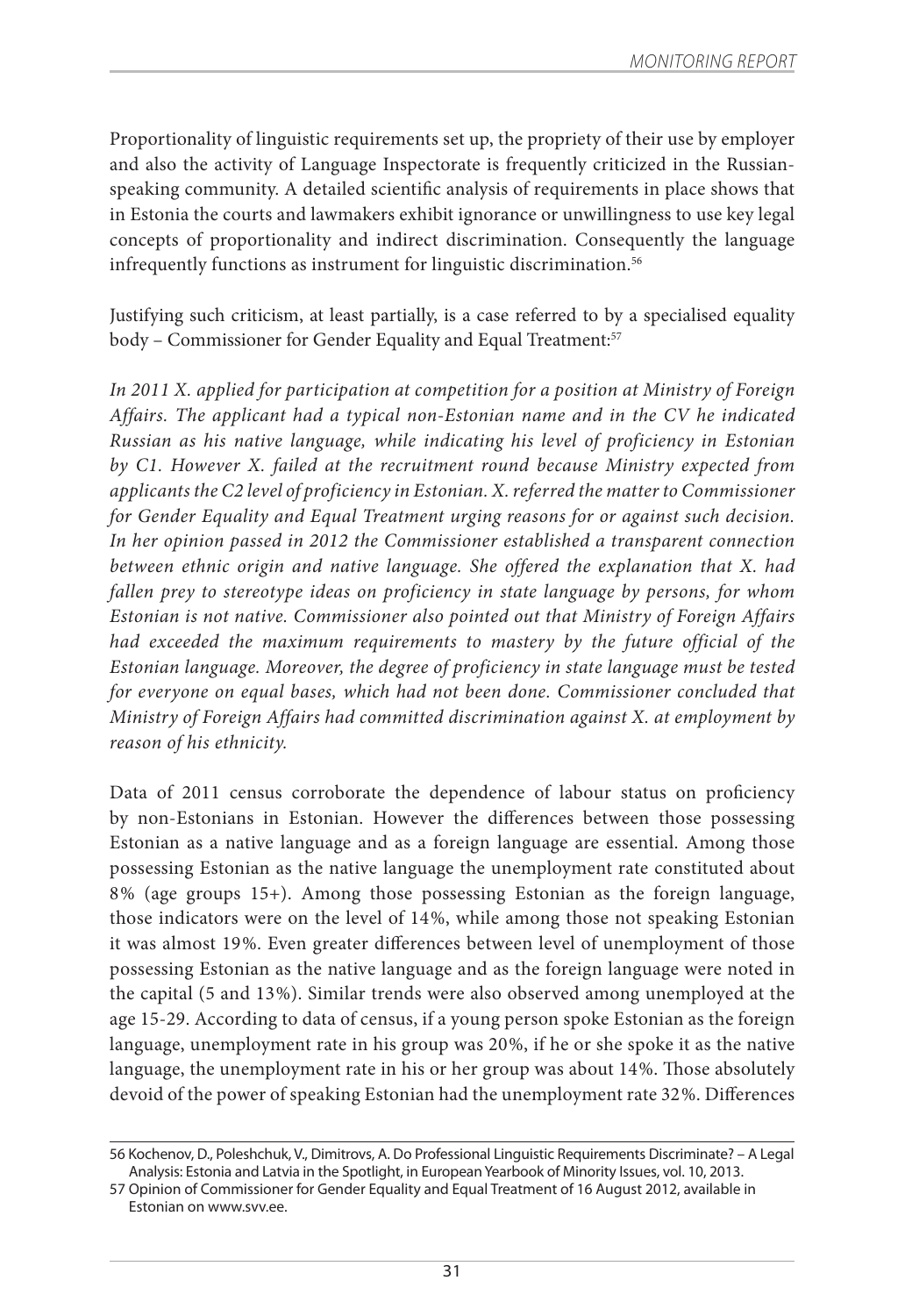between young non-Estonians, possessing and not possessing Estonian were lower in the Ida-Viru county, with dominant Russian-speaking population (respectively 29 and 37%).58

Compliance with official linguistic requirements is supervised by a special body – Language Inspectorate. For instance in 2013 the operatives of Inspectorate, running the checks made out 2,540 control acts, including 2,261 (89%) on trespass of official linguistic requirements. The majority of offences were committed against professional linguistic requirements. For instance there were controlled 1,694 pedagogues of Russian schools and kindergartens, whereas knowledge of Estonian was considered inadequate in 1,506 cases (89%). Medical personnel was also controlled: proficiency in Estonian was checked with 342 doctors and nurses of the Ida-Viru central hospital, servicing the region, predominantly inhabited by Russian-speaking population (inadequate proficiency in Estonian was found in 143 cases). The average fine imposed by Inspectorate in 2013 amounted to  $38.46$  euro.<sup>59</sup>

#### Education in Russian

#### School education

*Synopsis and statistics*. General education schools in Estonia use the Estonian, Russian, Finnish and English language. However in 2013 they provided full-time education mainly in Estonian (107,119 students/79.1% of all students) or in Russian (22,464 students/16.6%). It needs be remembered that students of state and municipal Russian upper secondary schools (10-12 forms) are now considered as studying in Estonian, because at least 60% of instruction has been transferred to the state language (the so-called reform of Russian upper secondary schools). The only regular municipal upper secondary school, having obtained the permit to obviate the rule is the Estonian school in Tallinn with students majoring in German (see below). A small group of 390 studied in English, 61 people in Finnish. A number of children of ethnic minorities (5,358) attended the linguistic immersion classes, with teaching prevalently in Estonian.<sup>60</sup>

58 Calculations of the author basing on data of Statistics Estonia.

59 Year report of activities of the Language Inspectorate for 2013, available on www.keeleinsp.ee.

60 Data of Estonian educational information system, presented by Ministry of Education and Research on 31 January 2014 upon request.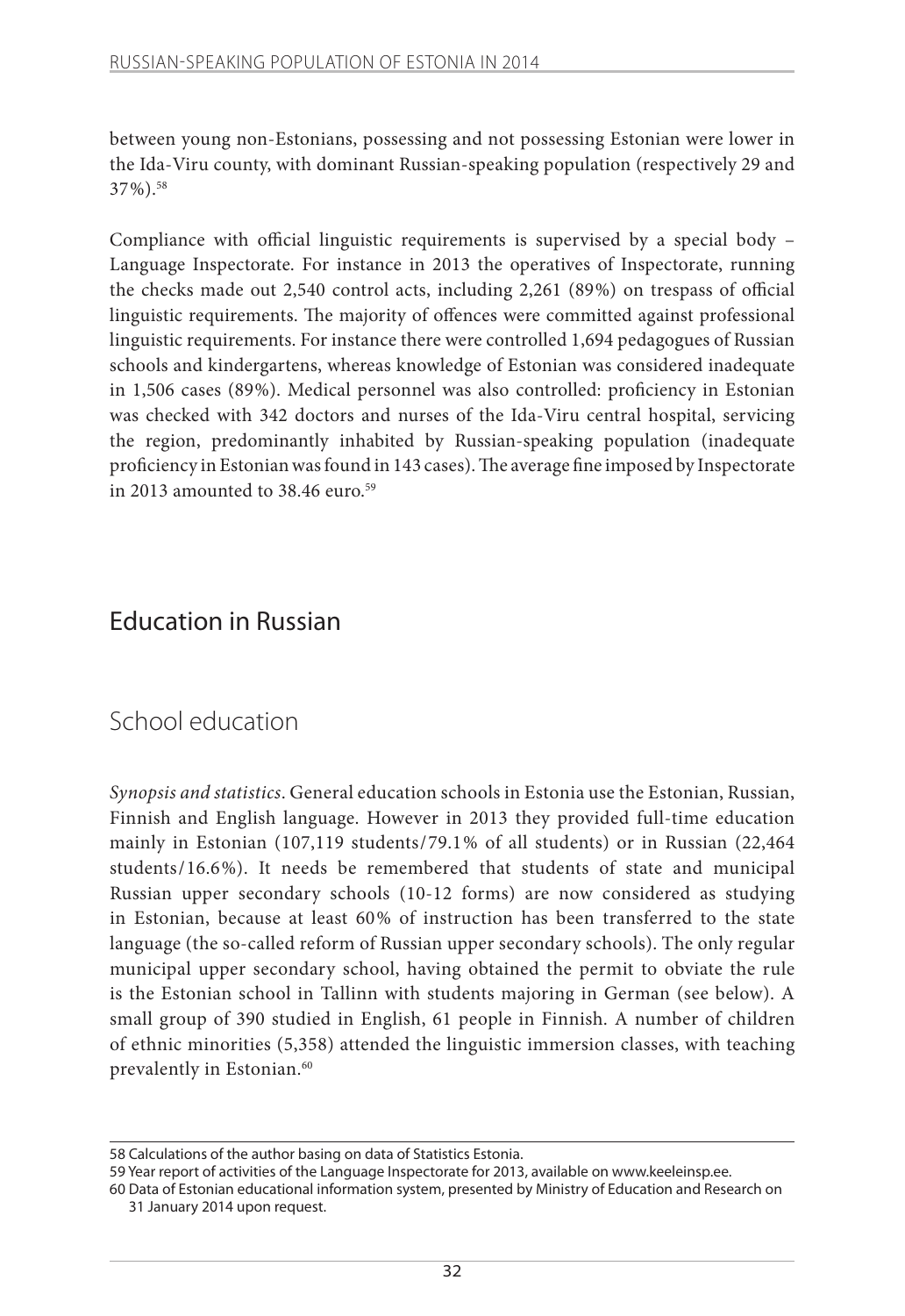| Language of instruction          | <b>Basic school</b><br>$(1-9$ forms) | <b>Upper secondary school</b><br>$(10-12 \text{ forms})$ | <b>Total</b> |
|----------------------------------|--------------------------------------|----------------------------------------------------------|--------------|
| Estonian                         | 85,408                               | 21,711                                                   | 107,119      |
| Estonian<br>(language immersion) | 4,907                                | 451                                                      | 5,358        |
| English                          | 238                                  | 152                                                      | 390          |
| Finnish                          | 61                                   |                                                          | 61           |
| Russian                          | 22,269                               | 195                                                      | 22,464       |
| Total                            | 112,883                              | 22,509                                                   | 135,392      |

#### *Table 5. Students of general education full-time schools in Estonia as per language of instruction, 2013/2014 academic year*

*Source: Estonian educational information system, Ministry of Education and Research*

In basic school the language of instruction and native language coincide with majority of students. In 2011 in Russian basic schools the Russian language was not the language of communication at home for about 4% of students.61

Average credit for passing school-leaving examinations in upper secondary schools traditionally differs depending on language of instruction, graduates of Russian upper secondary schools usually performing worse that students of Estonian schools in the subjects of humanities and foreign languages, however better in subjects related to sciences and mathematics. For instance in 2012 the average credit in history in Estonian upper secondary schools was 66.2, and in Russian schools 61.4 (out of 100). However, for instance, the average credit in mathematics was respectively 62.0 and 65.0. Average credit for passing the obligatory examination in the Estonian language in Russian upper secondary schools was 71.9, clearly testifying to the enhanced attention paid to the subject by students.<sup>62</sup>

*Reform of Russian upper secondary schools.* On 1 September 2011 the Russian upper secondary schools completed transition to teaching prevalently in Estonian (not less than 60% of teaching effort). In spring 2011 Estonia had 47 municipal upper secondary schools with Russian as language of instruction.<sup>63</sup>

<sup>61</sup> Data of Estonian educational information system of 10 November 2011, presented by Ministry of Education and Research on 24 January 2012 upon request.

<sup>62</sup> Official data on upper secondary full-time instruction have been presented on website of Foundation Innove, on www.innove.ee.

<sup>63</sup> Press release by Ministry of Education and Research of 16 April 2011, on www.hm.ee.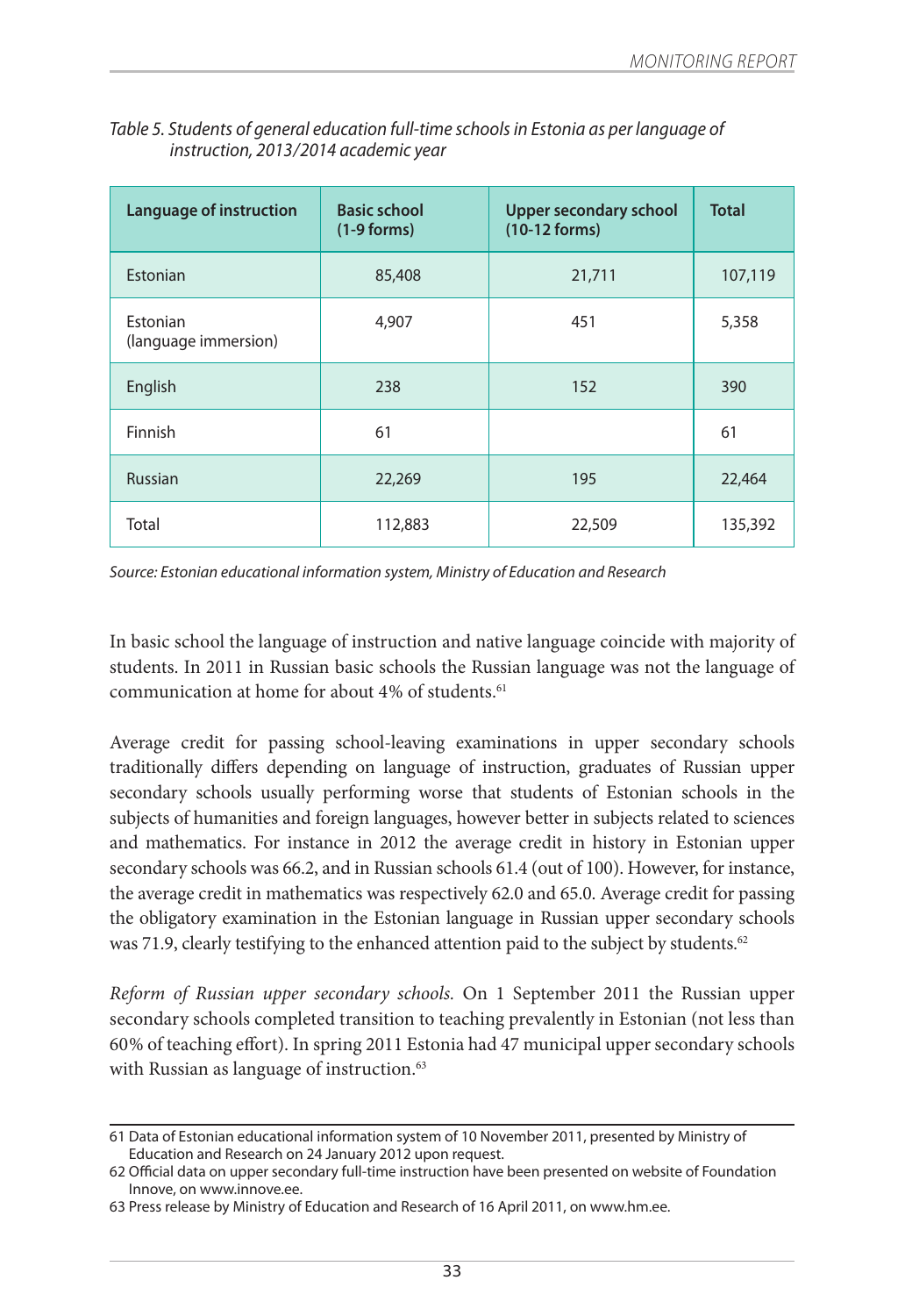According to Third Opinion on Estonia of Advisory Committee on Framework Convention for Protection of National Minorities adopted on 1 April 2011, a particular question, calling for *immediate action* was also reform of Russian upper secondary schools. Advisory Committee recommended to ensure, that the on-going transfer to Estonian as the main language of instruction in Russian-language schools be implemented gradually and with due regard to the quality of education and to take appropriate measures to create effective consultative mechanisms for persons belonging to national minorities beyond the cultural sphere; ensure that minority representatives are involved in and have a substantial impact on all relevant processes of decision making affecting them. 64

Basic School and Upper Secondary School Act allows the Board of Trustees of the school (this advisory body comprising also student parents' representatives) initiating questions on language of instruction at the school. Under § 21 (3) of Act, "Language of instruction in upper secondary school is the Estonian language. In municipal upper secondary schools or in their separate classes language of instruction may be another language. Permit for teaching in another language or for bilingual teaching shall be provided by Government of the Republic upon applications of parish or town council. Such proposal to parish or town council shall be delivered by board of trustees, basing on programme of development of the schools".

In 2011 the right provided in § 21 (3) of Act was used by boards of trustees of 15 schools in Tallinn and Narva. Question was decided in the positive vein on town level. All applications were dismissed by the central government in February 2012.65 The respective resolutions of Government of the Republic were challenged at court. Among main arguments of Tallinn in the complaint submitted to court was the claim that § 21 (3) of the Act runs counter to the second sentence § 37 (4) of the Constitution ("Language of instruction of an educational institution of national minorities is selected by the educational institution").<sup>66</sup>

That case was lost in courts of all instances. Supreme Court, in particular found that the question оf language of instruction at upper secondary school is not a question of local life, assigned to consideration by local self-governments. Furthermore, Russians schools are not schools of national minorities, entitled to decide independently on question of language of instruction, as guaranteed by Constitution. As such, the norm on requesting permit for teaching in another language from the central government is constitutional and does not infringe international law. The court found that in the question of language of instruction the Government has full discretion, not restricted by law; the court refused to take the place of an administrative body i.e. central government at assessment of concrete

<sup>64</sup> Advisory Committee on the Framework Convention for the Protection of National Minorities, Third Opinion on Estonia, adopted on 1 April 2011, ACFC/OP/III (2011) 004, Strasbourg, 7 November 2011, Section 199.

<sup>65</sup> Riigi Teataja III, 03.02.2012.

<sup>66</sup> Complaint of the city of Tallinn to Tallinn Administrative Court of 29 February 2012 with demand to repeal orders of Government of the Republic no. 45-54 of 31 January 2012 (in archives of the author).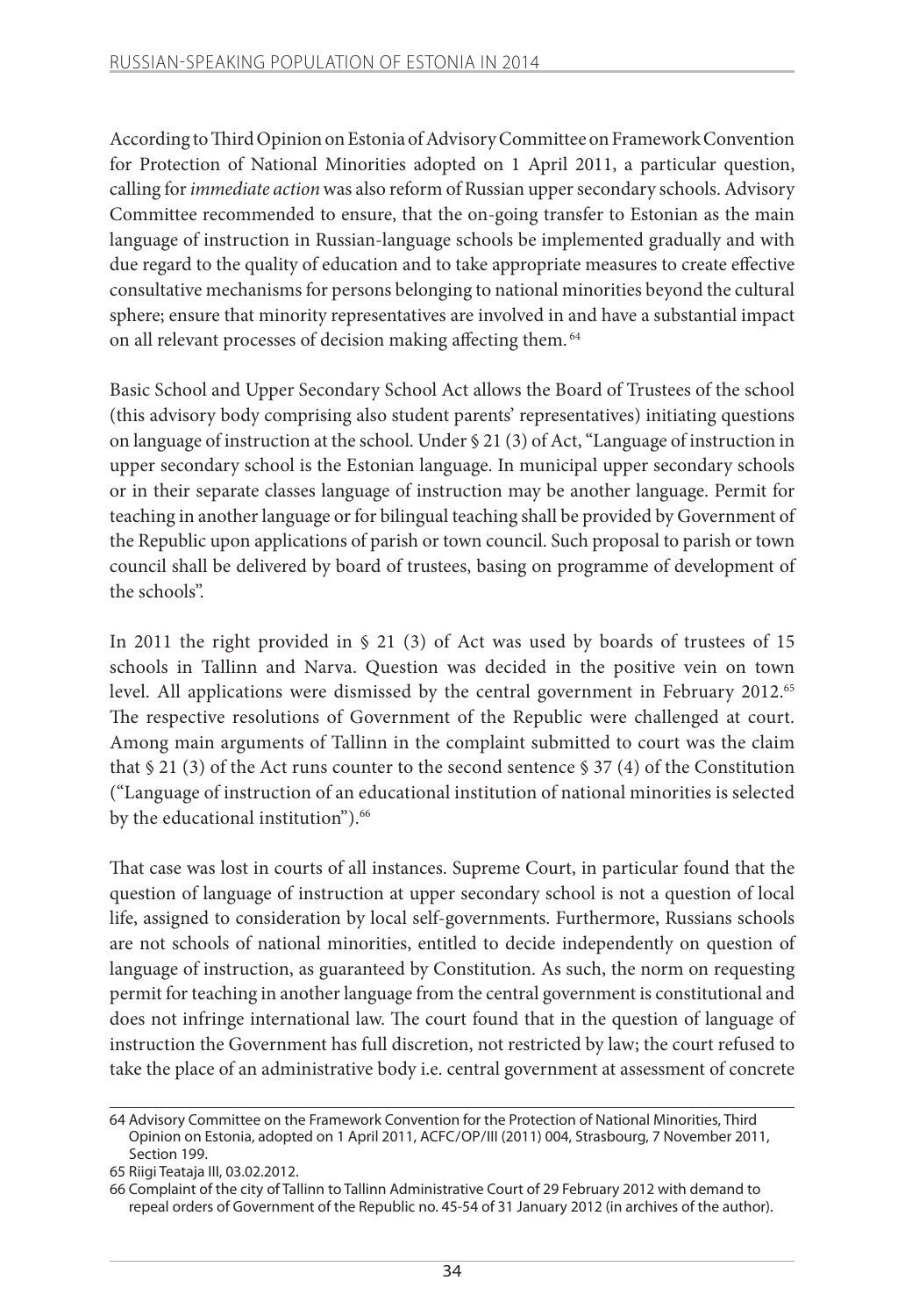circumstances. Concurring with complainants that there were a number of shortcomings in administrative procedure (concerning the right to be heard on a matter), the court did not find the violation serious enough. Notably, upon opinion of the court, the right to be heard in court within framework of administrative proceedings was only granted to bodies of local self-government, and not to parents of students or the schools (because they were not parties to proceedings).<sup>67</sup>

Presently there is an appeal prepared on this question to the UN Committee on the Elimination of Racial Discrimination (CERD).

Pursuing the aim to preserve at least several Russian upper secondary schools, fully financed from public funds, the authorities of Tallinn and Narva started preparations to create private upper secondary schools, owned by local self-governments. Estonian Private School Act did not contain restrictions respecting holder (owner) of private schools, or any restrictions, concerning freedom of choice of language of instruction. However in July 2012 Chancellor of Justice I. Teder (acting as watchdog of constitutionality and ombudsman) made a proposal to Parliament to amend the Private School Act, with the aim at suppressing the freedom of choice of language of instruction in private schools, whose holders are local self-governments.

Upon opinion of Chancellor, retaining of the current redaction of law may result in violation of constitutional right to receive education and right to receive education in Estonian (§ 37 (1), (4) of Constitution). Among other things Chancellor claimed that "students will not learn all words and their meanings, i.e. implied meanings, at a class in a foreign language. Those classes do not enable students to infer the implied meaning of phrases understandable to Estonians, the shades of meaning and their (historical) origin. Meaning of many words and expressions can be understood and prerequisites for conceiving the Estonian language and culture created only provided a person has intimate contact with language. If contact with the Estonian language is loose and proficiency in language and knowledge of culture therefore limited, the person will miss many things and that will have a deleterious effect on his affairs, and on coherence and functioning of the society of Estonia. On the strength of that the principle of democracy envisaged by § 1 of Constitution would go unfulfilled, under which the people should be effectively involved in exercising the state power. A condition of functioning of democracy is exercising power to understand in all aspects the ongoings in Estonia and to use in proceeding with matters a single system of signs".68

<sup>67</sup> Judgment of Administrative Law Chamber of the Supreme Court of 28 April 2014in case no. 3-3-1-52-13. Notably, although the whole procedure is initiated by Boards of Trustees, they cannot later appeal the decision of the Government of the Republic.

<sup>68</sup> Õiguskantsleri ettepanek nr 16 Riigikogule "Eestikeelse hariduse piisav kättesaadavus" (Proposal of Chancellor of Justice to the Parliament of 2 July 2012 no. 16 "On Adequate Availability of Instruction in Estonian"), Section 10, www.oiguskantsler.ee.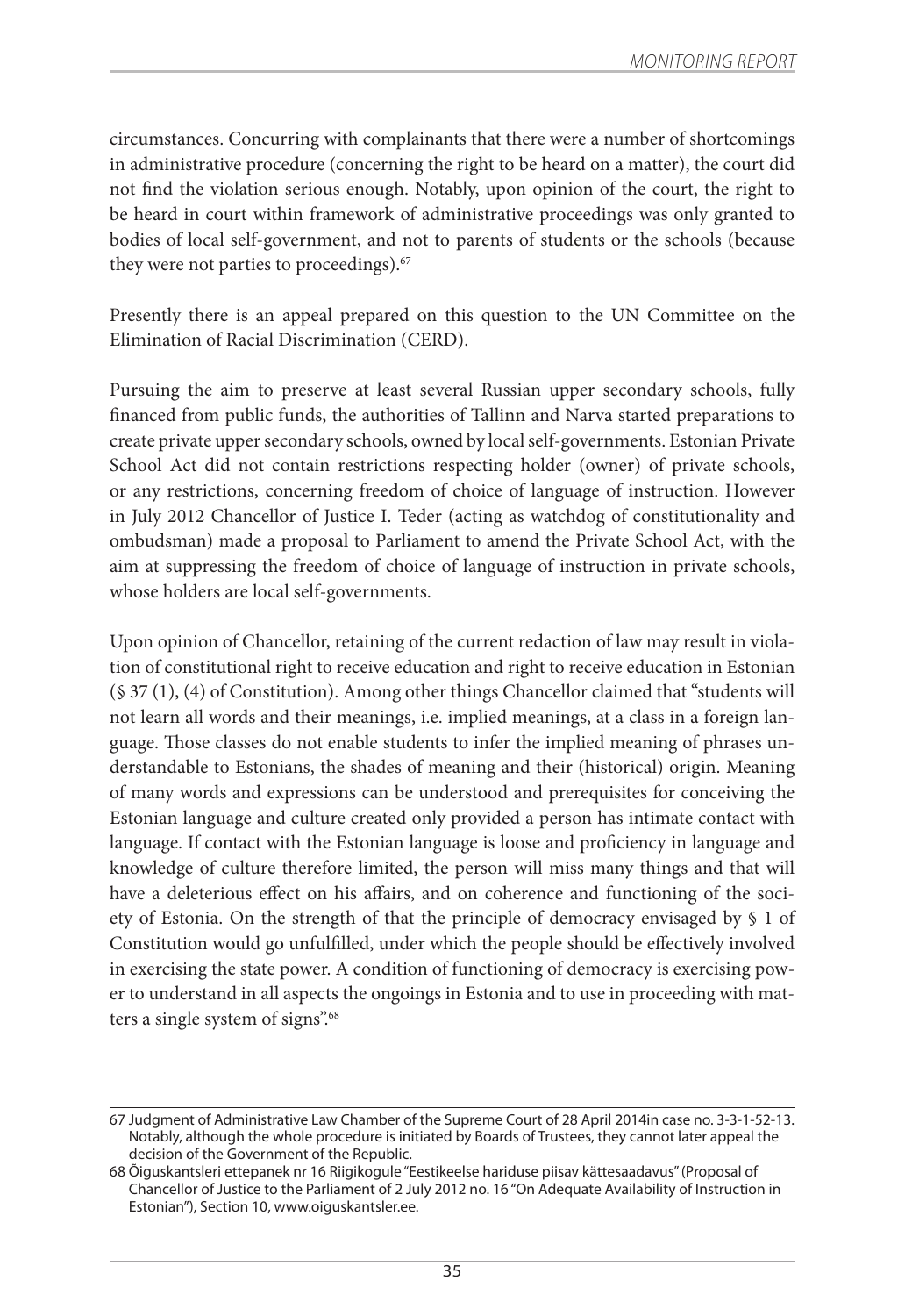Critics of that deliberation pointed out that I. Teder had confused the right to instruction in Estonian and mandatory obtaining of the upper secondary education in the Estonian language. It was also emphasised that Chancellor of Justice had been in a rush to voice his proposal until the Estonian court had time to assess constitutionality of the reform of Russian upper secondary schools.<sup>69</sup> Anyway, in April 2013 the respective amendments to Private School Act were finally approved by Estonian Parliament<sup>70</sup>

In 2013 the Government passed a negative decision on four more received applications on Russian as language of instruction in upper secondary schools (part of them were repeat applications).71 However in 2011 the Government allowed to put back transition to instruction in Estonian to two upper secondary schools for adults (in Tallinn and Narva). Furthermore, permit for bilingual instruction in Estonian and German was granted to Tallinn German Upper Secondary School, because its work is partially regulated with Estonian-German intergovernmental agreement.72

In the yearbook of Security Police (Special Branch) published in 2012, the section Protection of Constitutional Order devoted a lot of space, once again, to reform of the Russian upper secondary schools. For the first time the section of yearbook referred, in a negative context to politicians of local level of mainstream parties for the acts, spearheaded within framework of applicable law for preserving the upper secondary education in Russian. Their activity was invariably pegged to the Russian factor. 73 All politicians mentioned come from the Centre Party.

For instance, the yearbook of Security Police said about the former Vice-Mayor of Tallinn and present member of European Parliament Y. Toom that she, acting in cooperation with NGO of compatriots participating in politics of Russia "exerted pressure" (*survestama*) on Russian schools at capital to make them apply for continuation of instruction in Russian.<sup>74</sup> In answer to the inquiry of deputies, Minister of the Interior Affairs revealed that "exerting pressure" in the yearbook means participation of Y. Toom, while being Vice-Mayor, at seminars, information days and councils, and also publications in the daily *Eesti Päevaleht*. The said "exerting pressure" on administration of Russian schools and members of board of trustees "is in concord with priorities on exerting influence by Russian Federation in contiguous countries for the purpose of retaining the special status of the Russian language and the system of Russian-speaking education, created within framework of Russification policy of the Soviet Union."75 In

<sup>69</sup> See e.g. Statement by the Legal Information Centre for Human Rights "On proposal of Chancellor of Justice to the Parliament of 2 July 2012", 5 July 2013, digital version of the daily "Postimees на русском языке": http://rus.postimees.ee.

<sup>70</sup> Riigi Teataja I, 26.04.2013, art. 3.

<sup>71</sup> Riigi Teataja III, 23.07.2013.

<sup>72</sup> Press release of Ministry of Education and Research of 14 July 2011, www.hm.ee.

<sup>73</sup> Kaitsepolitsei aastaraamat 2011 (Yearbook of Security Police 2011), Tallinn, 2012, pp. 10-11.

<sup>74</sup> Ibid, p. 10.

<sup>75</sup> Letter of Ministry of the Interior Affairs of 3 May 2012 no. 2-1/128-2.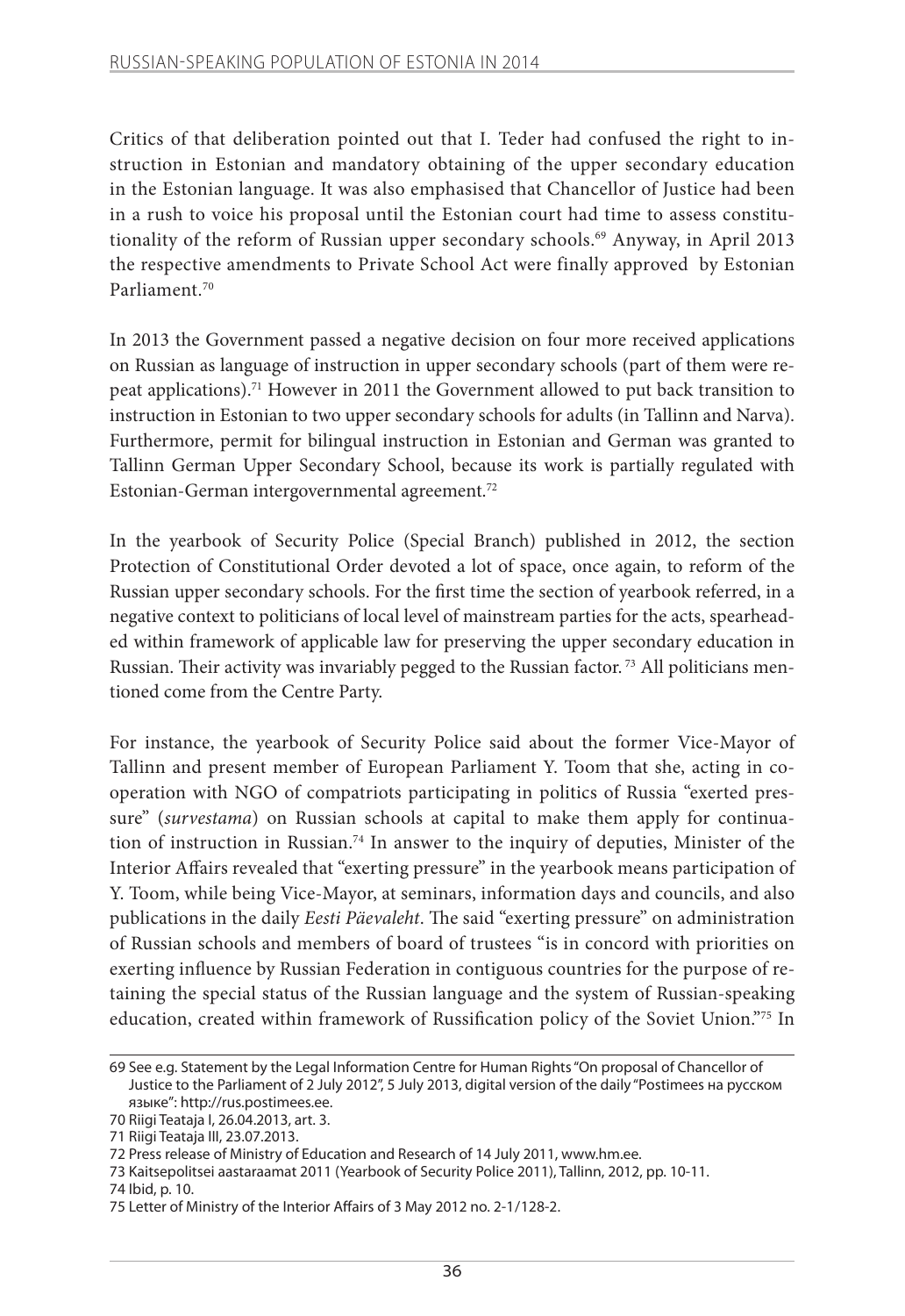its answer the Ministry however did not suggest that activities of Y. Toom run counter to the applicable law. The activities of the Security Police were successfully refuted by Y. Toom at court.

There are all reasons to believe that the above approaches to the reform of Russian upper secondary schools (steady transfer to teaching predominantly in Estonian) will be now applied also with respect to vocational education institutions, where instruction is provided in Russian.

*Attitude to reform of Russian upper secondary schools.* In 2011 Ministry of Education and Research commissioned from sociological company TNS Emor a survey, within framework of which the attitude of ethnic non-Estonians to reform of Russian upper secondary education (i.e. transition to instruction in upper secondary schools prevalently in Estonian) was studied. Survey was held in November 2011 by distant interviews over phone. The representative sample included 800 residents of Estonia 15-74 years of age, using Russian as the language of communication at home. Data received were compared against results of a similar survey in 2008.

Presented in what follows are some conclusions, drawn by authors of survey. It turns out that every second non-Estonian considers transition necessary for Russians and Estonia and about 40% – for themselves, their family and Estonia. The share of those considering the reform necessary had dropped, in all social-demographic groups as compared to data of survey of 2008. Less than a quarter of interviewed Russian speakers found that they would cope with transition; 63% thought they would "cope with difficulties due to major problems" or will not cope at all.76

Analysing responses to different statements presented to respondents, authors of the survey concluded that the mind-sets of non-Estonians about different aspects related to transition have become rather more negative. The predominant majority thinks, for instance that transition will cause lacunas to take place in knowledge of the students; it will significantly add to their work-load and will not contribute to their mental and creative aptitudes. Nevertheless, over half of respondents still think that transition will enhance the students' competitive edge in labour market and options for further education.<sup>77</sup>

Analysing the attitude to statements of general character, sociologists pointed out that fewer of total respondents had agreed that Russian schools were ready for transition and that the Estonian state duly appreciated the Russian language and culture. As compared to 2008 the decline was most impressive in numbers of proponents of the idea that in

<sup>76</sup> TNS Emor, Eestikeelne aineõpe vene õppekeelega koolide gümnaasiumiastmes: mitte-eestlaste teadlikkus ja suhtumine (Subject Study in Estonian in Russian-language Upper Secondary Schools: Awareness and Attitudes of non-Estonians), December 2011, p. 25, www.hm.ee.

<sup>77</sup> Ibid.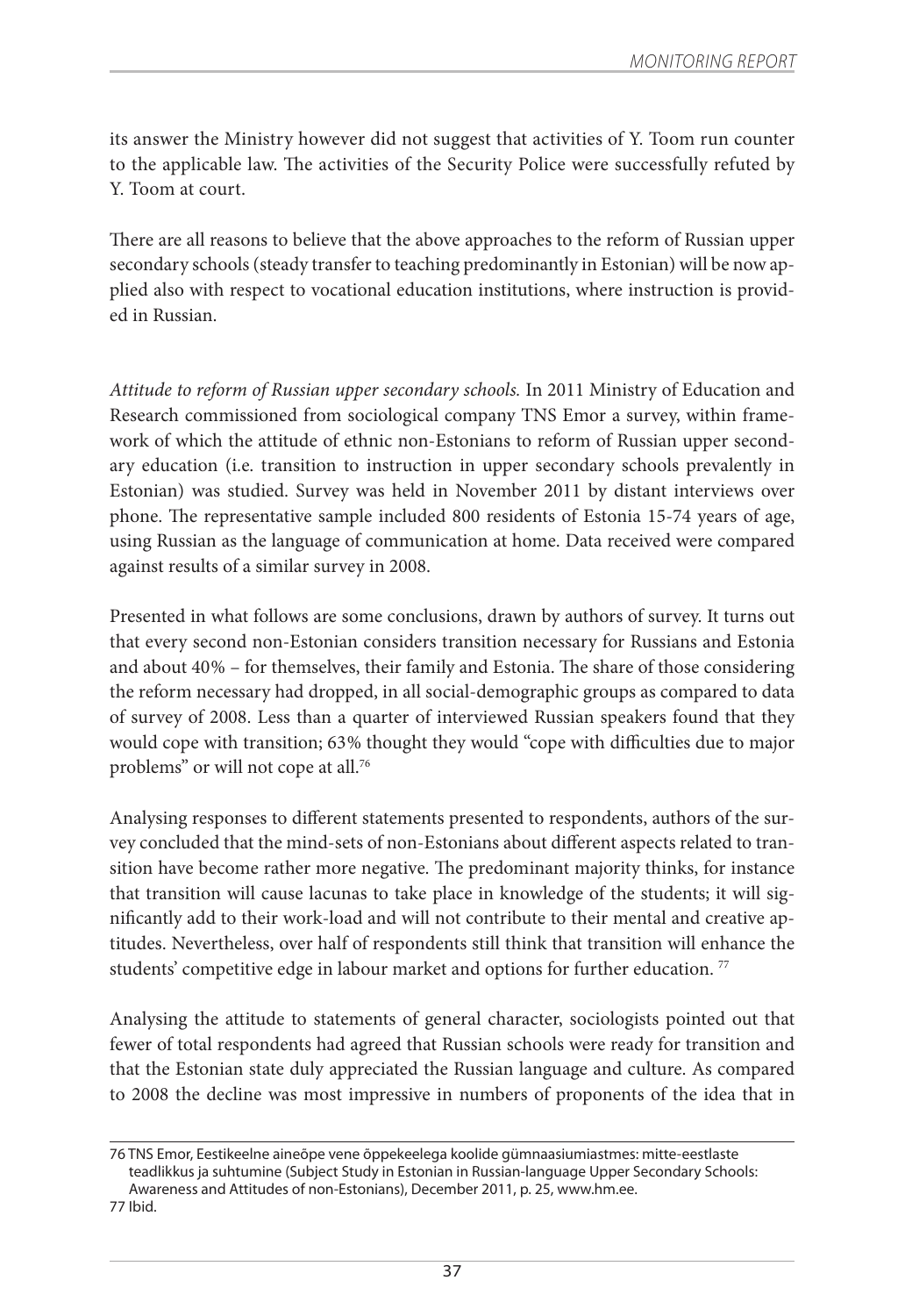long perspective the transition to instruction in Estonian would have a positive impact on Estonian society. Nevertheless the predominant majority stands up in favour of broadening instruction in the Estonian language in kindergartens (however not in basic schools or upper secondary schools). 78

All in all the results of transition launched in 2007 are assessed differently by officials in the sphere of education and by vigilantes, alert and watchful, standing up for preservation of the Russian-speaking education. Sometimes that triggers discussions in mass media. For instance, M. Butšenkov, then member of board of the association Russian School in Estonia engaged in a public dispute with an official from the town Tapa. The dissent boiled down to the issue of whether or not implementation at Tapa Russian Upper secondary school of the transition to Estonian as the language of instruction was successful. Upon opinion of the official, the success was proved by the majority of school leavers (5 out of 7) having enrolled at universities. M. Butšenkov, in his turn pointed out that out of 10 students of the  $12<sup>th</sup>$  form, three had failed to pass the state examinations in 2011 and could not graduate from upper secondary school at all.79

More recent survey, held by sociological company Saar Poll in September-October 2013 showed that the national authorities had failed to reverse the negative attitude of the Russian-speaking population to reform of Russian upper secondary schools. There is also a visible cleavage between ethnic Estonian and non-Estonian respondents on the question of preservation of upper secondary education in Russian. The assertion that the reform of Russian upper secondary schools was generally beneficial for Russian youth was supported by 80% of interviewed ethnic Estonians and by only 24% of non-Estonians. Notably, 50% Estonians and 83% non-Estonians also shared the opinion that preparation of reform had been inadequate. While the majority of non-Estonians (66%) considered it necessary to halt the language transition, among Estonians such stance won little support (8%). Notably the predominant majority of non-Estonians (82%) did not support the negative decision of Government of the Republic, adopted on above applications concerning language of instruction in some Russian upper secondary schools. However 66% of the interviewed Estonians were in concord with the Estonian Government on that matter.<sup>80</sup>

<sup>78</sup> Ibid. pp. 25, 41.

<sup>79</sup> rus.Delfi.ee (information portal), 22 February 2011.

<sup>80</sup> Interviewed were a thousand persons, 31% of whom were ethnic non-Estonians. Data of survey have not been published as yet and are deposited in archives of the authors.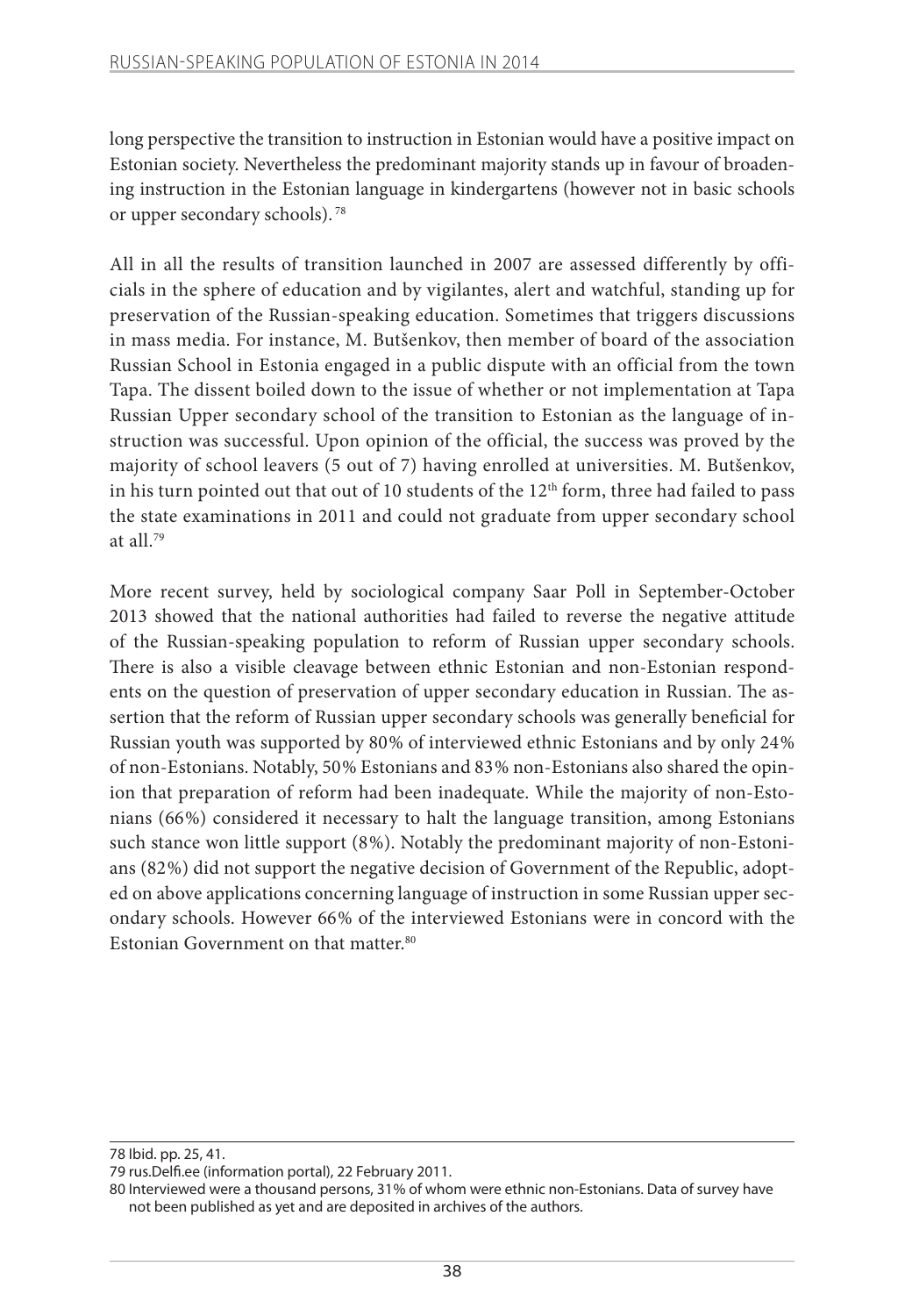|                                                                                           |                                                                                          | <b>Total respondents</b>       |        | <b>Ethnic origin</b> |                      |               |        |
|-------------------------------------------------------------------------------------------|------------------------------------------------------------------------------------------|--------------------------------|--------|----------------------|----------------------|---------------|--------|
|                                                                                           |                                                                                          | <b>Number</b><br>$\frac{0}{0}$ |        | <b>Estonians</b>     | <b>Non-Estonians</b> |               |        |
|                                                                                           |                                                                                          |                                |        | <b>Number</b>        | $\%$                 | <b>Number</b> | $\%$   |
| Should the<br>process of<br>transition<br>to<br>instruction<br>in Estonian<br>be stalled? | <b>Transition should</b><br>be halted, I was<br>against reform<br>from the very<br>start | 190                            | 19.0%  | 30                   | 4.4%                 | 160           | 51.3%  |
|                                                                                           | <b>Transition</b><br>should be halted.<br>however I earlier<br>supported reform          | 70                             | 7.0%   | 25                   | 3.6%                 | 45            | 14.4%  |
|                                                                                           | <b>Transition must</b><br>go on, while I was<br>earlier against<br>reform                | 145                            | 14.5%  | 98                   | 14.3%                | 47            | 15.2%  |
|                                                                                           | <b>Transition</b><br>must go on. I<br>supported reform<br>from the very<br>start         | 463                            | 46.3%  | 432                  | 62.9%                | 30            | 9.7%   |
|                                                                                           | I cannot say for<br>sure                                                                 | 132                            | 13.2%  | 102                  | 14.9%                | 30            | 9.5%   |
| <b>Total respondents</b>                                                                  |                                                                                          | 1,000                          | 100.0% | 688                  | 100.0%               | 312           | 100.0% |

| Table 6. Support to conwtinuation of transition to Estonian as language of instruction in |  |
|-------------------------------------------------------------------------------------------|--|
| Russian upper secondary schools, October 2013                                             |  |

*Source: Saar Poll*

*Russians in the Estonian-language schools.* Estonian educational information system contains isolated data on students, whose native language is not Estonian. In the prevalent majority of cases they are the youth with the native Russian language (according to data of 2011 census, Estonian or Russian were not a native language for less than 2% of total population). On the level of basic education such students numbered 27,720, of whom the predominant majority – 21,332 (77%) studied in *other* languages (i.e. for rare exceptions in Russian), the significantly lesser number – 4,089 (15%) studied in classes of linguistic immersion (i.e. prevalently in Estonian) and only 2,299 (8%) studied in regular Estonian schools or classes<sup>81</sup>

<sup>81</sup> Data of Estonian Educational Information System, as of 10 November 2012, presented by Ministry of Education and Research on 3 April 2013 upon request.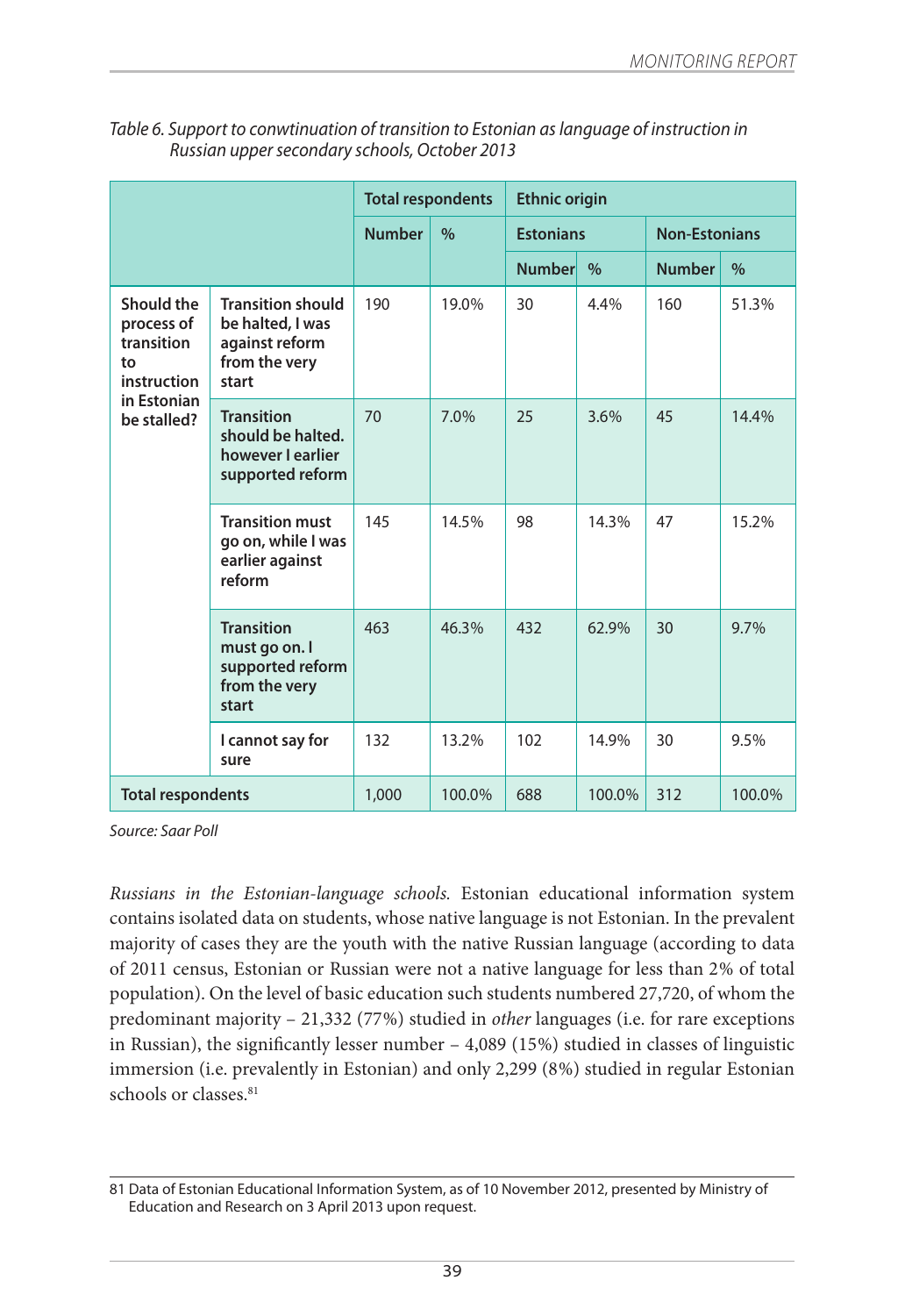In 2012, results of the research project *A Child Speaking Another Language in an Estonian School* were published, within framework of which psychologists sought answers to questions, concerning development and performance of non-Estonian-language children at schools and classes, where instruction is delivered in Estonian. Research consisted of three stages: the initial collection of data was carried out in 2009 (third form), and the data on the same children were collected in 2010 (forth form) and in 2011 (fifth form). Analysing the results of research, psychologists came to the conclusion that motives of parents for choice in Estonian schools may be multiple, however they are mostly related to the desire to achieve "dissolution" of children in Estonian society, rather than the desire to provide them better education. In their numbers the parents were content with their choice. Sociologists also considered the question, how children speaking another language cope with instruction in Estonian. Analysis showed that performance of children speaking another language is lower than with their Estonian-speaking peers (however in mathematics those differences are lower). Worse performance is characteristic for children of average ability. 82

Social connections of non-Estonians in the third form were assessed by psychologists as relatively bad. However in the fourth form the rejection of children speaking another language is steadily substituted by neutral (however not favourable) appraisal. Children speaking another language in Estonian school appreciate ethnic Estonians, even more than their co-ethnics; conspicuous against that background is inordinately low valuation of Russians by Estonians. The valuation by Estonians of Russians is also associated with social connections; Estonian children with negative attitude are prone to ignore the Russian children. The negative attitude to Russians is characteristic for Estonians with medium intellectual aptitude for learning. With ethnic non-Estonians, contrariwise the lower valuation of Estonians is rather associated with more developed intellectual aptitude for learning. Sociologists draw the conclusion that in view of the context, such attitude is nearer to adequate.<sup>83</sup>

Analysis of the data research also showed that performance of children speaking another language in Russian school would be different. Moreover, performance would improve in Estonian schools without Russian children. Hence the ease of comprehension of mathematics was lower in the classes of Estonian schools with many children speaking another language. Psychologists think that academic performance is in better concordance with aptitudes of children namely in the Russian school. Russian school copes better with teaching of mathematics, for that matter. Estonian school does not evidently duly support the academic development of children speaking another language.<sup>84</sup>

82 See conclusions of researchers in: Projekt "Muukeelne laps Eesti koolis", Lõpparuanne (Project "A Child Speaking Another Language in an Estonian School", Final Report), Project supervisor: Aleksander Pulver Ph.D., Professor, Project Head Advisor: Aaro Toomela Ph.D., Professor, Tallinn: Institute of Psychology of Tallinn University, 2012, pp. 10-11, available on: www.hm.ee.

83 Ibid, pp. 11-12.

<sup>84</sup> Ibid, p. 12.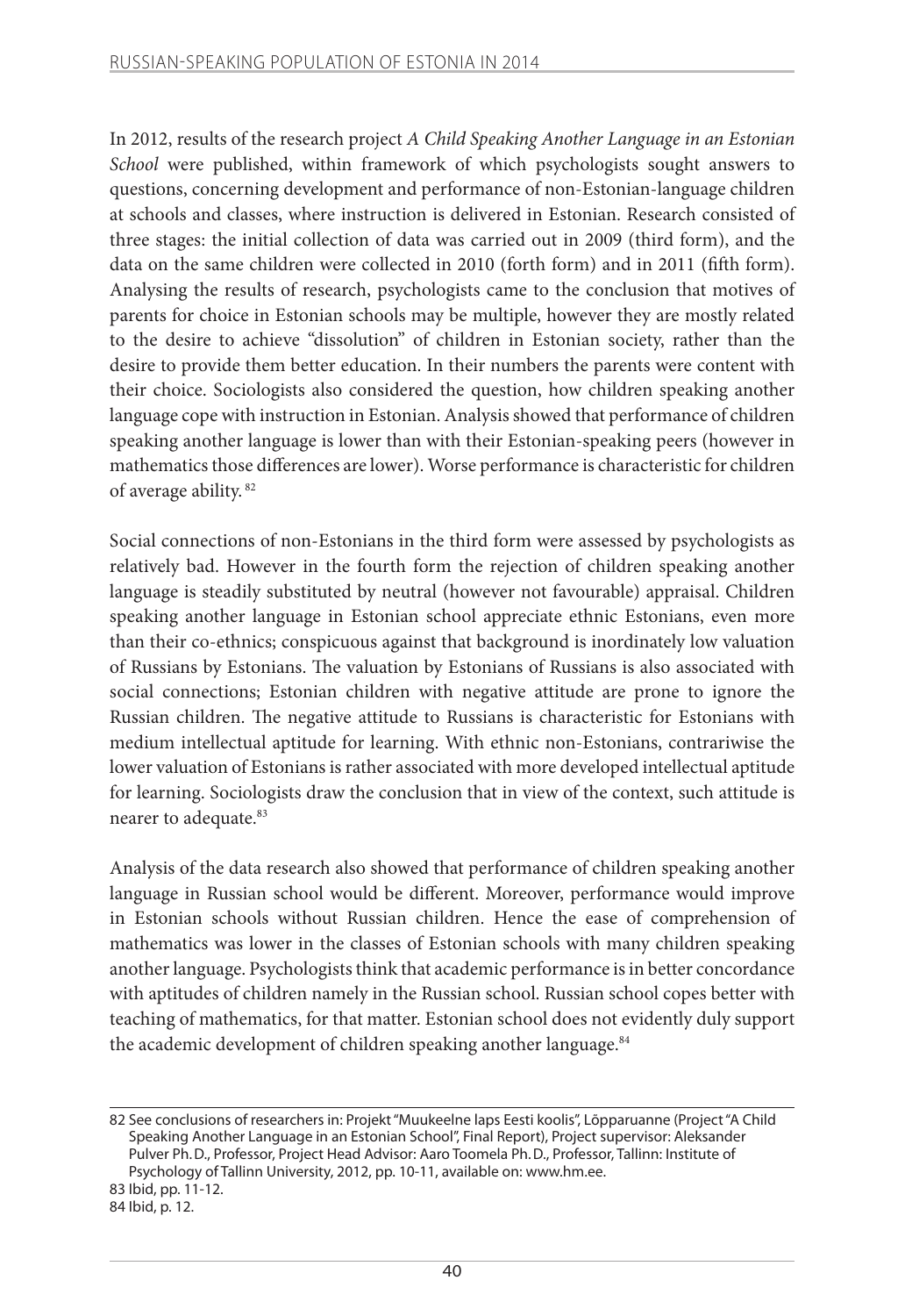# Higher education

Census of 2011 provides a glimpse on the problem of availability for minorities of higher education in Estonia. Data were collected on holders of the so-called academic and professional (applied) higher education. The first type of education is the (Soviet) higher education (obtained prior to and sometimes after 1992), and also instruction in bachelor and master curricula. The professional (applied) higher education<sup>85</sup> in Estonia means, for instance a technical school, or other educational institution on the basis of a curriculum of secondary specialized education, an institution of (professional) higher education, a vocational educational institution or other educational institution, having studied on the basis of a curriculum of higher vocational education, professional higher education or Diploma study, etc. The second type of education is less prestigious; after 1992 it was actively offered by private higher schools, working in Russian.

According to data of census of 2011, in the age group of 20-39 more than 31% of ethnic Estonians and non-Estonians have higher education. However characteristic for non-Estonians is the higher per cent of those having received professional (applied), and lower per cent of those having received academic higher education. There are also differences in the level of higher education with the capital city youth: 43% with Estonians and 36% with non-Estonians; the corresponding indicators for academic education were on the level 29% and 22%.<sup>86</sup> Deplorably the data of census do not contain information about the language in which higher education was obtained.

The above specificities of holding various types of higher education are characteristic not only for youth, but for all ethnic Estonians and non-Estonians aged 20 and more. Across Estonia the level of higher education (both academic and professional) with representatives of minorities is even higher than with ethnic Estonians: 37% against 31%. In Tallinn the level of higher education with non-Estonians and Estonians differs little, keeping on the level 42-43%. In the capital in the age group 20 and older the share of holders of academic education among Estonians significantly exceeds the analogical indicators among non-Estonians: and conversely, with minorities the share of those holding professional higher education is higher (academic higher education was held by 23% capital-city non-Estonians and 32% of Estonians, and professional education respectively with 19% and  $12\%$ ).  $87$ 

The academic year 2012-2013 witnessed dramatic drop in the share of students, studying in Russian. In 2005 about every tenth student studied in Russian (6,891), however in 2012

<sup>85</sup> Statistics Estonia uses in English the capacious term "professional higher education", and in Estonian the terms *rakenduskõrgharidus* (applied higher education) or *keskeriharidus pärast keskharidust* (secondary special education after secondary education).

<sup>86</sup> Calculations of the author, based on data of Statistics Estonia.

<sup>87</sup> Ibid.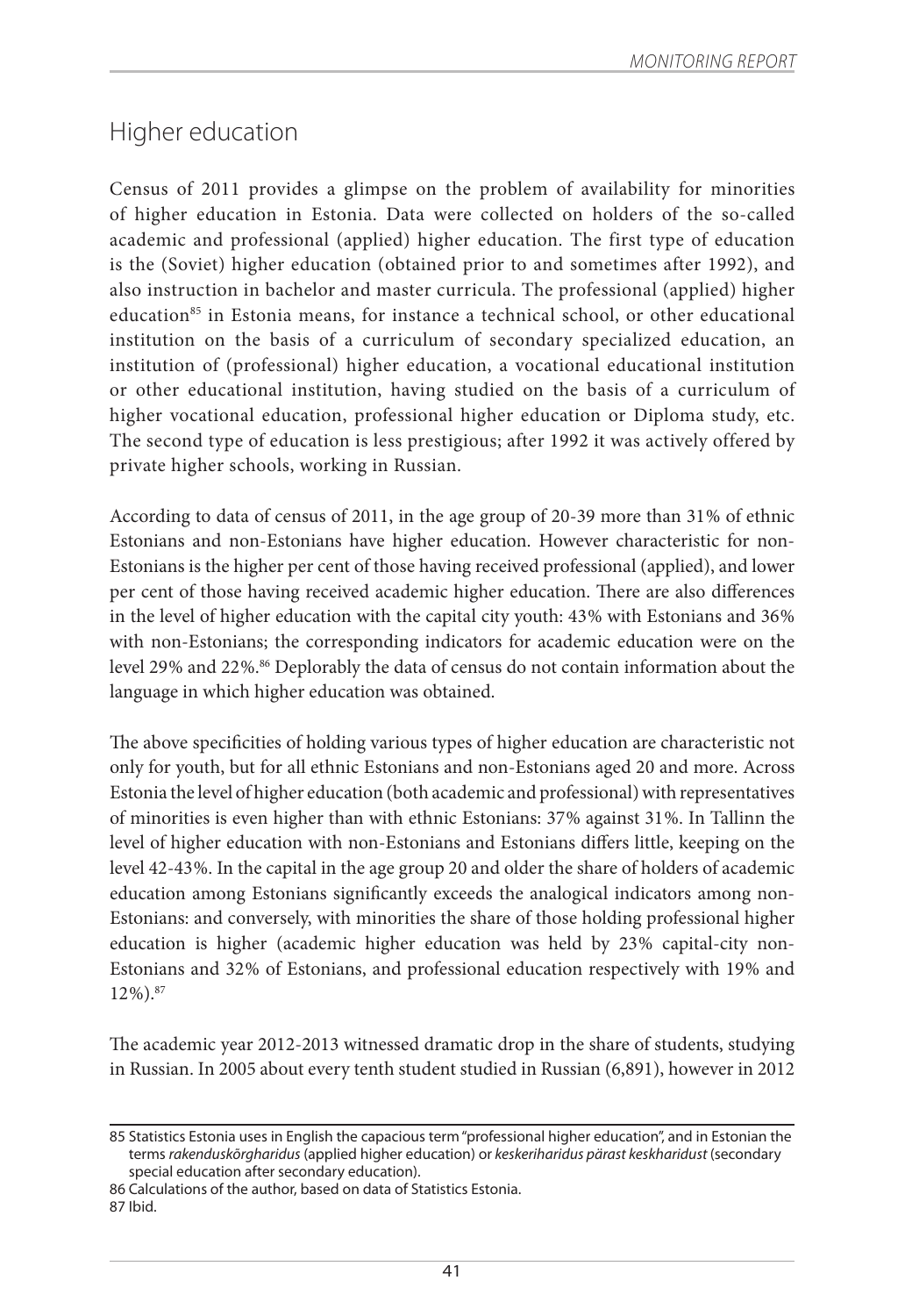every fifteenth (3,871). Against the background of general decline in numbers of students the share of those studying in English has increased: in 2012 they constituted 3.4%  $(2,219)$ , and in the year before  $2.5\%$   $(1,642)$ . In 2012 the largest share of such students obtained instruction at public law (state) higher schools (83%). That differs significantly from indicators for instance of 2005, when 86% of them studied at private higher schools. A year later, on 10 November 2013 the total of 1,912 students (3.2%) studied in Russian, and 2,968 (4.9%) in English.<sup>88</sup>

The year of 2013 was marked by actual closing down of the last (private) higher education institution fully operating in Russian. The said event drew attention to the issue of Russian education in Estonia and abroad:

*As a result of large scale inspection by Ministry of Education and Research in February-March 2013 at Tallinn Institute of Economics and Management Ecomen (the sole higher education institution in the country teaching all subjects in Russian), which allegedly brought to daylight "many violations" in its work, Minister J. Aaviksoo appealed to the Government to withhold license of the said institution. Minister also advised in public the students of Ecomen to engage in search of other higher education institutions for continuation of studies.*

*Conspicuously outstanding is the fact that repeated inspections of Ecomen carried out earlier during 20 years of existence of Ecomen did not detect any serious violations in its work. In particular, at end of April 2013 the independent company Bureau Veritas, performing at the institution a regular check of management systems for compliance with international standards gave a positive conclusion. In October 2012 the Estonian Agency for Quality of Higher Education acknowledged the quality of instruction at Institute as being compatible with effective requirements.*

*Upon opinion of Professor H. Barabaner, Rector of Ecomen, the violations unearthed were actually technical shortcomings, which could easily be removed by administrative means. The decisions taken by Ministry of Education and Research were viewed by administration of the Institute as political victimization, directed at "completing the process of doing away education in Russian".89*

<sup>88</sup> Data of Estonian educational information system on 10 November 2012, available on website of Ministry of Education and Research, www.hm.ee.

<sup>89</sup> Ministry of Foreign Affairs of Russian Federation, Доклад о ситуации с обеспечением прав человека в Европейском Союзе 2013 (Report on situation with guarantee of human rights in the European Union 2013), p. 92, www.mid.ru.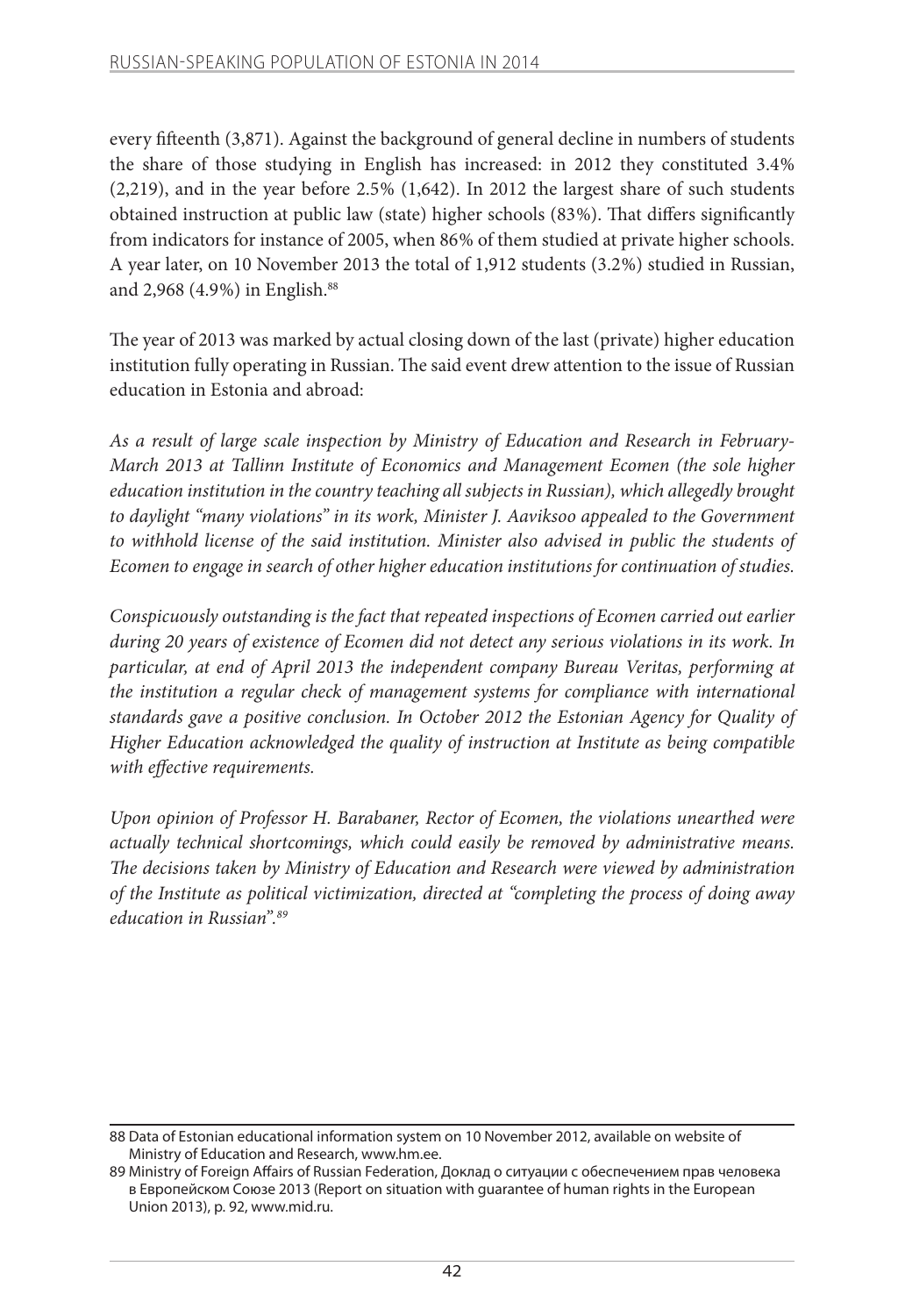# Combating inequality and discrimination

In Estonia there are two specialised bodies set up to combat discrimination on various bases.90 Firstly Chancellor of Justice authorised to hold special conciliation procedures for victims of "unequal treatment" on part of private natural persons and legal entities. Participation in those procedures of an alleged discriminator is voluntary, proceeding from free choice or consent of said discriminator, therefore efficacy of such procedures are questioned by some experts.

In 2011 Chancellor received two applications requesting to start conciliatory procedure. One of them concerned the possible discrimination on elements of origin and colour (notably, a person was denied access to cafe). Chancellor recommended the applicant to consider the use of more efficient means of legal protection and refer the matter to civil court by bringing action under Equal treatment Act. Chancellor said that within framework of conciliation procedure the applicant would not achieve the goal pursued.<sup>91</sup> There is no information available on any applications to Chancellor in 2012-2013.

Secondly, Commissioner of Gender Equality and Equal Treatment may announce official opinion (not obligatory in juridical sense) on whether or not the principle of equal treatment has been violated in a given case, including on the basis of nationality (ethnicity), race, colour, origin. Commissioner must also provide support to victims of discrimination, when they protect their rights.

In practice the efficiency of the activity of Commissioner is affected by stringency (money scarcity) and manpower. In 2011 the Estonian mass media and some organisations stood up with criticism of Commissioner for protracted consideration of applications submitted.<sup>92</sup> A provisional solution to the problem may be the grant obtained in 2013 by Commissioner' Office from Norwegian authorities (under the so-called EEA and Norway Grants). 700 thousand euro (for the period up to end 2015) were allocated for institutional capacity building of the Commissioner. As a result, the Office grew from two to eight staff members.<sup>93</sup>

In 2011 Commissioner received 358 appeals, 90 of which suggested potential discrimination. Out of 90 such appeals 45 were concerned with discrimination on the basis of sex, 8 – ethnic or race discrimination, 6 – discrimination on the basis of age, 5 – discrimination on the basis of sexual orientation, 2 – discrimination on the basis of disability. One application about alleged discrimination were related to beliefs, one to citizenship, one to language proficiency and one to membership in a trade union. In nine

<sup>90</sup> More detailed information on website of Chancellor of Justice (www.oiguskantsler.ee) and Commissioner for Gender Equality and Equal Treatment (www.svv.ee).

<sup>91</sup> Letter of Office of Chancellor of Justice of 1 February 2012 no. 5-3/1200127.

<sup>92</sup> E.g., Ekspress.ee (portal of daily), 21 December 2011.

<sup>93</sup> Laas, A. Estonia, in European Gender Equality Law Review, no. 2, 2013, p. 50.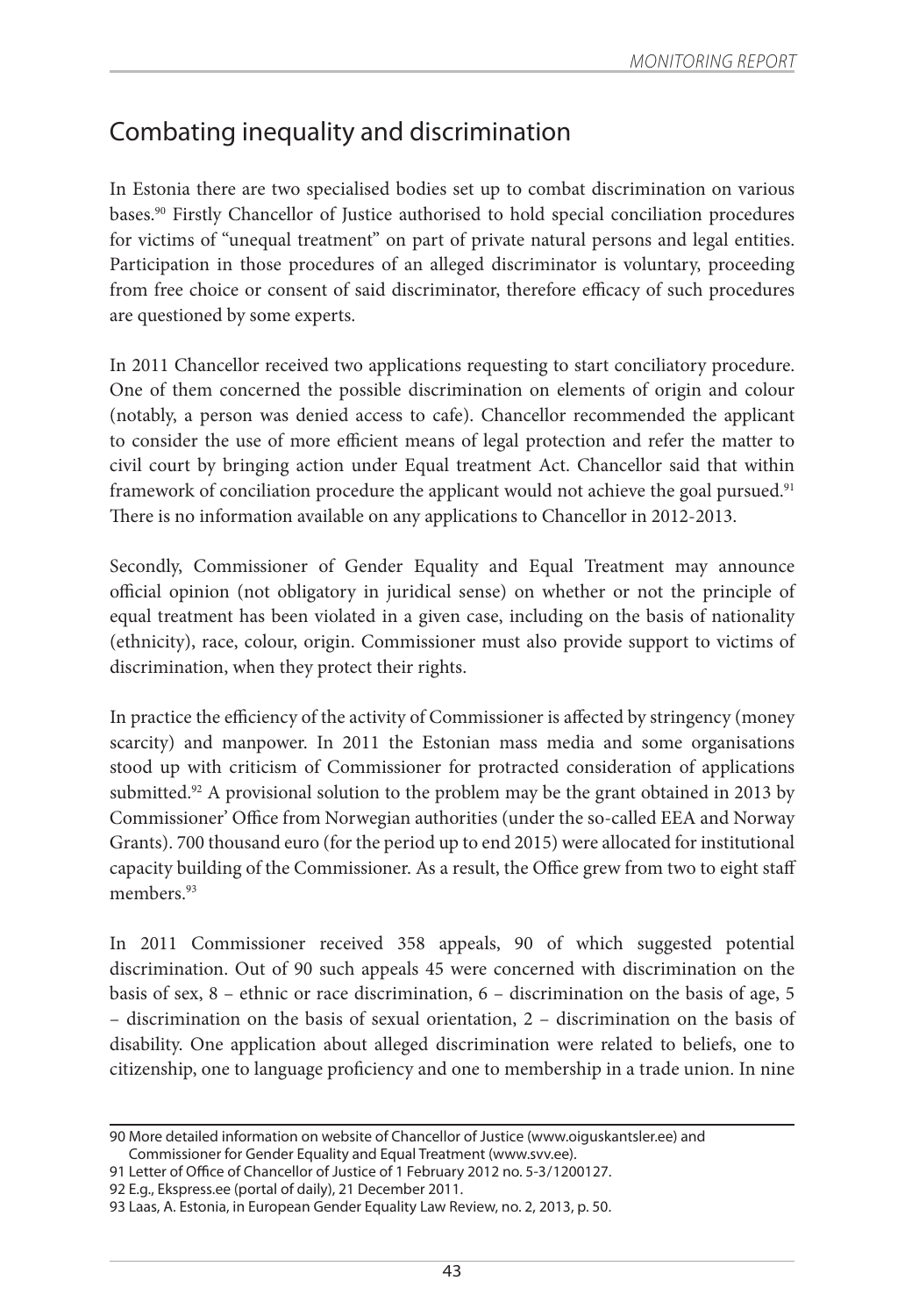cases, multiple discrimination was alleged. Basis for discrimination was opaque in eleven applications. Commissioner pronounced her verdict on the fact of discrimination in 19 cases and on absence of such fact in 8 cases. Furthermore, in 50 cases Commissioner could not formulate her opinion due to inadequacy of data or limitations of her mandate. The proceedings on 13 applications were not completed at end January 2012. 94

In 2012 Commissioner received 392 applications, in 69 of which potential discrimination was referred to 37 applications concerned discrimination on the basis of sex, 4 – of age, 7 – of sexual orientation, 6 – of race or ethnicity. In 9 cases (out of 69) Commissioner found that there might be discrimination on hand; for five applications the proceedings were not finalised at end 2012.95

In 2013 Commissioner received altogether 403 applications, 116 of which containing complaint on potential discrimination (over half  $(60)$  on questions of gender equality). <sup>96</sup>

Follow samples of complaints referring to discrimination on the basis of ethnic origin and native language and discrimination on the basis of citizenship, received by Commissioner in 2011-2013.97

- *• NGO did not offer duly the work of volunteer to the applicant, presumably on the basis of age, sex and ethnic discrimination;*
- *• Upon opinion of applicant, a private company offered him lower remuneration than to another person of Estonian ethnic origin;*
- *• When taking the applicant on job the state institution demanded, as assured by the applicant, the proficiency in Estonian on the level, exceeding the demands specified by law;*
- *• Upon opinion of the applicant, he was not taken on job due to his Russian ethnic origin;*
- *• Upon opinion of applicant, a sports structure discriminates against non-citizens: they must pay higher membership fees than citizens of Estonia;*
- *• Applicant, dismissed by a private company for inadequate proficiency in language thinks that the employment contract was rescinded without due motivation and he had fallen victim to ethnic discrimination;*
- *• Upon opinion of the applicant, in an article published in a daily newspaper, attention was improperly drawn to his inadequate proficiency in Estonian.*

<sup>94</sup> Letters of Advisor to Commissioner for Gender Equality and Equal Treatment of 27 January 2012 and 6 February 2012.

<sup>95</sup> Letter of Commissioner for Gender Equality and Equal Treatment of 15 January 2013.

<sup>96</sup> Letter of Commissioner for Gender Equality and Equal Treatment of 21 February 2014.

<sup>97</sup> Letter of Advisor to Commissioner for Gender Equality and Equal Treatment of 27 January 2012; Letters of Commissioner for Gender Equality and Equal Treatment of 15 January 2013 and 21 February 2014.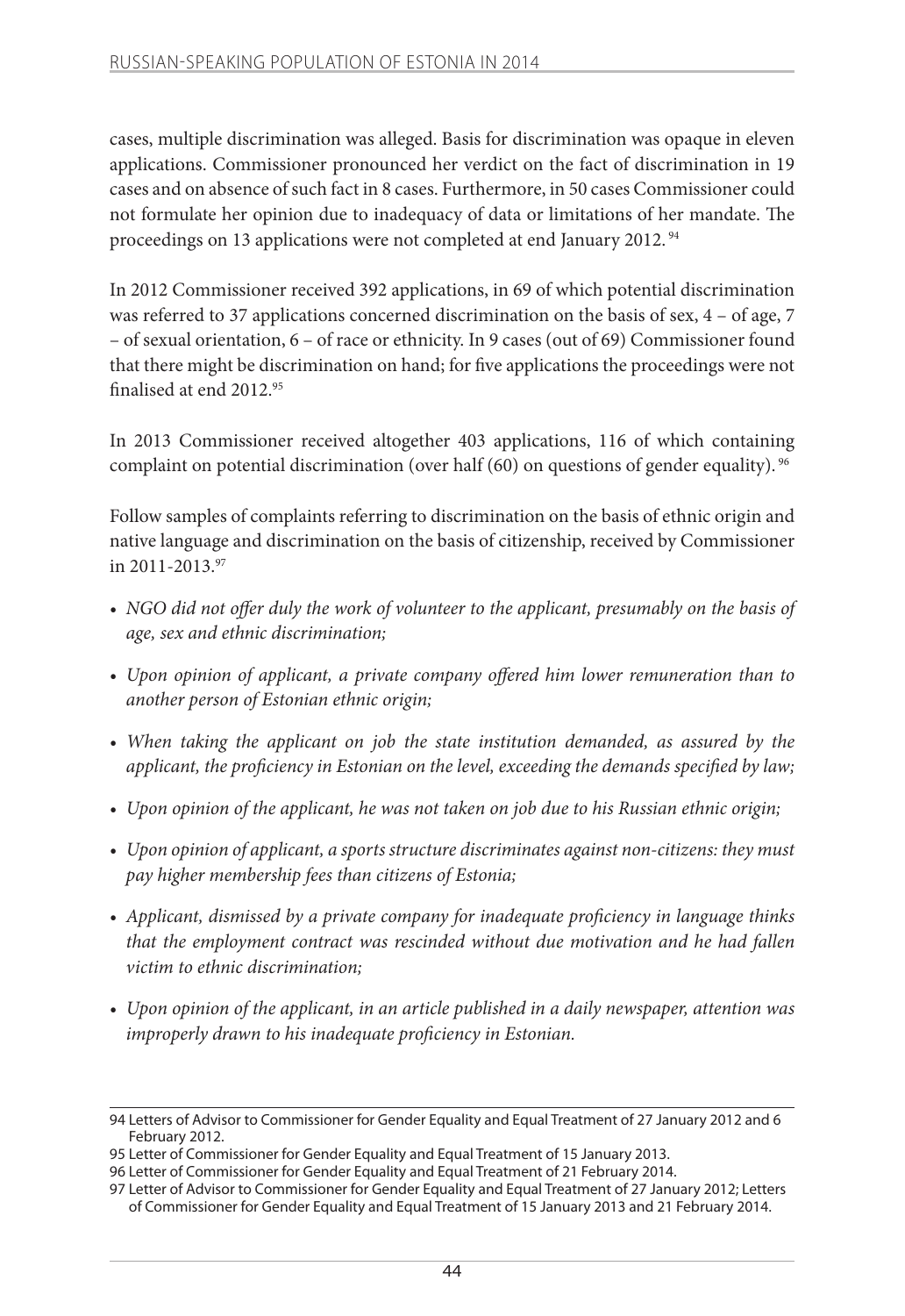- *• The applicant terminated the employment agreement prior to expiration, because the employer treated him improperly on the basis of his ethnic origin, conducted himself with animosity with respect to the employee and exerted on him psychological pressure;*
- *• Commissioner was sent an advertisement for an available job, requesting applications only from Estonians of specific age.*
- *• A citizen of Estonia complained that she was asked to prove the level of proficiency in Estonian.*

In 2012 Commissioner published a report on activities for the previous year, presenting examples of decisions (opinions) on applications received, including those containing complaints for ethnic discrimination. For instance such a case was described in report on activities 2012 (aid to the applicant was also extended by lawyers of the Legal Information Centre for Human Rights):

*The applicant had worked at an eyeglass factory since 2004. In 2010 and 2011 she repeatedly expressed her wish to be transferred to the special production line however her request*  was turned down. At downsizing at end 2011 she did not receive a proposal to work at *that line either. Within framework of examination of the matter, Commissioner considered the question, whether the refusal was based on ethnic origin of the applicant or other circumstances, e.g. qualification. Commissioner arrived at a conclusion that employer could not prove, that the cause of refusal to transfer the applicant to a special line was the absence of particular professional knowledge or low quality of her work. Commissioner's findings confirmed the assumption that only ethnic Estonians were accepted to the special line and people of other ethnic origin were not offered work on that line. Therefore there were valid grounds to believe that refusal to transfer the applicant to another place inside the company, and also refusal to offer her a place at downsizing was linked to her ethnic origin*. 98

Complaints for discrimination on part of private employers can be dealt with prejudiciary Commissions on Settlement of Labour Disputes. Decisions of Commissions, not challenged at court are mandatory for execution and enforceable by bailiffs. In 2011 the demands, connected with unequal treatment were contained in 13 applications received by Commissions.99 In 2012 the demands, connected with unequal treatment on various bases were contained in 23 applications received by Commissions<sup>100</sup> and in 2013 – in 17.<sup>101</sup>

<sup>98</sup> Report on activity of Commissioner for Gender Equality and Equal Treatment for 2011, Tallinn, 2012, pp. 63-69, on www.svv.ee.

<sup>99</sup> Letter of Labour Inspectorate of 17 January 2012.

<sup>100</sup> Letter of Labour Inspectorate of 16 January 2013.

<sup>101</sup> Letter of Labour Inspectorate of 31 January 2014.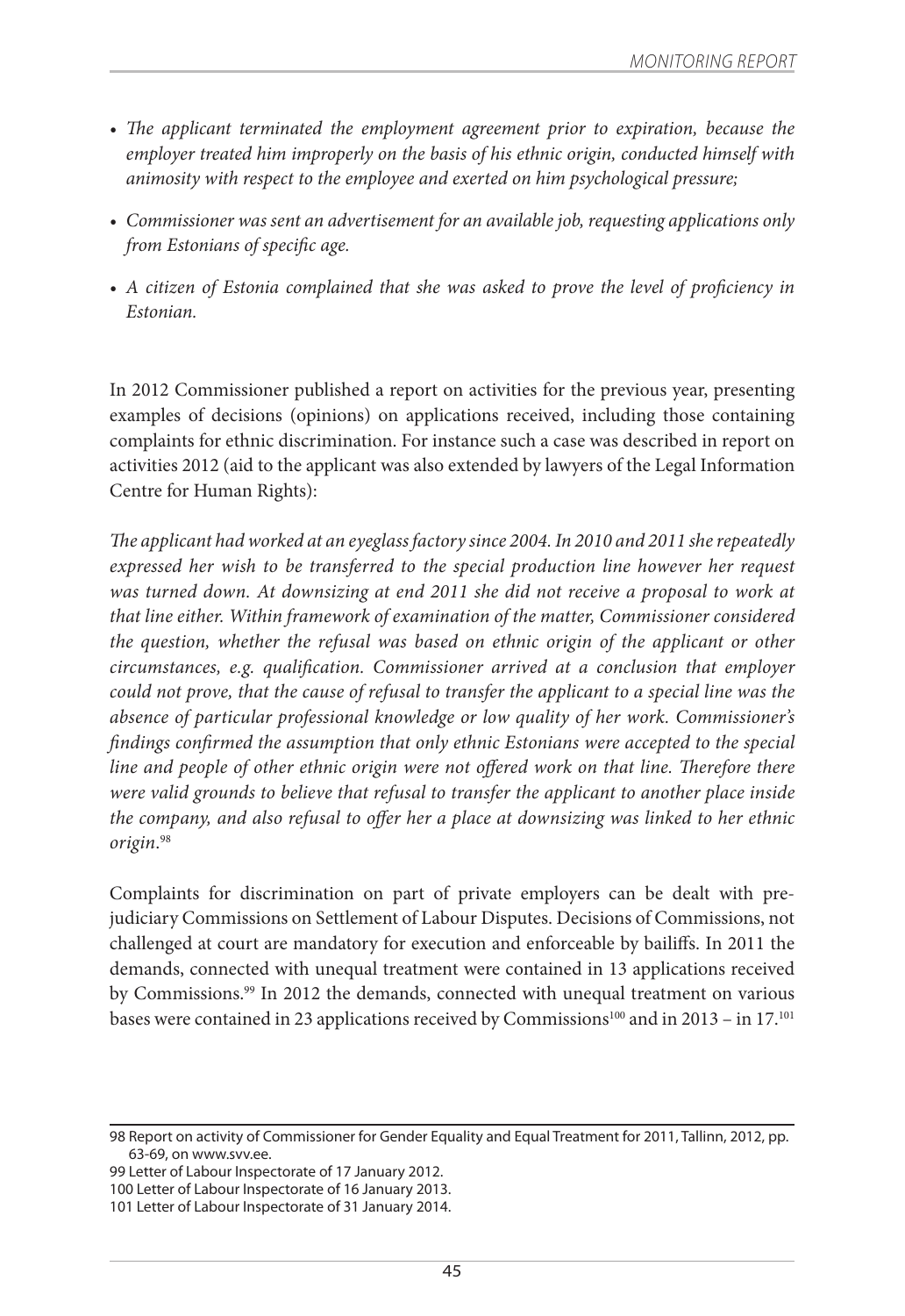For instance, in two applications for 2013 there were demands in connection with alleged unequal treatment, basing on ethnic/language aspect. In the first case the employee considered himself victim of unequal treatment due to his age, because he was dismissed on the basis of inadequate proficiency in Estonian, unlike other employees. Commission considered dismissal lawful, because applicant (a security operative) had failed to meet the requirements provided for in Language Act. In the second case Commission did not view as proved the fact of sex and ethnic discrimination of the employee of Estonian ethnic origin on a packing conveyor, where part of employees spoke to him neither Estonian nor English.<sup>102</sup>

In 2013, evidently the first decision in the Estonian judicial practice took effect, where the fact of victimization was established, i.e. onset of negative consequences because the victim of discrimination made recourse to protection of his or her rights. Victimisation is prohibited by Equal Treatment Act (§ 3), considering it as a variety of discrimination.

*The applicant, citizen of Estonia of Russian origin, worked as a teacher of Russian in an Estonian school in an outlying remote region. He considered himself victim of ethnic discrimination at distribution in 2009 of teachers' workload. In April 2010 he filed a complaint with Commissioner for Gender Equality and Equal Treatment, who arrived at a conclusion that the applicant was subjected to ethnic discrimination (Decision no. 16 of 25 August 2010). In September 2010 the applicant rescinded the employment contract by reference to substantial violation by employer of his obligations. Commission on Settlement of Labour Disputes found proof that employer had treated the applicant unfairly after he filed his application with the Commissioner. The said decision of Commission was not challenged and took effect.*

*In September 2010 the applicant also filed a suit against the school with the claim to have violation of his personal rights (in the form of discrimination) recognized and compensation awarded against the employer for moral damage. However the court of first instance and also the district court did not find that the applicant had fallen victim of discrimination at distribution of teachers work load, because it had happened so for objective reasons.*

*Nevertheless the district court established the fact of victimization. Applicant had not received since academic year 2006/2007 any written reproofs, although there were certain mishaps and shortcomings in his work. However after the application demanding to stop discrimination (May 2010), the employer started offering him to leave under compromise between the parties. Thereafter a written caution was issued to him on 30 August and the following caution as early as on 9 September 2010. However the court did not find bases for payment any compensation to the applicant. Upon opinion of the court, he could not prove, that his problems with health,* 

102 Ibid.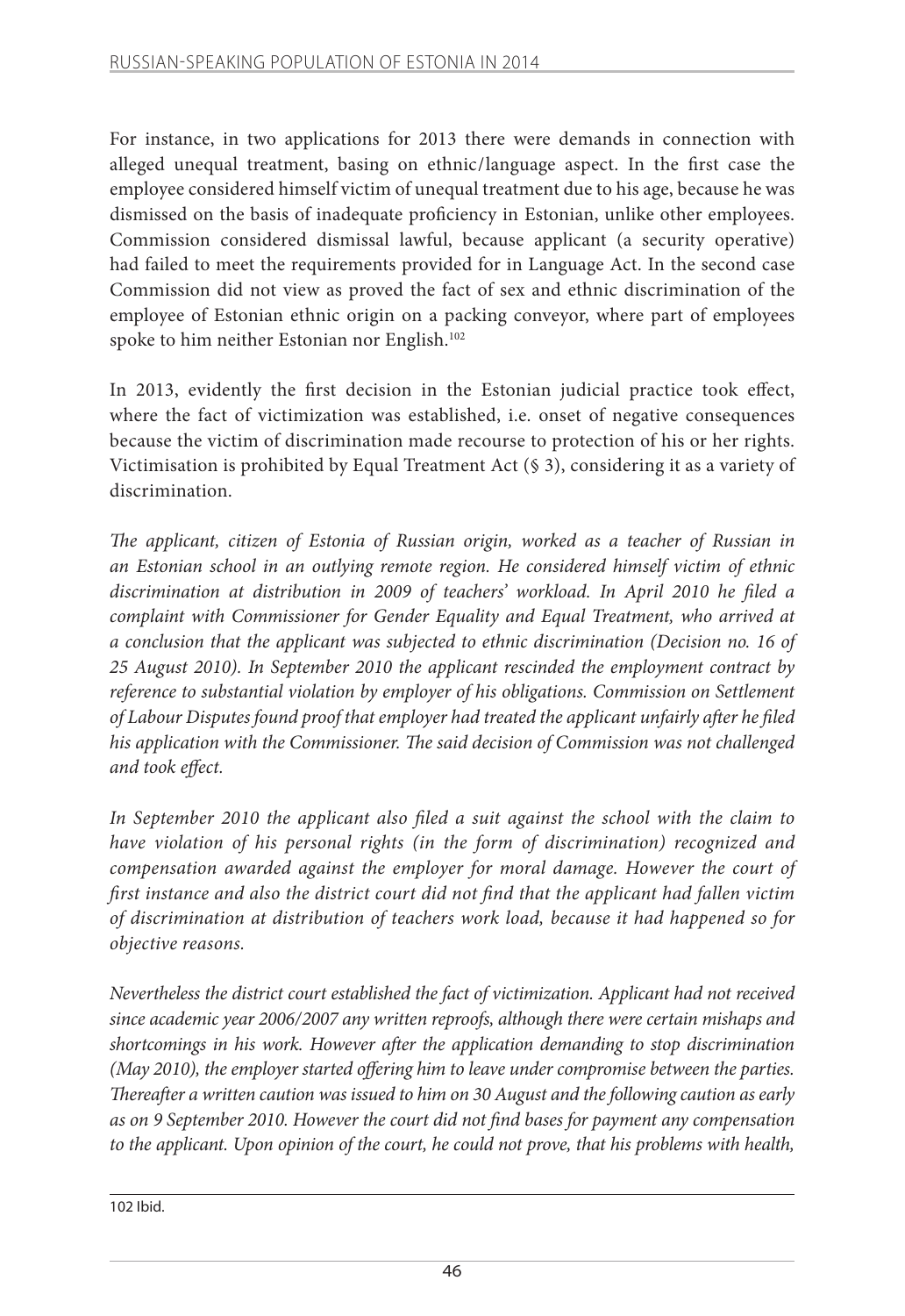and the establishment of disability at about that time were somehow connected with suffering discrimination. The court also took into account that at dismissal, the applicant had received *from employer compensation in the form of average salary for three months. Decision of the district court was not duly challenged and took force.*<sup>103</sup>

Supreme Court of Estonia did not consider, on points of fact, from the beginning of 2011 to mid- 2014 any cases, concerning ethnic discrimination.<sup>104</sup>

# Respecting freedom of conscience and religion, religious life

Level of religiousness in the Estonian population is rather low. According to data of censuses for 2011, concerning the answer to an optional question on attitude to religion, the share of population aged 15 and older, having certain religious affiliation (*believers*), constituted 29 % (321 thousand people). Among Estonians the *believers* constituted 20 %, but among Russian as many as 51 %.105



Figure 7. Population of Estonia aged 15 and older depending on religious affiliation, *population census 2011*

*Source: Statistics Estonia*

103 Judgment of Tartu District Court of 6 May 2013 in civil case no. 2-10-43528.

<sup>104</sup> Database of decisions of Supreme Court, www.nc.ee.

<sup>105</sup> Calculations of the author basing on data of Statistics Estonia.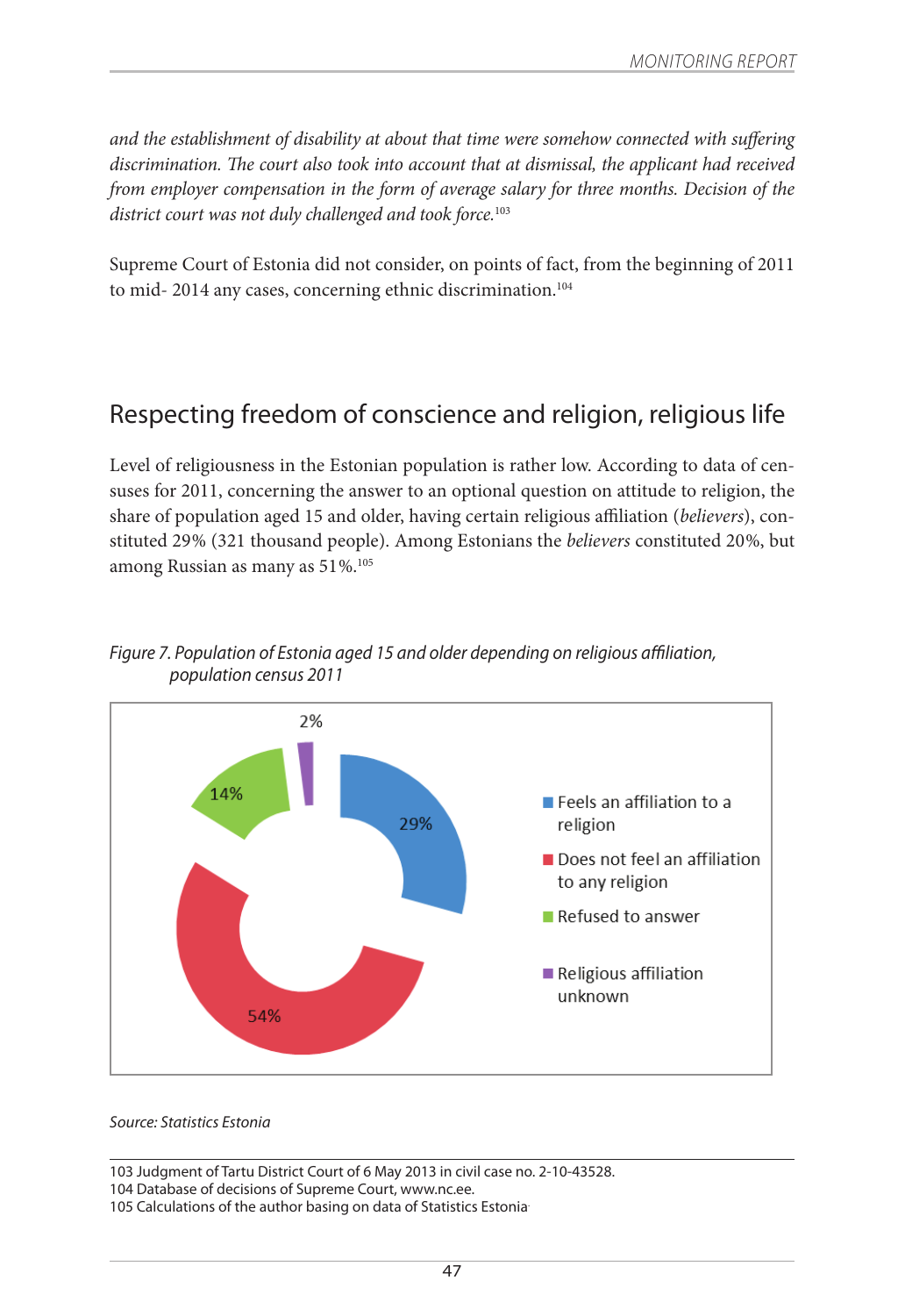Traditional religion of Estonians is Lutheranism, while in Russians and majority of other Russian-speaking groups is Christian Orthodoxy. The number of Lutherans between censuses 2000 and 2011 had dropped by one third. As a result, the Orthodox people became the majority, for the first time in Estonian history, among all *believ*ers (55%), i.e. persons, having religious affiliation. It is so firstly because the believing Russians, as compared to Estonians, are several times more often found among young generation and persons of middle age, while 42 % *believing* Estonians are persons aged 65 and older. Secondly, an important factor was the growth between censuses by 1 / 5 of Orthodox believers against the background of a general decline in numbers of the population. Thirdly, the numbers of Orthodox Estonians had significantly increased (from 18,515 to 20,585), that can only partially be explained by assimilation of ethnic minorities<sup>106</sup>





*Source: Statistics Estonia*

*Christmas vacation at school*. In 2014 the Legal Information Centre for Human Rights (LICHR) referred to Chancellor of Justice on the question, concerning school Christmas vacation. In recent years vacation cycle has not taken into account the circumstance, that

106 Calculations of the author basing on data of Statistics Estonia.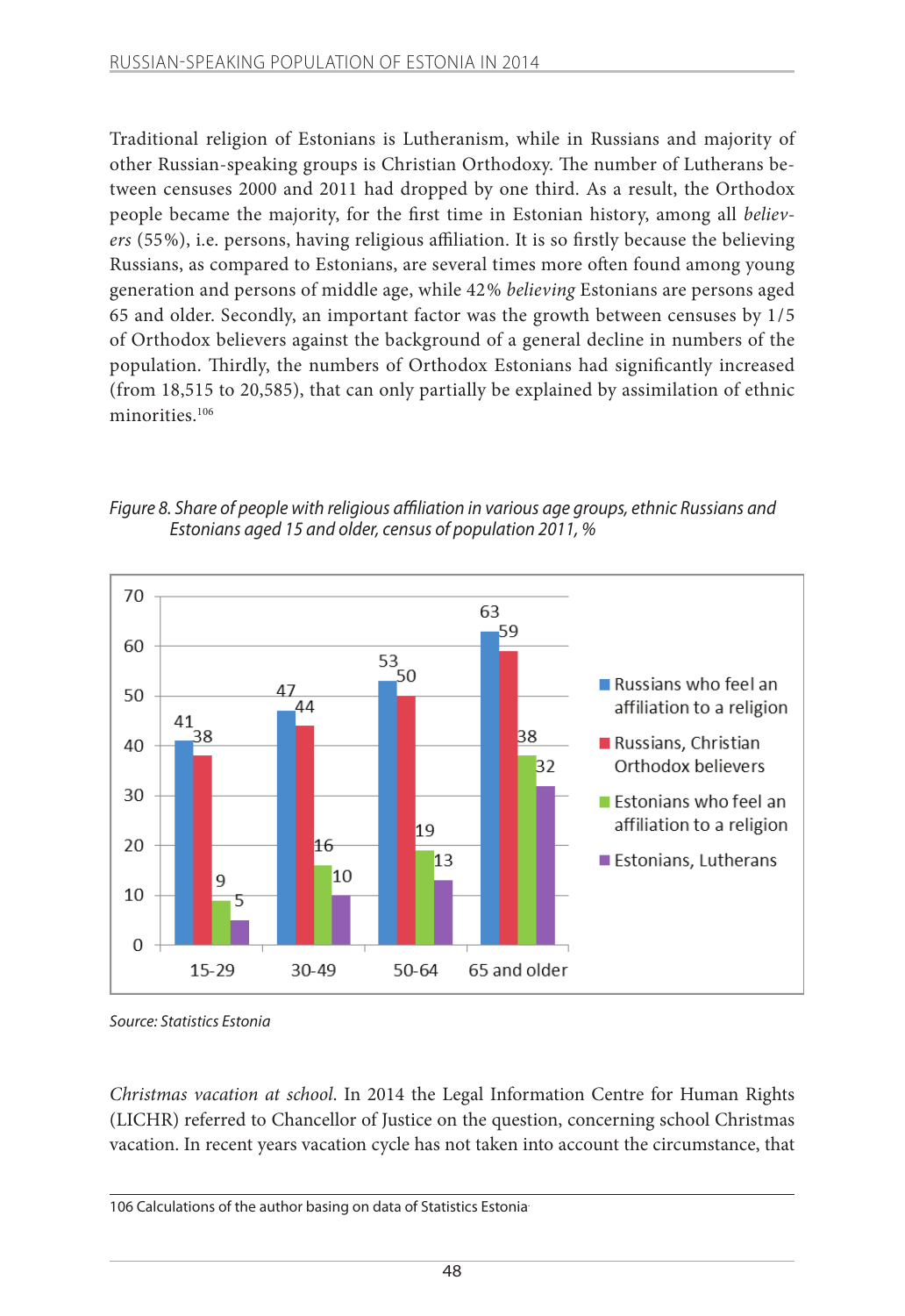Christmas under Julian calendar, as celebrated by majority of Orthodox Estonians (7 January), is a regular school day. According to data of census of population for 2011, the Orthodox believers constitute the majority of all believers in Estonia.

The Centre decided to refer the matter to the Chancellor of Justice, because the Centre had lately repeatedly received complaints from religious clients, concerning the time of end of the school Christmas vacation. Since it is the obligation of Chancellor as a person responsible for promotion in Estonia of the equality principle to recommend changes in legal acts, the NGO asked Chancellor to address the new Minister of Education and Research and advise him to correct the mistake committed by his predecessor, i.e. change the time of Christmas vacation so that it would also include 7 January. Such a change, upon opinion of the head of organisation, "would be in the spirit of equality and non-discrimination, and would also testify to the respect by authorities towards the interest of the major religious group of Estonia".107

In the answer received by LICHR the Chancellor of Justice declined to accept the proposal of the Legal Information Centre for Human Rights. Moreover, in the letter signed by this independent state official a novel interpretation of celebration of Christmas in modern Estonian society was given:<sup>108</sup>

*The word "Christmas", "Christmastide" or "Christmas vacation" in the context of state and municipal schools does not today carry the connotation of a church holiday. The word "Christmas" (*jõulud*) derives from the old Scandinavian language. As explained by Estonian National Museum, Christmas has no original connection with Christianity, and it appeared on shores of the Baltic Sea before Christianity. In evidence is a holiday, which bases on popular traditions and whose gist is celebration of winter solstice. Opposite to Christmas is summer solstice – St. Jean Baptiste Day. Estonian schools celebrate Christmas only in the above meaning. The external symbols, connected with modern Christmas traditions – illuminating the fir tree; Santa Claus handing out gifts; gnomes bringing sweets in slippers; traditional Christmas meal; traditional Christmas decorations; Christmas cookies and activities at school during Christmas period do not have any direct connection with propaganda or traditional observation of any form of Christianity. Hence lacking are bases to link with the church holiday the words "Christmas" or ""Christmas vacation" in the Estonian school environment.*

*"Scandal with moneys from the East".* The Orthodox clerics of Estonia are divided between Estonian Orthodox Church of Moscow Patriarchy and Estonian Apostolic Orthodox Church (Constantinople Patriarchy). The first structure has an impressive congregation, because it is actively supported by ethnic minorities.

<sup>107</sup> Legal Information Centre for Human Rights, press release of 27 March 2014, www.lichr.ee 108 Letter of Chancellor of Justice of 25 April 2014 to the Legal Information Centre for Human Rights.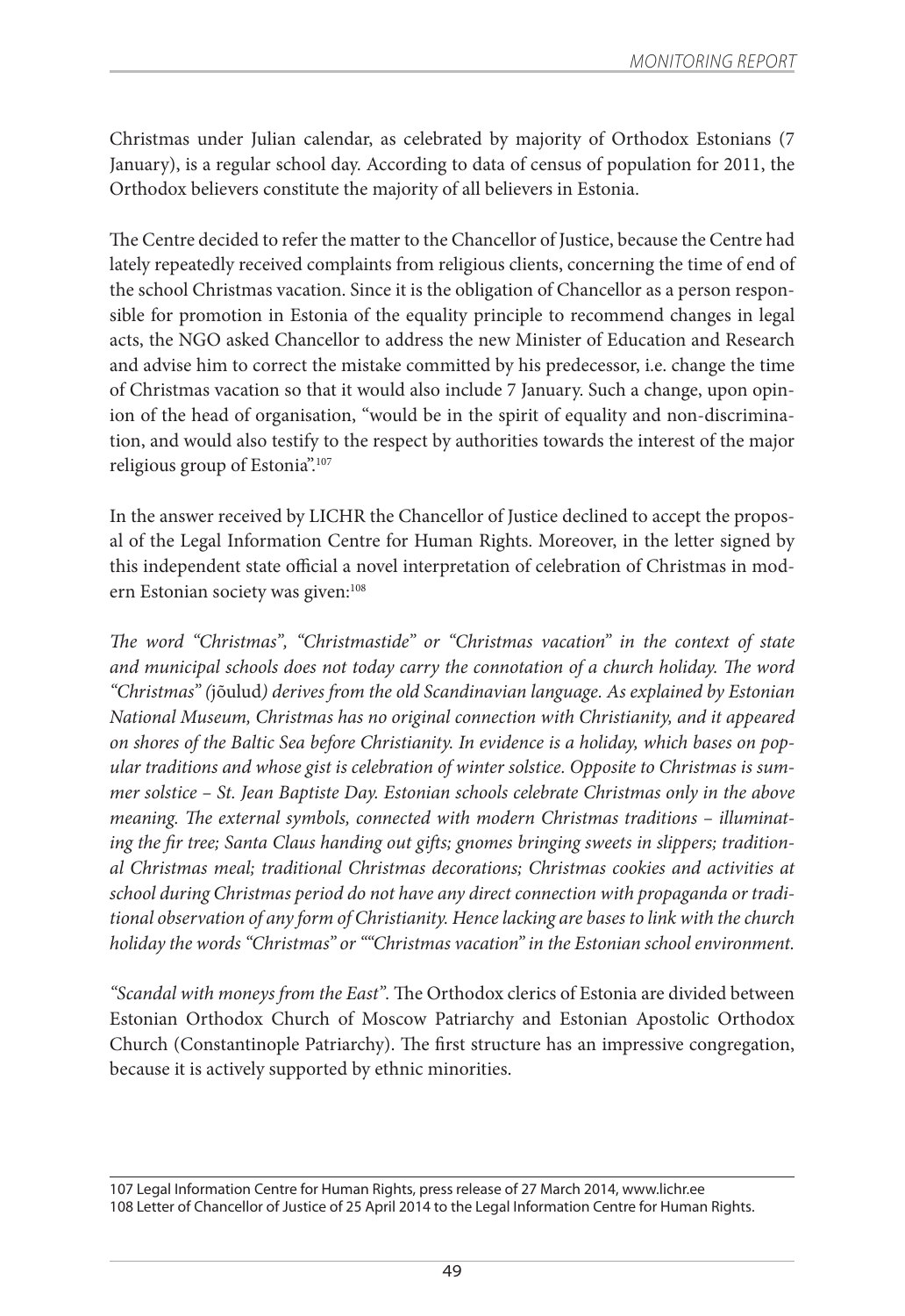Factor of religiousness of the Russian-speaking population also affects the local politics. For instance, antagonism between Reform Party and Centre Party reached the new high, when the so-called *scandal with moneys from the East* broke out. Since 2003, Lasnamäe the borough of Tallinn with Russian-speaking majority population had been the scene of building an Orthodox church. At end 2010 the administration of the country permitted a leak to mass media from classified reports of the Estonian Special Branch – the Security Police, concerning the financing the construction of the Lasnamäe church and the elections run-off activities of the centrists. In his reply E. Savisaar admitted only the fact that he had asked V. Yakunin, President of the RŽD (*РЖД*, Russian Railways) and Chairman of the Board of Trustees of the Foundation of Andrew the Apostle (*Фонд Андрея Первозванного*) to contribute to construction in Tallinn of a new church for Estonian Orthodox Church of the Moscow Patriarchy. Upon his opinion, the political opponents had decided to stir the popular sentiment, before elections casting the "Russian spell".<sup>109</sup>

At end December 2011 the Security Police resolved to disclose their version of the events delivering a short report, containing *declassified data*. Special Branch maintained that Mayor of Tallinn had asked from V. Yakunin money for building of the church, received in the account of the Estonian Orthodox Church of the Moscow Patriarchy for project-specific use through mediation of the businessman S. Petrov. Furthermore, Security Police maintained, not specifying the source of information, that representatives of centrists had discussed with Russians the question of funding of the Centre Party and deliberated on connections between elections and completion of building of the church. Security Police intimated in their report that they knew the content of confidential talks and negotiations over phone with participation of leader of the major opposition Parliamentary party.110 As abovementioned, in his pre-New Year interview President of Estonia T.H. Ilves declared that there was no Estonian President likely to involve Centre Party into Government unless "such conduct is outspokenly condemned by the Party and the Party dissociates itself from people sporting such behaviour".111 Under Constitution the President is entitled to assign the task of formation of Government to a representative of a Parliamentary party, at his discretion (§ 89).

Against the background of the scandal broken out the Estonian-speaking mass media named E. Savisaar agent of Russian influence. The fact of support of the Orthodox church overfed by Moscow Patriarchy, was also assessed negatively (the Orthodox church was treated as extension of influence of Russia). It was alleged that V. Yakunin was veteran officer of KGB. Social Democratic Party left the capital city coalition. However the centrists, controlling over half of seats in the city council, retained their power in Tallinn municipality. E. Savisaar too retained his influence and support in the Party.

109 Press release of Centre Party of 16 December 2010, www.keskerakond.ee.

<sup>110</sup> Concise report of Security Police (in the form of order by director about early declassifying of the state secret of 21 December 2010 no. 98Т) is available online: www.kapo.ee.

<sup>111</sup> Uudised.err.ee (information portal), 27 December 2010.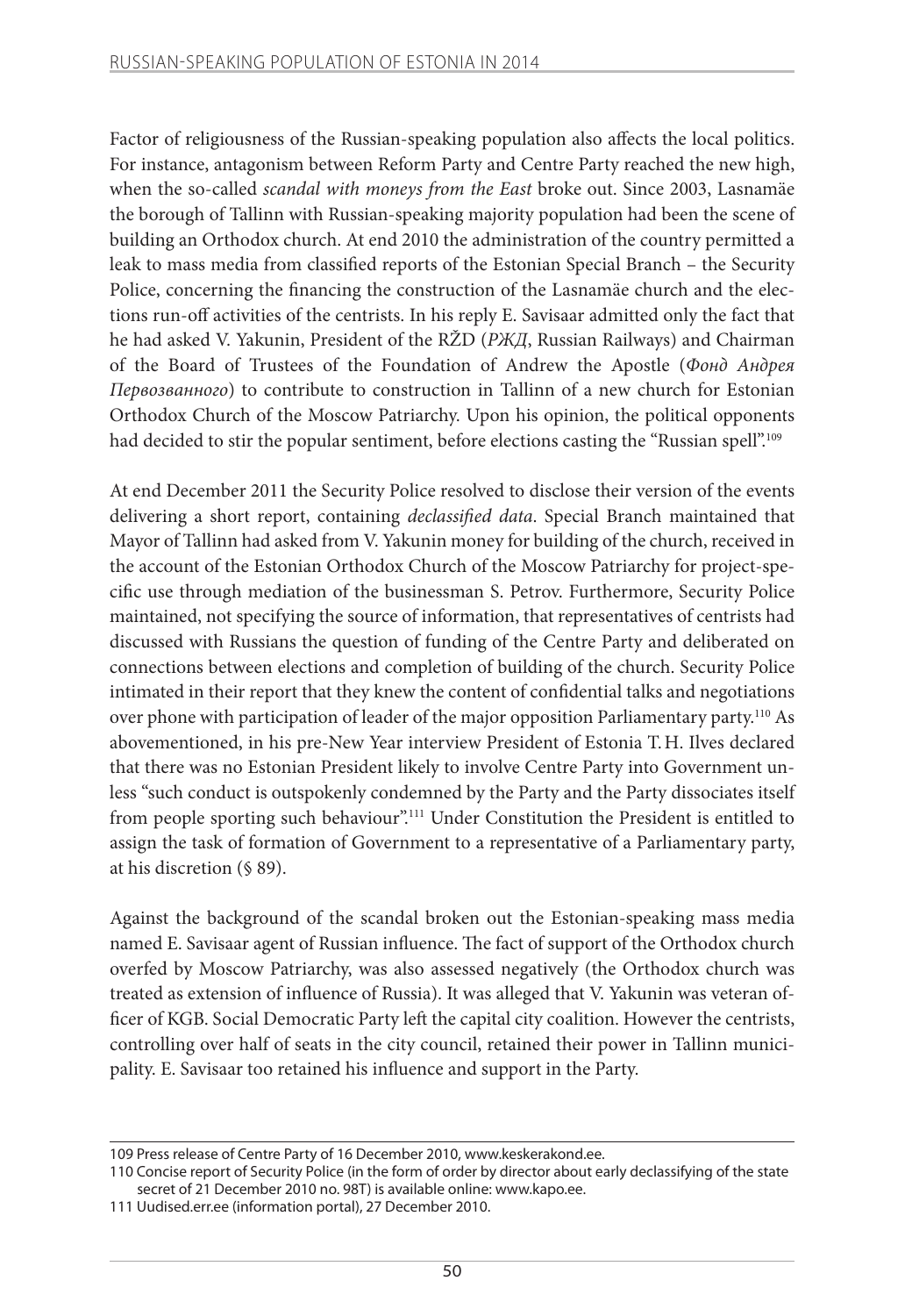On 19 February 2011, with thousands of city dwellers in attendance, the ceremony of setting cross on Lasnamäe church took place. The delegation headed by V. Yakunin arrived from Russia to the event.<sup>112</sup> The sitting PM, reformist A. Ansip declared in respect with a visit by Yakunin that there were forces in Russia, "wishing to involve Estonia in its sphere of influence and subjugate us to the will of Moscow. Deplorably, Savisaar reached out a hand to welcome Yakunin<sup>"113</sup>

Among the largest in the Baltic region, the new church was consecrated by Patriarch of Moscow and the whole Russia Cyril, sojourning in Estonia with a pontifical visit in June 2013.114 Notably, the Primate met with PM of Estonia,115 not with President of the country. The latter circumstance was openly acclaimed by local nationalist press.

<sup>112</sup> Rus.delfi.ee (information portal), 19 February 2011.

<sup>113</sup> Uudised.err.ee (information portal), 17 February 2011.

<sup>114 &</sup>quot;Завершился Первосвятительский визит Святейшего Патриарха Кирилла в Эстонию" (Pontifical Visit of His Holiness Patriarch Cyril to Estonia Completed), official website of Moscow Patriarchy, news of 16 June 2013, www.patriarchia.ru.

<sup>115</sup> Ibid.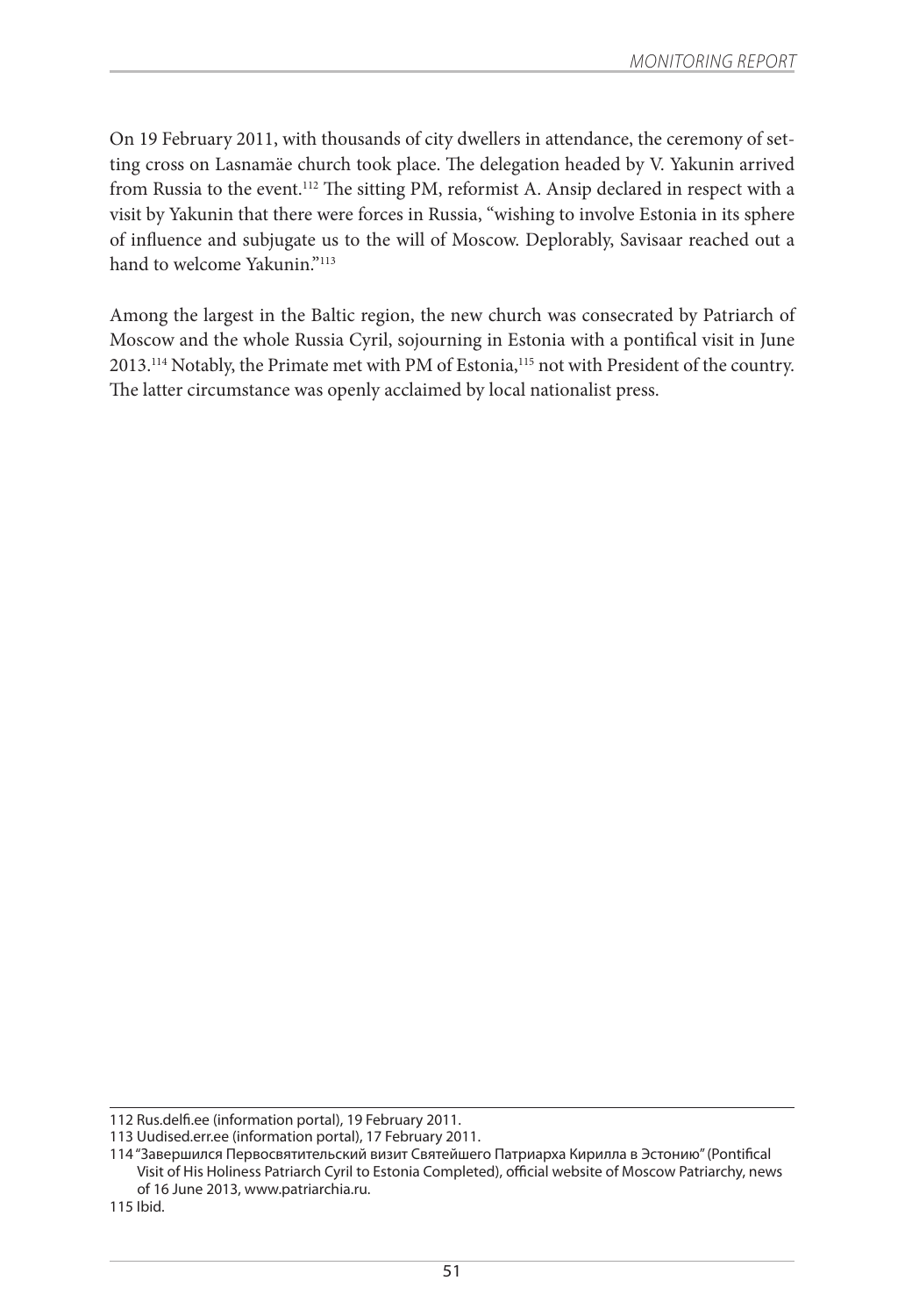# 3. Policies with regard to "alien population" and issues of society integration

# The migration regulation and naturalisation

*Synopsis*. In Estonia, a significant part of population, constituted by former Soviet citizens and their descendants are still without citizenship of their country of habitation (about every seventh permanent resident). Detailed information in that respect is kept by Police and Border Guard Board, registering valid residence permits/rights of residence of foreign citizens and stateless persons. At the beginning of 2014 residence permits or rights of residence were held by 95,217 citizens of Russia, 91,283 stateless persons from former citizens of the USSR and their descendants ("persons with undetermined citizenship"), 16,499 nationals of other "third countries" (i.e. non-EU countries) and 5,258 citizens of other EU Member States.According to data of the same source, in January 2013 the stateless persons with residence permits/rights of residence in Estonia numbered 94,285. 116

The first restrictive Immigration Act of the Republic of Estonia was adopted as early as in 1990. After restitution of independence in 1991 and introduction of the visa regime for countries of the former USSR (beside the Baltic States) the large-scale migration to Estonia stopped almost immediately. Up to the end of 1990-ies the rigid legislation was compounded by bad administration in the sphere of migration, which inevitably affected the general political aims of leadership of the country.<sup>117</sup>

It needs be pointed out that after 1991 Estonia witnessed a rapidly escalating process of ageing not only of Russian but of the total population. In 1991-2013 the share of elderly (aged 65 and older) increased from 11.7% to 18.0% of total population, i.e. more than by half.<sup>118</sup> If the level of natural reproduction of population stays as it is, the share of such persons will achieve 26% in 2050.<sup>119</sup> However those risks did not prompt review of the bases of the migration policy, which can only be estimated as restrictive. Political elite is not ready to brace the demographic problems by attracting migrants from abroad. Although in recent years the migration legislation has become more liberal, in particular respecting

<sup>116</sup> Statistics, concerning residence permits/rights of residence and naturalisation were presented in Letters of Police and Border Guard Board of 19 February 2014 and 1 February 2013.

<sup>117</sup> By rare public admission of former director of Citizenship and Migration Board A. Kollist, the goal of instigators of policy respecting non-Estonians-non-citizens of beginning 1990-ies was "transforming the life of Russians into hell". He also pointed out that the ideas of stimulating "repatriation" of the Russian speakers overwhelmed the thinking of the migration officials. Ernits, P., "Kodakondsusameti endine peadirektor Andres Kollist: "Nende eesmärk oli venelaste elu põrguks muuta"" (The former Director of the Citizenship and Migration Board Andres Kollist: "Their Goal was Transforming the Life of Russians into Hell"), in Luup (magazine), no. 3, 2000.

<sup>118</sup> Source – Statistics Office.

<sup>119</sup> Puur, A., Põldma, A., Population ageing in Demographic View… p. 27.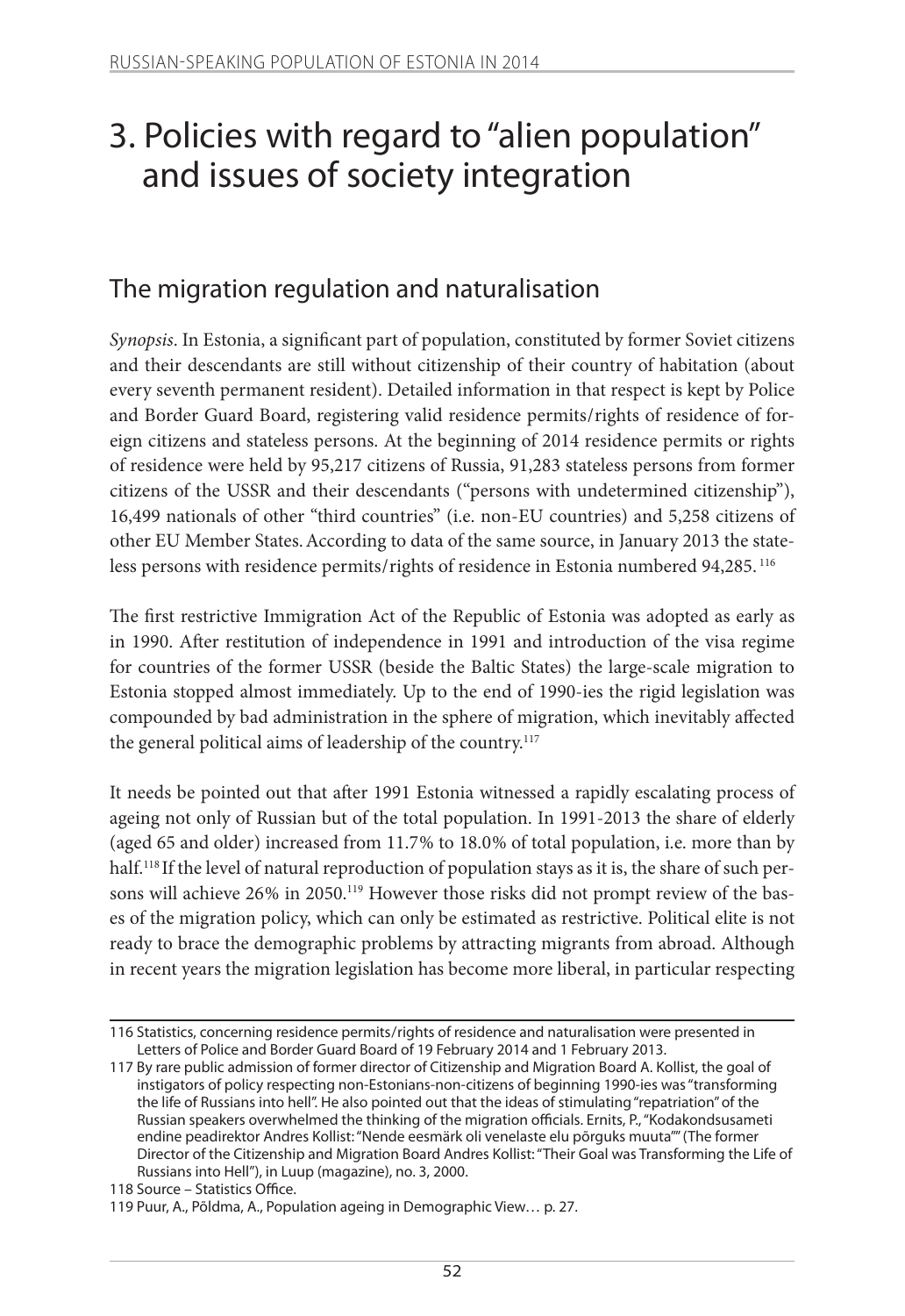reunification of families, the labour migration is only possible for high level specialists. According to amendments adopted in 2008120 to Aliens Act 1993 (§ 13-2, 13-3), employer, inviting an immigrant from abroad must pay him or her the salary exceeding by 24% the average salary in national economy or even higher. Those demands are also reflected in the new Aliens Act 2009 (§ 107, 178).

Necessity for Estonia as a country of the European Union to open the access to its labour market for citizens of the ЕU and some foreigners, enjoying a special status in the ЕU will not ameliorate the situation: being one of the poorest countries of the European Union with minimalist approach to social security, Estonia is not an attractive place for settlement either for potential migrants or for refugees. For instance according to data of census for 2011, Estonia was a host country to 6,792 citizens of the ЕС (half per cent of the total population). The problem is rather mass exodus of residents of Estonia abroad, in particular to the Western countries. Upon estimate of experts, in 2000-2007 Estonia was left by 2% population (26,518 people). $121$ 

Immigration to Estonia has not stopped entirely.However its scope is rather insignificant. According to data of census 2011, among present-day permanent population 42,960 people immigrated to Estonia in 1990-2011. However only 13,189 people of them were born outside Estonia and they retained citizenship of a foreign state.<sup>122</sup> In other words, the majority of those 43 thousand are accounted for by re-migrants. Number of actual recent immigrants, residing in Estonia presently, can be estimated at 10 thousand people or a bit more.

*Regulation of migration and related problems.* All in all, for immigrants the integration legislation and policy of Estonia is *halfway favourable*. This was the estimate they obtained within framework of the 3rd Migrant Integration Policy Index (MIPEX). Within framework of a large scale analytical project of British Council and Migration Policy Group (MPG), the situation in 34 countries of Europe, the USA and Canada was considered. In general reckoning Estonia shares with Czech Republic the 19/20th place, i.e. tends to be at the end of list.123 Composers of the 3rd index (2011) assessed the Estonian integration policy as one of the best concerning orientation to special education and needs in the sphere of employment. They also pointed out however the need in better implementation of inter-cultural education. Emphasised was inadequacy of civil rights for migrants and problems with citizenship for generations, born after reconstituted independence. Protection against discrimination was acknowledged as being in compliance with base standards of the EU, although specialised bodies for combating discrimination and proper policy were characterised as weak. Positive estimate was accorded to support of fulfilment of the linguistic requirements, however they were estimated as being higher than in the majority of countries of Europe.<sup>124</sup>

<sup>120</sup> Riigi Teataja I2008, no.15, art.107.

<sup>121</sup> Migration, Tallinn: Statistics Estonia, 2009, p. 62.

<sup>122</sup> Source – Statistics Office.

<sup>123</sup> Huddleston,T., Niessen, J., Ni Chaoimh, E., White, E., Migrant Integration Policy Index III, Brussels: British Council and Migration Policy Group, 2011, p. 11.

<sup>124</sup> Ibid, pp. 69 ff.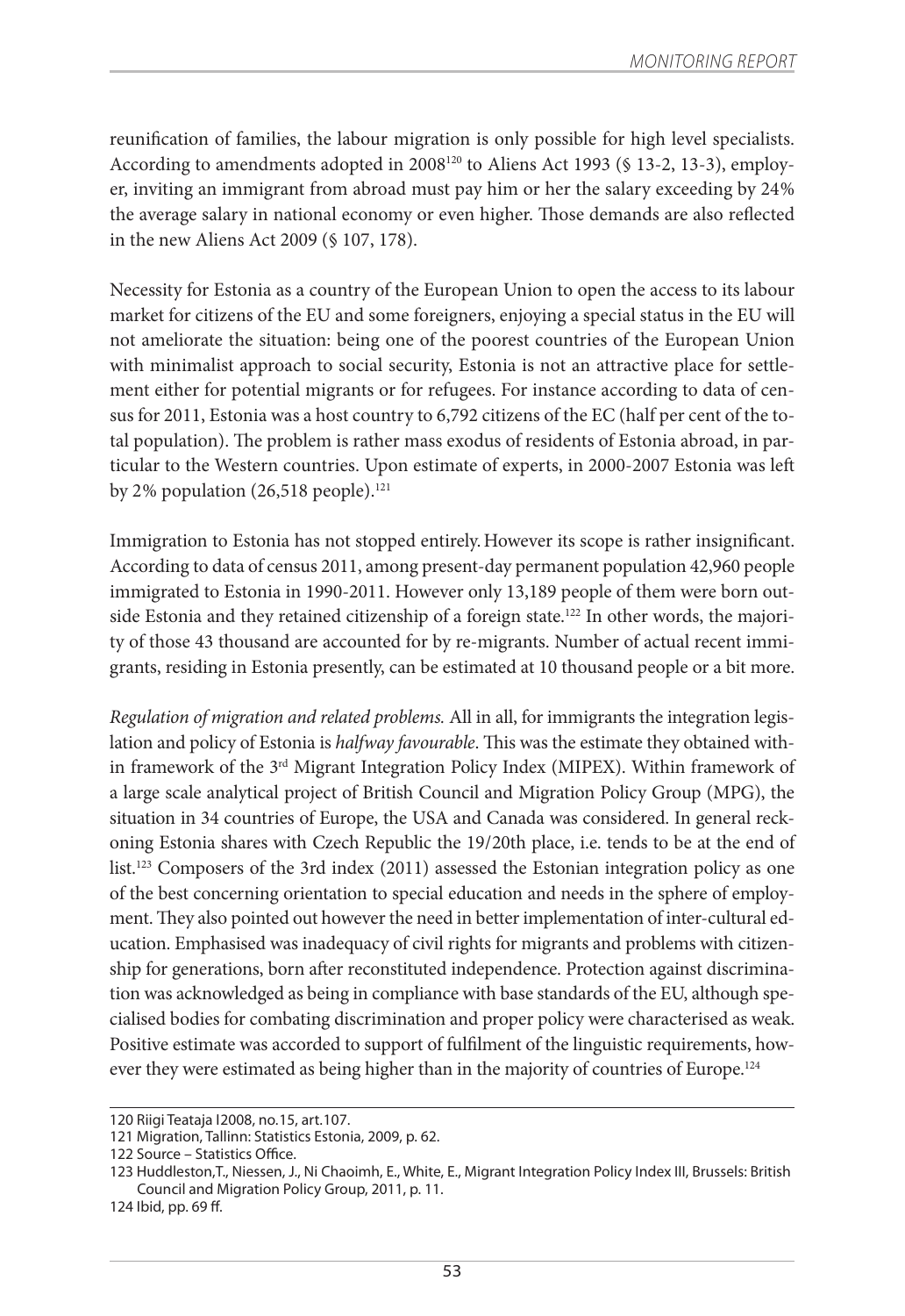Follow the complexities, faced in Estonia by foreigners, after examples from practice of lawyers of the Legal Information Centre for Human Rights (LICHR):

- *• In May 2013, a long judicial process ended on a case of refusal to grant residence permit to a person, incarcerated in penitentiary. The process dragged on for three years. In that time the client was refused twice; the question was twice considered by the court of first instance, and the last decision was appealed. With the help of the LICHR lawyer the complainant*  was awarded early release on parole, positively influencing the decision (residence permit *was issued for two years).*
- *• Legislation of Estonia does not envisage for the parent an opportunity to receive residence permit for settlement with a minor child. The Supreme Court, in one of its judgments on case of a client of the Legal Information Centre for Human Rights pointed out, that the said circumstance may entail violation of Constitutional rights and freedoms, if the minor child is citizen of Estonia or permanently resides in Estonia.125 Under Aliens Act, at divorce of marriage the residence permit for settlement with spouse is declared invalid. With the help of the LICHR lawyer, by reference to the above decision of the Supreme Court, a new "precedent" was created: the divorced parent was granted residence permit for settlement with the child.*
- *• In 2013, as an exception from the rule, residence permit was given to mother and adult children for settlement with a minor son/brother. That is a landmark case, because earlier the Police and Border Guard Board had never considered adult children as members of family, pointing out that when achieving adulthood the children become independent members of society and must have an individual basis for obtaining and prolonging the residence permit in Estonia.*
- *• In 2014 the judicial procedure on the case of refusal to give A. S. residence permit in Estonia completed. The judicial procedure was initiated as early as in 2008 by filing a complaint to administrative court for acknowledging unlawful the decisions of Police and Border Guard Board. In April 2014 the district court adopted a decision in favour of A. S., specifying that the protracted consideration did not further the achievement of a goal indicated by Board (expelling the foreigner and reducing threat for Estonia). Decision was not appealed and later the Board satisfied the application of A. S. for the temporary` residence permit.*

*Question on naturalisation and statelessness.* Estonian authorities persistently use the term "persons with undetermined (or undefined) citizenship": in 1992 that category embraced all persons, who were not acknowledged citizens of Estonia. The decision on question of citizenship was adopted by Supreme Soviet on 6 November 1991.<sup>126</sup> Question was finally resolved in 1992 by enforcing the Citizenship Act 1938.<sup>127</sup> Thereby a juridical fiction was established implying that the norms of the said law applied in the years of Soviet power. In the period from 1992-1995 the variant of Citizenship Act basing on the text of 1938 applied.

<sup>125</sup> Judgment of Administrative Law Chamber of the Supreme Court of 9 November 2009 in case no. 3-3-1-61-09, art. 34.

<sup>126</sup> Ülemnõukogu ja Valitsuse Teataja 1991, no. 39, art. 476.

<sup>127</sup> Riigi Teataja 1992, no. 7, art. 109.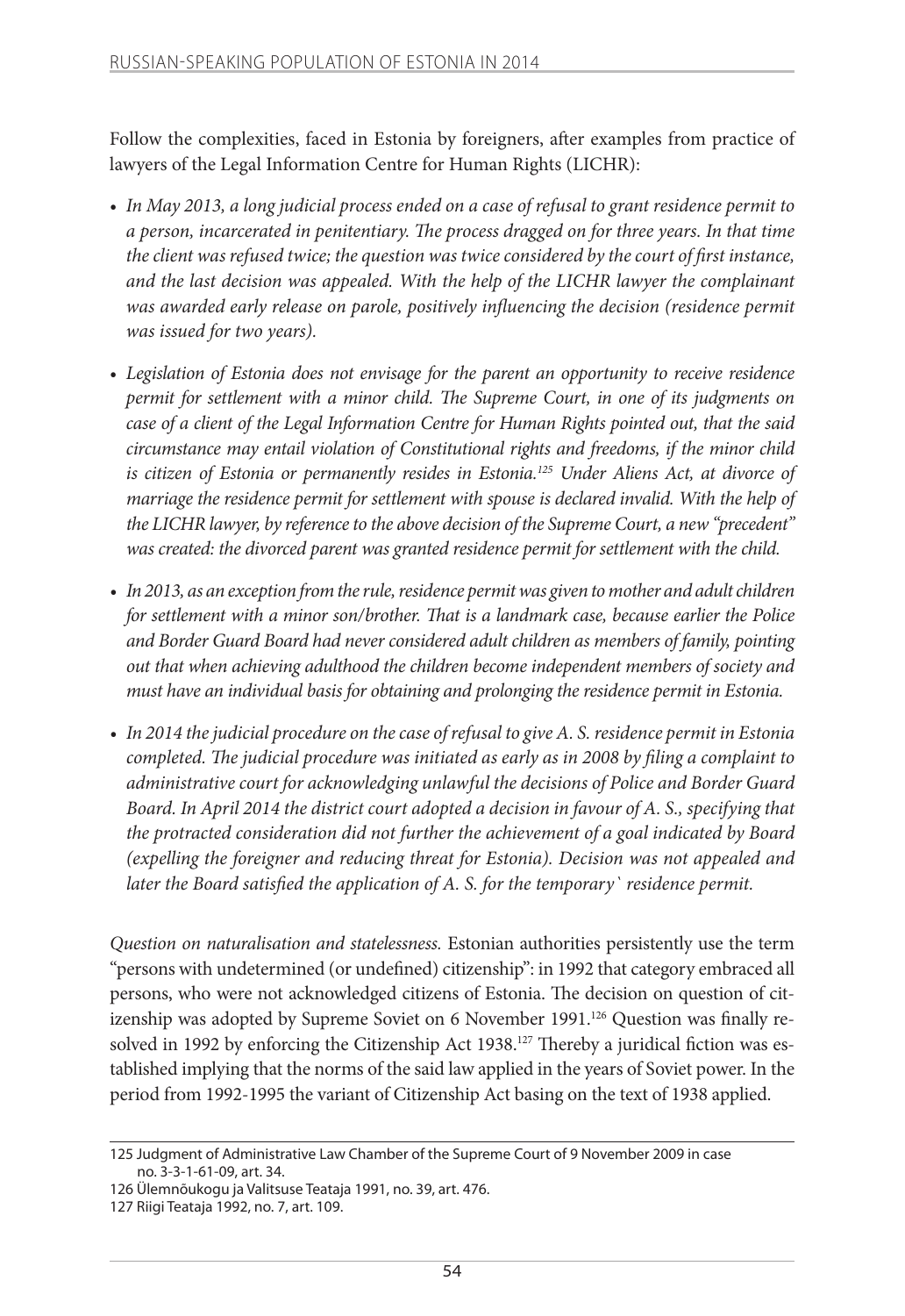Persons, who were permanent residents of Estonia in 1991, however not citizens of the pre-war Republic of Estonia or their descendants on 16 July 1940, became "aliens"128, whose juridical basis for stay in the territory of Estonia was determined by Aliens Act, adopted on 8 July 1993. By that Act ( $\S 20(2)$  in the first redaction) "aliens", who had permanent domicile registration of the Estonian Soviet Socialist Republic on 1 July 1990 and whose legal situation was in conformity with demands of law, were guaranteed the right to obtain residence permit (originally a temporary permit) and work permit. Simultaneously: recognized as citizens were persons able to claim citizenship on the basis of the pre-war law. Basically it concerned women, having earlier got married with citizens of Estonia by birth (under *ius sanguinis*), and their children from previous marriages.129 Estonian non-citizens did not obtain any special (preferential) status like in Latvia. Under official estimates, at the beginning of 1992 "persons with undetermined citizenship", i.e. stateless former Soviet citizens and their descendants constituted a third of the population of the country.<sup>130</sup> By 2014 their share dropped to 7% (see below).



*Figure 9. Population of Estonia as per citizenship, %*

*Source: Population Register, www.estonia.eu*

Naturalisation in Estonia began in 1992. It peaked in the 1990-ies. Regardless of official integration policy, in 2000-ies the number of those naturalised was low. Interest to citizenship of Estonia soared again in the period after accession to the European Union in 2004.

<sup>128</sup> First redaction of the Aliens Act 1993 determined an *alien* as a person, being citizen of a foreign country or recognised as a stateless person.

<sup>129</sup> Decision of Supreme Soviet of the Republic of Estonia on application of Citizenship Act, published in Riigi Teataja 1992, no. 7, art. 109.

<sup>130</sup> Citizenship and Migration Board. Yearbook 2003, Tallinn, р. 8.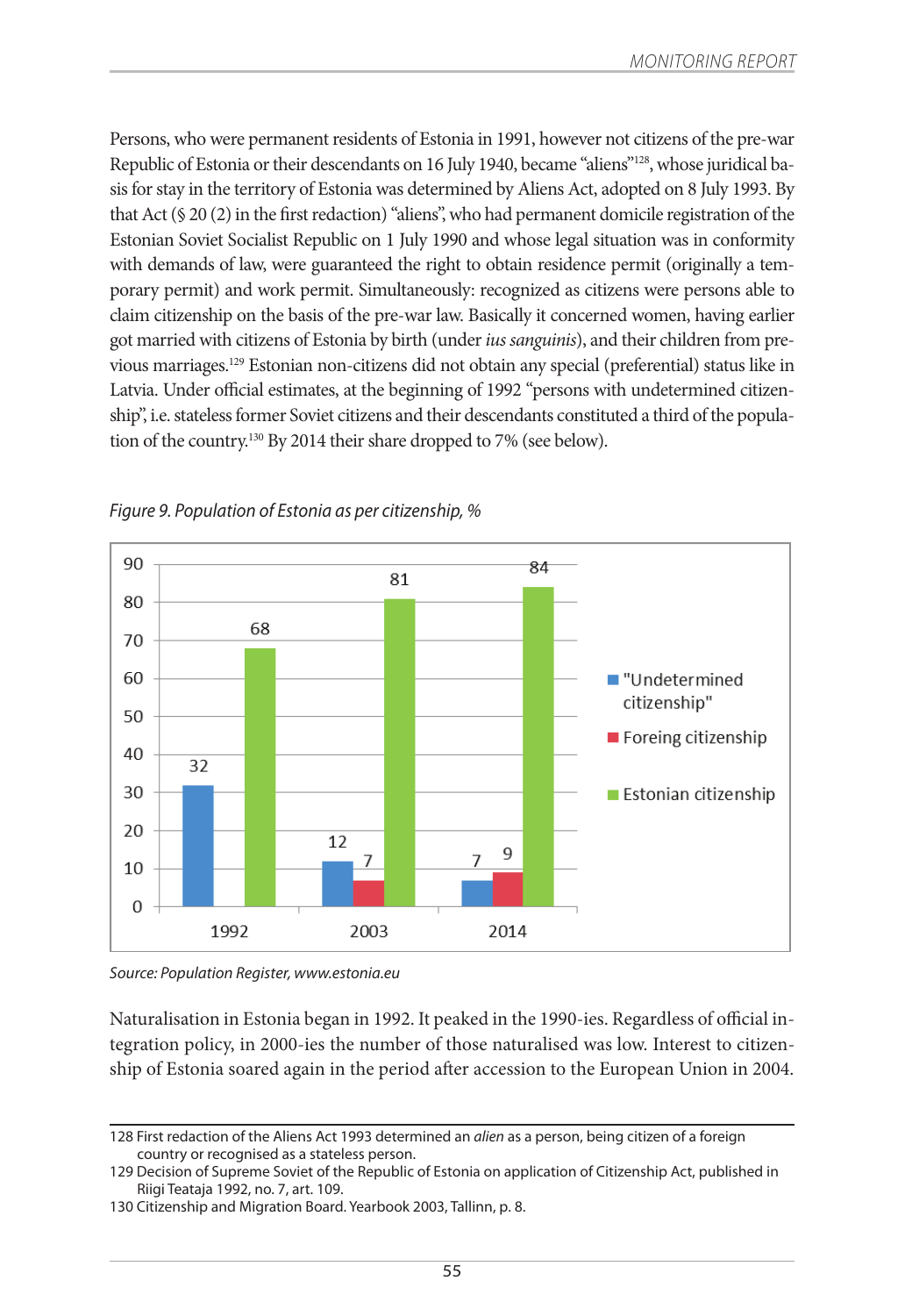



*Source: Police and Border Guard Board, www.estonia.eu*

According to official data, fewer than a half of those having obtained Estonian citizenship after 1992 did it on general bases (language test). For instance, every sixth person naturalised without examinations as an ethnic Estonian (under old Citizenship Act).



*Figure 11. Bases for naturalisation, 1992-2012 (n=156 400)*

*Source: Police and Border Guard Board 131*

131 Letter of Police and Border Guard Board of 1 February 2013.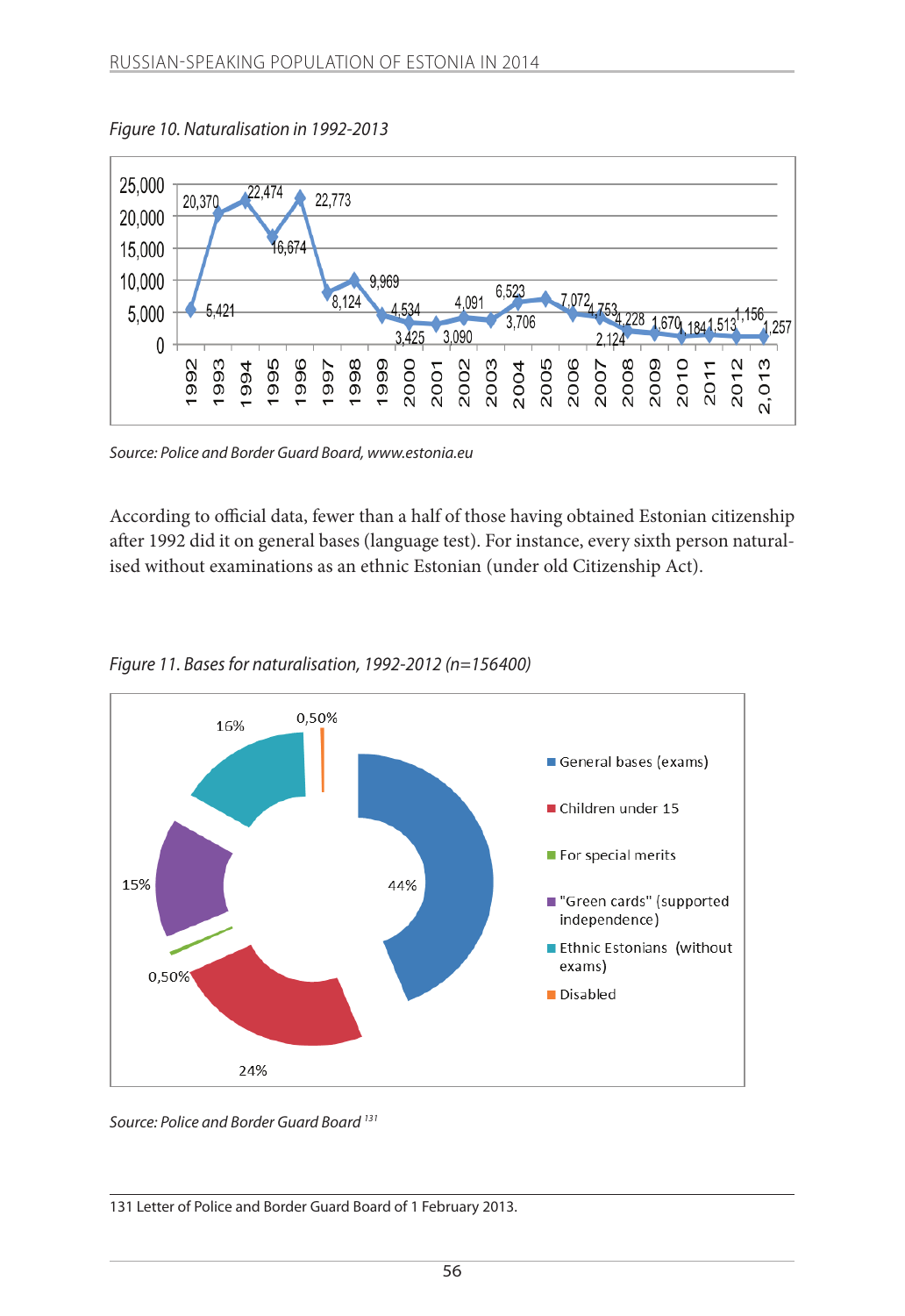The share of persons without citizenship in Estonia in the total population for 1992-2014 shrunk twice. Nevertheless, under census for 2000, 60 % of all Russians in Estonia did not have Estonian citizenship; under census for 2011 they were 56% (among minors 15%).

A special group is still constituted by stateless persons. Their number has in recent years dropped impetuously. For instance, according to data of migration authorities, in 2004-2010 they became fewer by about 61 thousand people however for the same period citizenship was obtained by 27.5 thousand people, prevalently stateless persons. In other words, drop of the number of stateless persons is only partially accounted for by receiving Estonian citizenship; it is in many aspects caused also by natural causes and migration. In case the number of stateless persons drops, the Russian citizens, conversely, become more numerous (thanks to the receiving of Russian citizenship by stateless persons and immigration from Russia to Estonia). From 2003-2011 the number of valid residence permits/rights of residence, issued to citizens of Russia, increased by about ten thousand. Number of citizens of other countries and citizens of the European Union keeps low.132



*Figure 12. Holders of residence permits / rights of residence, on 1 January 2014*

*Source: Police and Border Guard Board 133*

Regular integration monitoring in Estonia found the drop of interest in stateless people to receiving Estonian citizenship after events of April 2007, when decision of the Government on removing the monument to those fallen in WII (*Bronze soldier*) caused

132 According to data of Police and Border Guard Board, received at different time upon request. 133 Letter of Police and Border Guard Board of 1 February 2013.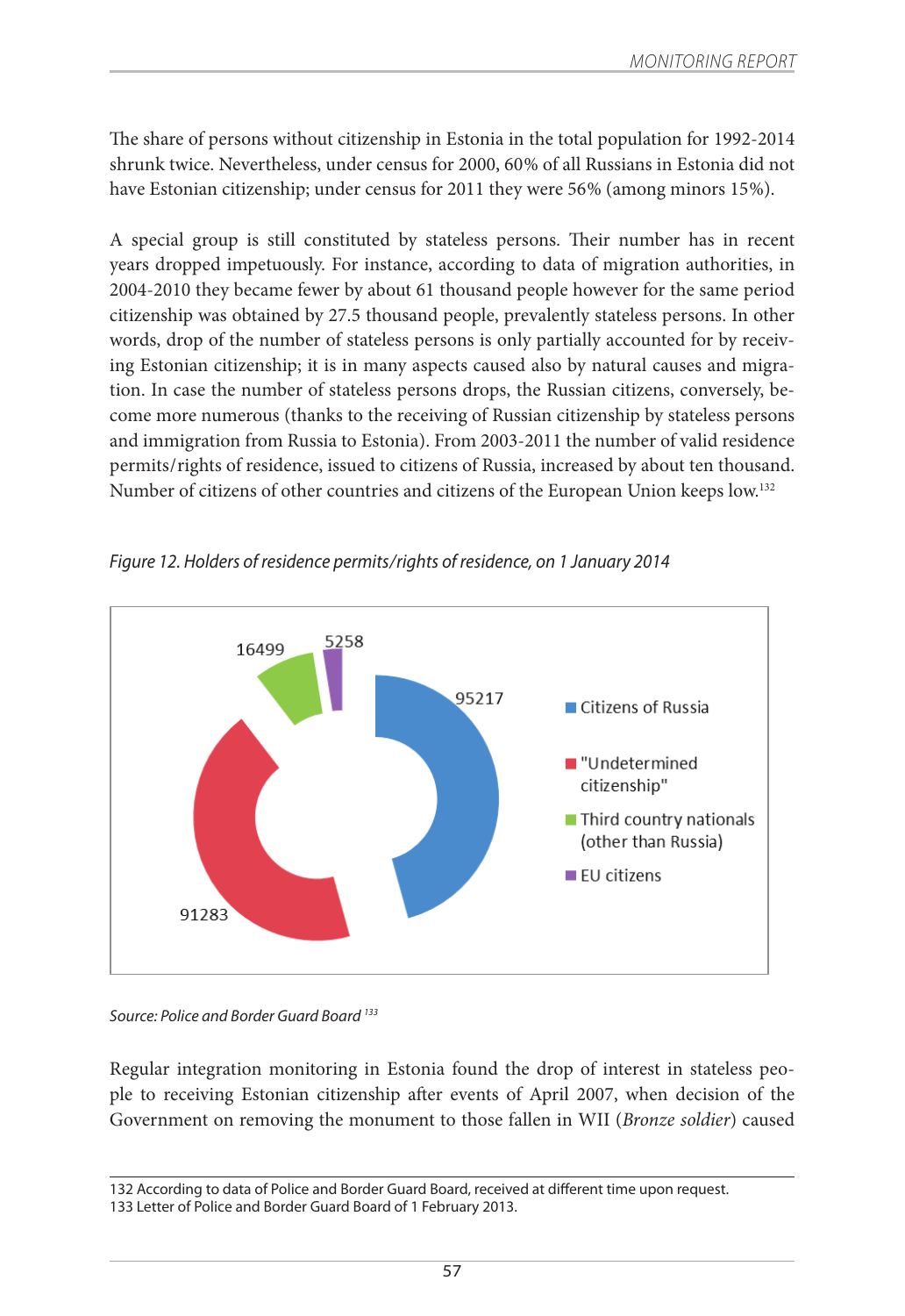a wave of protest among Russian-speaking population and resulted in public disturbance in the centre of Tallinn. 134 *Monitoring of Integration 2011* however found growth of interest to Estonian citizenship. Within framework of that survey the non-citizens offered two main explanations to absence of citizenship: difficult examinations (48%) and inability to learn Estonian (45%).<sup>135</sup> The evident popularity among stateless people of Russian citizenship also attracted attention of sociologists. Within framework of the same survey non-Estonians selected various variants of answer of causes why some people prefer Russian citizenship. The most popular variants were: Russian citizenship is taken due to difficulty of obtaining Estonian citizenship, including due to examination (79%); it is not important whether you live in Estonia with Estonian or with Russian citizenship (77%); it is easier to study, work and travel in Russia (76%).<sup>136</sup>

It is all too evident to international organisations that efficient solution of the problems of mass non-citizenship is impossible without amendment of legislation. In spring 2013 the country was visited by Commissioner for Human Rights of the Council of Europe Nils Muižnieks, who recommended introducing amendments into Estonian legislation, which would automatically grant citizenship of Estonia to stateless children having born here.<sup>137</sup> In 2014 the topic of citizenship was also touched upon by the UN Committee against Torture. It expressed concern in connection with about 7% of population still being "persons with undetermined citizenship", and also with low level of registration as citizens of stateless children born in Estonia. The Committee recommended to Estonia to:138

- *(a) Adopt legal and practical measures to simplify and facilitate the naturalization and integration of stateless persons and non-citizens, including by revisiting the requirements for the granting of citizenship;*
- *(b) Consider offering language courses free of charge to all non-citizens who wish to apply for Estonian citizenship;*
- *(c) Continue and enhance the efforts by the Citizenship and Migration Board to raise the awareness of parents whose children are eligible for naturalization through the simplified procedure of the requirements for citizenship, and consider granting automatic citizenship at birth, without previous registration by parents, to the children of noncitizen parents who do not acquire any other nationality;*

<sup>134</sup> Regarding social and political context of those events: Poleshchuk, V. The War of the Monuments in Estonia: the Challenges of History and the Minority Population, Report from the Åland Islands Peace Institute no. 1, 2009, Mariehamn: Åland Islands Peace Institute, www.peace.ax.

<sup>135</sup> Lauristin, M, Uus, M., Seppel, K. Kodakondsus, kodanikuühiskond ja rahvussuhted (Citizenship, Civil Society and Ethnic Relations), in Integratsiooni monitooring 2011 (Monitoring of Integration 2011), Tallinn: Centre of Political Research Praxis, 2012, p. 14.

<sup>136</sup> Lauristin, M., Uus, М., Seppel, К. Kodakondsus…, p. 16.

<sup>137</sup> Report by Nils Muižnieks, Commissioner for Human Rights of the Council of Europe following his visit to Estonia from 25 to 27 March 2013, CommDH (2013) 12, Section 106, www.coe.int.

<sup>138</sup> UN Committee against Torture. Concluding Observations on the 5th Periodic Report of Estonia, Adopted by the Committee at Its 50th Session (6−31 May 2013), CAT/C/EST/CO/5, 17 June 2013, Section 22.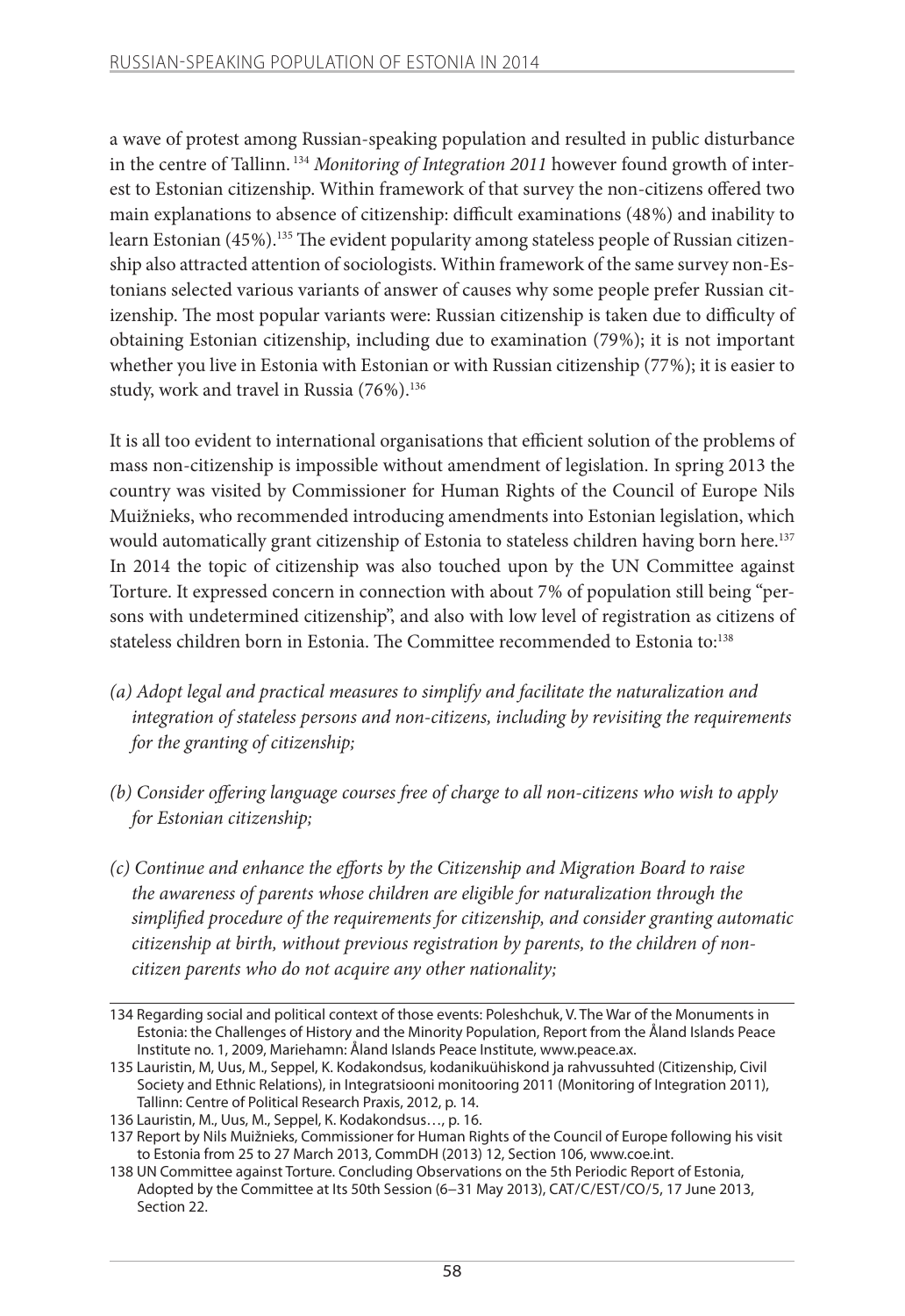- *(d) Ensure the effective implementation of the Integration Strategy and of the State Integration Programme for 2008-2013, and extend the Programme beyond 2013;*
- *(e) Despite the information provided by the State party regarding its decision not to ratify the 1954 Convention relating to the Status of Stateless Persons and the 1961 Convention on the reduction of statelessness, reconsider such ratification as a matter of priority.*

It is the tendency of recent years to actively use the procedures of denaturalisation. Estonian legislation does not allow dual citizenship and stipulates the possibility of depriving those naturalised citizens of the Estonian citizenship,<sup>139</sup> who acquired the new one or did not give up the former citizenship. Earlier those procedures were rarely applied.140 Regardless of the general prohibition of dual citizenship, the compulsory stripping of citizenship is only possible respecting the naturalised citizens (however not respecting the citizens by birth, who are, upon prevalent opinion among Estonian lawyers, protected in this case by § 8 Constitution).

In practice the authorities give to the newly discovered dual citizen an opportunity to refuse from foreign citizenship within a certain deadline. In 2013, 145 people were denaturalised the majority of whom made a choice in favour of citizenship of Russia (72 people) or Finland (39 people). In 2004-2013 662 people were denaturalised, overwhelming majority of whom were also citizens of Russia  $(478)^{141}$  Screening of persons with dual citizenship is the task of various structures, in particular border guards, checking passports on Estonian-Russian border.

*The Legal Information Centre for Human Rights has been repeatedly referred to by parents of children, who were sometimes in the past erroneously acknowledged citizens of Estonia. For instance, an official had incorrectly established the exact date of naturalisation of parent of the child and therefore recorded his or her citizenship of Estonia by birth. The children developed problems in communicating with Police and Border Guard Board, including when obtaining new identification documents. Having analysed the situation the lawyers notified mass media and opposition factions in Parliament about the problems arisen. There was a major uproar in social spheres. Amendments adopted in 2012142 to Citizenship Act finalised the right to Estonian citizenship of those who were earlier erroneously recorded in that category.*

*There were a number of applications made to the Legal Information Centre for Human Rights recently by women, who had married citizens of Estonia before 1992, whose right to Estonian* 

<sup>139</sup> Deprivation the citizens by birth of citizenship is not allowed by §8 of Constitution.

<sup>140</sup> In 2003-2008 there were only 46 cases of denaturalisation (of them 20 in 2008). Letter of Police and Border Guard Board of 10 February 2010 no. 15.2-14/4827-2.

<sup>141</sup> Letter of Police and Border Guard Board of 19 February 2014.

<sup>142</sup> Riigi Teataja I,02.07.2012, art.1.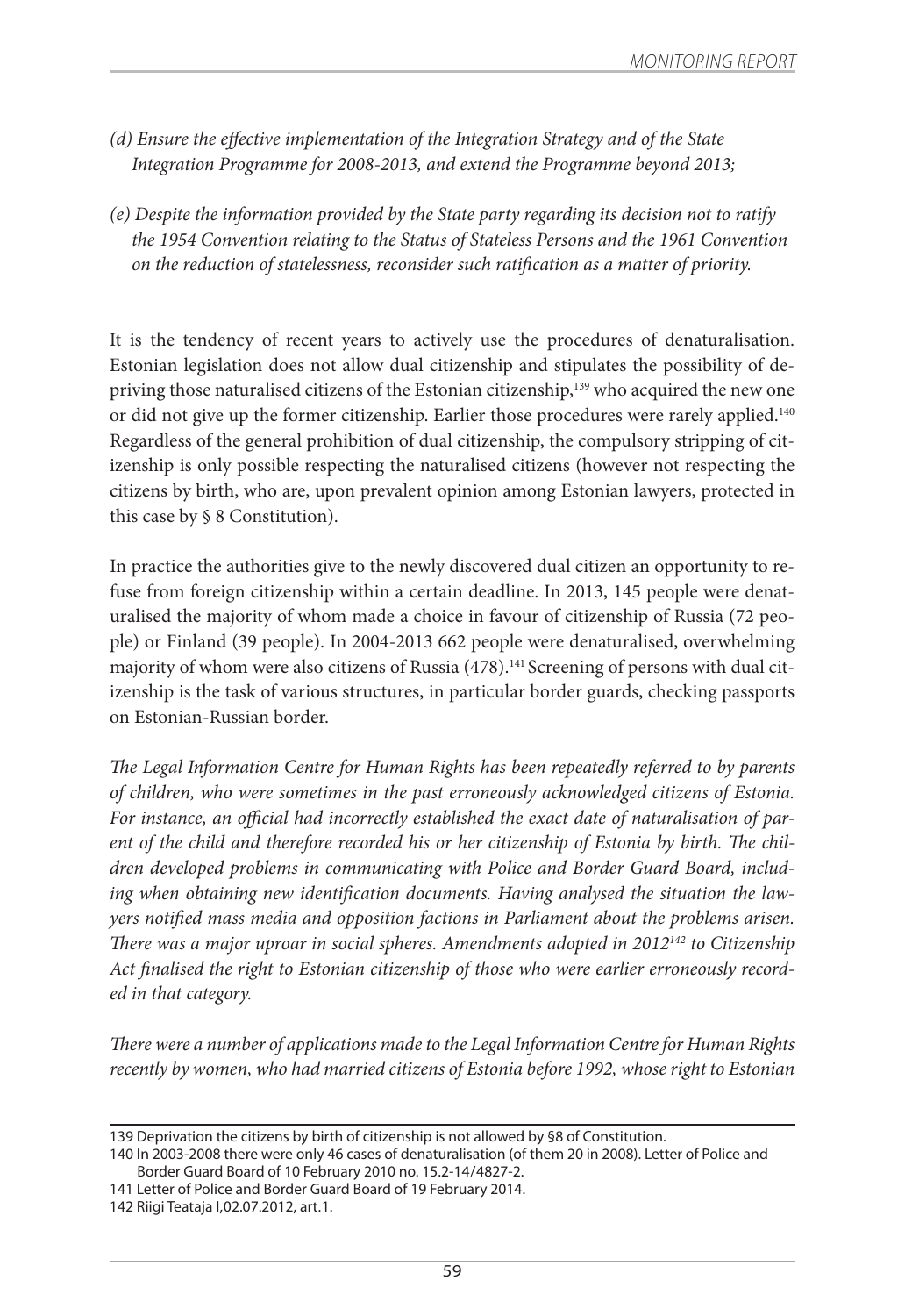*citizenship was acknowledged at "restitution" of the pre-war Citizenship Act in February 1992. In many cases such women were "automatically" granted under law also citizenship of other countries, holding domicile registration in former Soviet Union republics (e.g. in Russia). Having delved into one such case the Chancellor of Justice recommended to ignore the norm prohibiting dual citizenship with regard to persons, who had obtained Estonian citizenship by naturalisation, as well as some other citizenship before February 1992.143*

Against the background of other countries of the European Union (beside Latvia) Estonia has characteristically very few persons having submitted an application for getting the refugee status. In 2013 there were 97 applications submitted seeking for asylum, the record figure for the time of validity of the corresponding law. In 1997-2013, 446 applications were submitted. In that time asylum was granted to 47 people, and subsidiary protection144 was obtained by 27 people (mainly citizens of Afghanistan, Sri-Lanka, Belarus and Russia).<sup>145</sup>

# Official policy of integration

In the 1990-ies the interaction of bodies of state authorities with non-Estonians was mainly motivated by providing them support in "repatriation" (for instance, by issuing to them token subsidies) or by adaptation to novel social conditions, however the adaptation measures were non-systematic. By end 1990-ies it became evident that an elaborated policy is needed respecting ethnic non-Estonian ("immigrant") population. The necessity for special measures was substantiated also by local scientific community.146 The influence on elaboration of integration policy of the Western scientific thinking and the Western experience can hardly be overestimated. That influence was exerted throgh different channels: through scientific exchange, projects of international organisations,147 social initiatives and within framework of eurointegration events.

<sup>143</sup> Recommendations to Director General of Police and Border Guard Board were published on website of Chancellor of Justice, www.oiguskantsler.ee: Õiguskantsler, Õiguspärase ootuse põhimõtte arvestamine, kui isik omandas topeltkodakondsuse enne Eesti Vabariigi taasiseseisvumist (Taking into Account the Principle of Legitimate Expectations, if a Person Acquired Dual Citizenship before the Independence of the Republic of Estonia was Regained), 12 November 2013.

<sup>144</sup> Subsidiary protection is provided, lacking the bases to grant to a person the refugee status, when his or her return to the country of origin is impossible/contiguous with serious risk.

<sup>145</sup> Letter of Police and Border Guard Board of 19 February 2014.

<sup>146</sup> For instance, inter-institutional group VERA released a number of collections of research articles, dedicated to various aspects of ethnopolitics.

<sup>147</sup> It needs be mentioned that the first unofficial programme of integration was composed in 1997 within framework of the project by the UN Development Programme (UNDP). The said document reflects many opinions and mind-sets, characteristic for ethnic Estonians, having grown up in countries of the West: Integrating non-Estonians into Estonian society: Setting the Course, Tallinn: ÜRO Arenguprogramm Eestis, 1997.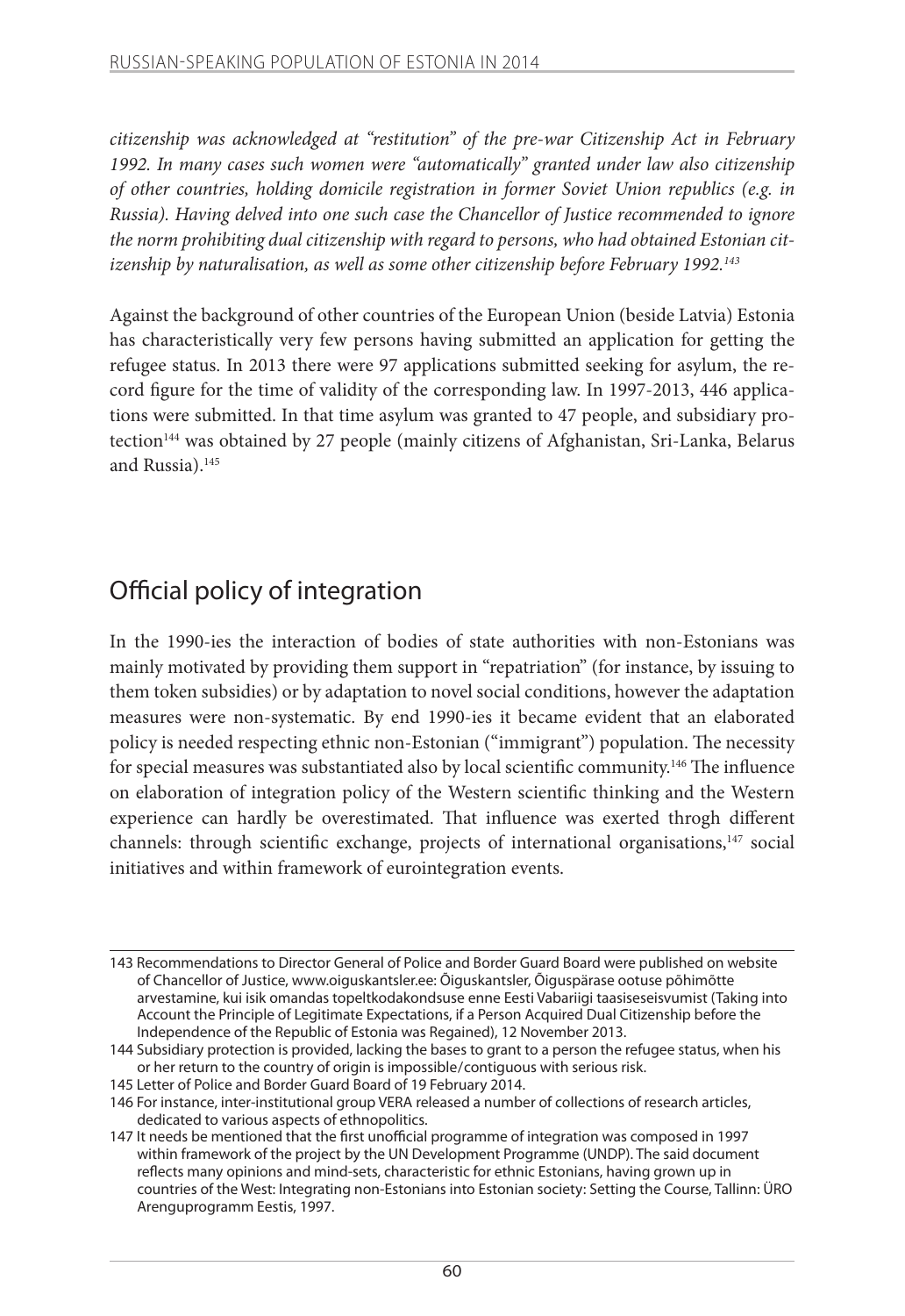An important role was played by the aspiration of Estonia to become member of the European Union: the demand of integration of minorities and non-citizens was unambiguously stated by the European Commission, who pointed out in its monitoring reports a number of problems in Estonia, in particular concerning naturalisation and linguistic regulation.148 At end 1990-ies the Estonian authorities launched an official integration policy respecting minorities. In 2000 the Government approved a bulkier document – the state programme Integration of Estonian Society 2000-2007.149 Within framework of the programme major attention was accorded to study of the Estonian language and its promotion in Russian schools and to related events. A significant part of programme budget was constituted by foreign aid, including from the European Union.150

The next Estonian Integration Strategy 2008-2013 was adopted with delay, due to tragic events of April 2007, connected with moving from downtown Tallinn of the monument to those fallen in the WWII (*Bronze soldier*) and with the ensuing mass protests and manifestations of street violence. Notably, in the aftermath of those events the idea of integration was viewed as utterly compromised, even calling for introduction of a new term in Estonian for its designation (*lõimumine* instead of *integratsioon*), i.e. curious re-branding. Adoption of the new programme was preceded by impressive scientificanalytical effort,<sup>151</sup> however the document itself contains a minor theoretical part, just enumerating cursorily the commented "principles". Catching the eye is omission of the term *multiculturism*, which had antagonised the right-wing nationalist parties.<sup>152</sup> Nevertheless, the text uses the concept of *cultural diversity*.

The programme 2008-2013, approved by Government on 10 April 2008, lays down seven principles:153

<sup>148</sup> For instance the report of European Commission for 2000 says that Estonia must, in the context of integration of minorities pursue compliance of application of the Language Act with international norms and law of the EU and expand the possibilities of ombudsman. Concerning the integration of non-citizens it was recommended to improve the work of public administration and judicial system. 2000 Regular Report from the Commission on Estonia's Progress towards Accession, 8 November 2000, p. 21, ec.europa.eu.

<sup>149</sup> State programme "Integration in Estonian society 2000-2007", approved by Government of the Republic on 14 March 2000, Tallinn, 2000. Official publication in Estonian: Riigi Teataja Lisa 2000, no. 49, art. 740.

<sup>150</sup> Detailed analysis of the programme 2000-2007 and integration policy conducted at that time: Monitoring the EU Accession Process: Minority Protection, Volume I, An Assessment of Selected Polices in Candidate States, Budapest: Open Society Institute, EU Accession Monitoring Program, 2002, pp. 89-244.

<sup>151</sup> State Integration Programme 2008-2013, Final Report on Needs and Feasibility Research, Public Contracting Authority: Ministry of Finance of the Republic of Estonia, Tallinn, Tartu, 2008.

<sup>152</sup> Thus, in 2000 the members of parliamentary party Union Pro Patria – a leading political actor in ruling coalition – reacted to draft of the first detailed official programme of integration that Estonian lawmakers have never adopted a decision to accept ideology of multiculturism for the model of development for Estonia. Monitoring the EU Accession Process…, p. 198.

<sup>153</sup> Estonian Integration Strategy 2008-2013 (Unofficial translation), Tallinn, pp. 4-5.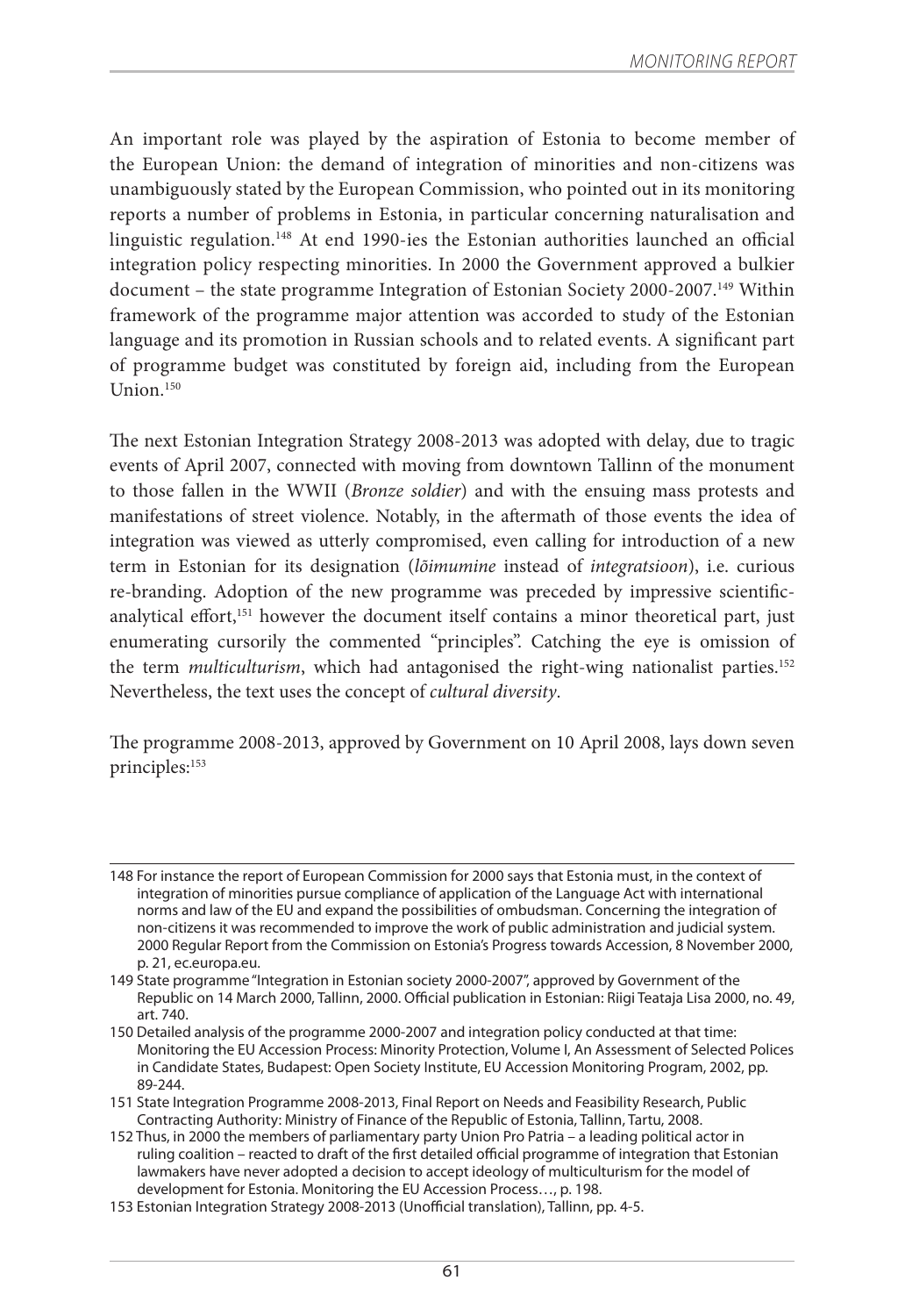- Adhering to fundamental European values (according to the Charter of fundamental *rights of the European Union: democracy, rule of law, peace, individual right to selfdetermination, respect for human rights and cultural diversity);*
- *• Estonian language as the common language of communication in the public sector;*
- *• Strengthening of the state identity ("The objective of integration is to strengthen the common state identity of Estonia, developing common understanding of the state among permanent residents of Estonia based on the constitutional values of Estonia as a democratic state under the rule of law, valuing Estonian citizenship and appreciating the contribution of every person to the development of the society, at the same time accepting cultural differences").*
- *• Involving all residents in developing the society;*
- *• Equal opportunities;*
- *• Avoiding ethnicity-based separation;*
- *• Integration as a process originates on the individual level and involves the whole society.*

The programme of integration set the objective to achieve by 2013 a situation, when, as compared to 2007:154

- *• The level of command of Estonian among the people whose mother tongue is not Estonian has improved on all levels;*
- *• Contacts and communication between people with different mother tongues have increased and differences in participation in civil society organisations and the public sphere between Estonian and Russian speaking population have decreased;*
- *• The percentage of people with undetermined citizenship among the residents of Estonia has been consistently decreasing;*
- *• The majority of Estonian residents trust people of other nationalities living in Estonia and they trust the Estonian state;*
- The majority of the people whose mother tongue is not Estonian regularly receive *information from Estonian media sources and trust them;*
- *• Differences in employment and income levels between employees of different ethnic groups have decreased.*

#### 154 Ibid, p. 16.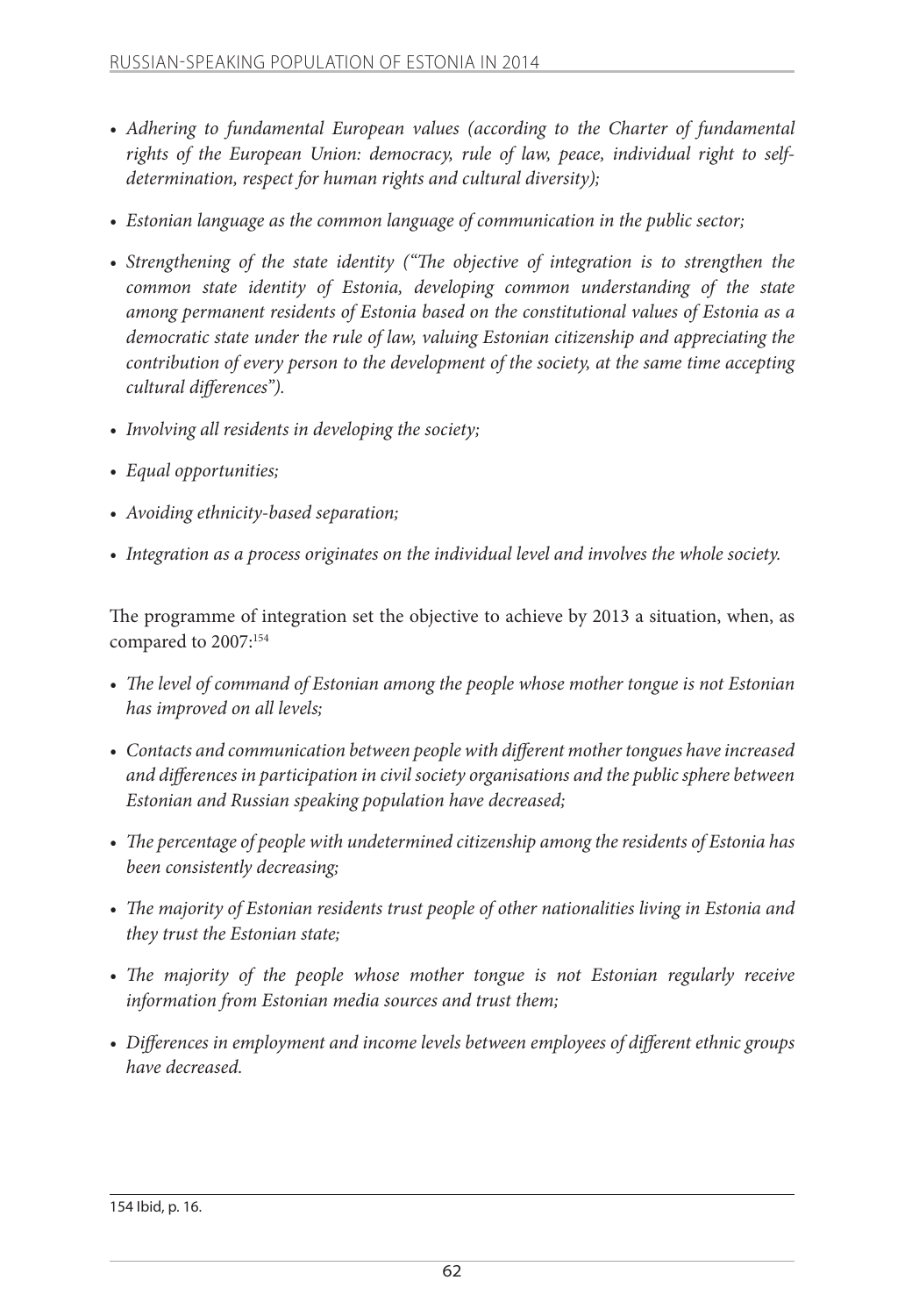Estonia adopted the strategy for 2008-2013, already being member of European Union and actively participating in realisation of its integration policies. Pursuing the goals and tasks set down on the EU level, although they might not always have been expressed in legally binding documents became indispensable for obtaining means from the European Union, on account of which a significant part of Estonian integration undertakings were funded. In the context of integration a special place is held by Common Basic Principles of Integration (CBPI) adopted by Council of the European Union in 2004155. The basic principles of Estonian programme 2008-2013 and the objective set down therein are much in concord with the CBPI. Common principles are somewhat diffuse and ambiguous, because in different countries of EU there are different integration models in hand. However notably, while the Common principles start with declaration that integration is a dynamic, two-way process of mutual accommodation by all immigrants and residents of member states, 156 the last principle of Estonian programme 2008-2013 more diplomatically refers to "will and effort" of permanent residents of Estonia of various nationalities.

Policy of the European Union in social and economic sphere is supported through the so-called structural funds, among others the European Fund for the Integration of Third-Country Nationals (budget of fund in 2007-2013 was 825 million euro).157 Furthermore, it must be remembered that the topic of integration (in particular in the aspect of promotion of equal opportunities) is also contiguous with the European strategy in the sphere of employment. The respective policy in labour market is advanced through the European Social Fund (ESF), having lately received over 10% of annual budget of European Communities or over 10 billion euro per year.158 In the period 2007-2013 combating discrimination and integration were made an especial mention of, when describing the spheres of activity of the Fund.159

The activity, contemplated by action plan in the Estonian Integration Strategy 2008-2013, was supposed to be financed both from budget of Estonian ministries and on account of the means of the European Union, in particular those of the European Social Fund and the European Fund for the Integration of Third-Country Nationals.<sup>160</sup> There were planned annual expenditures within 10-11 million euro.<sup>161</sup> Therefore Estonia follows the decisions adopted on the level of European Union, borrows the terminology and approaches used therein. Questions of integration in the ethnic aspect and the corresponding projects are supervised by Ministry of Culture.<sup>162</sup>

<sup>155</sup> Council of the European Union, Press Release,2618th Council Meeting, Justice and Home Affairs, Brussels,19 November2004,14615/04 (Presse321), pp.17-18.

<sup>156</sup> The said principle however is inconsequently applied within framework of integration policy on the level of the EU. See in detail: Bell, M. Racism and Equality in the European Union, Oxford University Press, 2008, pp. 152-154.

<sup>157</sup> Ibid, p. 151.

<sup>158</sup> Ibid, p. 104.

<sup>159</sup> Regulation (EC) No 1081/2006 of the European Parliament and of the Council of 5 July 2006 on the European Social Fund and repealing Regulation (EC) No 1784/1999, OJ L 210, 31.7.2006, Art. 3. 160 Estonian Integration Strategy 2008-2013 (Unofficial translation), Tallinn, p. 37.

<sup>161</sup> Ibid, p. 43.

<sup>162</sup> Respective Government order of 11 June 2009 published: Riigi Teataja Lisa 2009, no. 48, art. 700.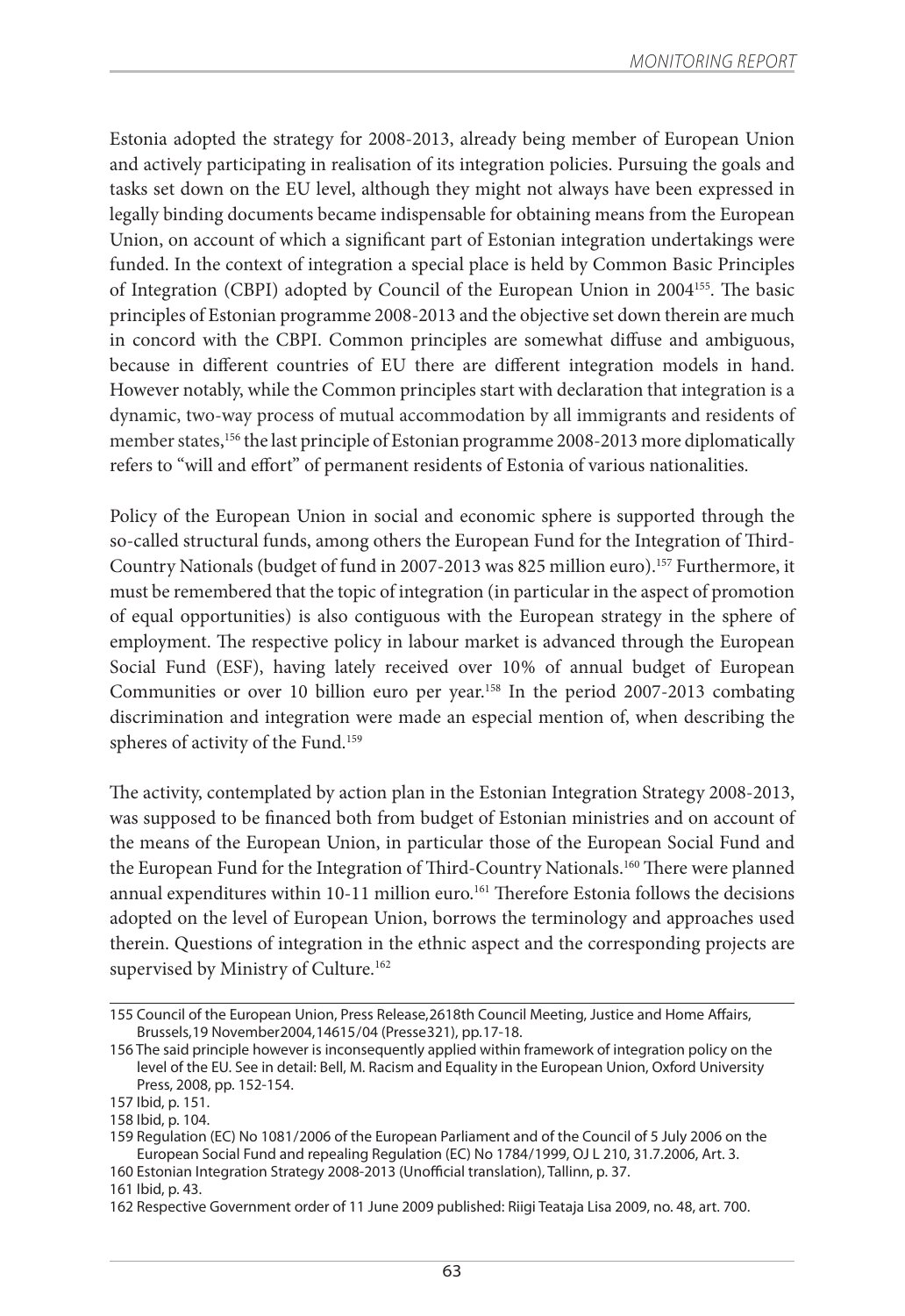Presently in Estonia the next programme of integration is under preparation.

Within framework of official approach to integration, there has never been a fully independent integration policy. It has essentially been a result of synergy of various official policies, directly affecting the ethnic non-Estonian population (migration, citizenship, language, education etc.). The integration does not base on a coherent separate legal regulation. However after adoption of integration programmes and setting up, in view of Western experience, of certain institutions for their realisation, one succeeded in building up a system for information, and instruction of Estonian and preparation for examinations on citizenship, which may be useful both for local Russian-speaking minorities and for any newcomers. A special "adaptation constituent" is inherently embedded in initiatives targeted at recent immigrants.

On the practical plane, conveyors of integration policies are two foundations financed from the national budget. Firstly, Integration and Migration Foundation "Our people"163 (MISA), handling both the ethnic non-Estonians in general and recent immigrants. 164 MISA is vested with the task of promotion of integration processes in the Estonian society, and also coordination related to the migration activity. The Foundation can continuously directly realise some projects and distribute means among representatives of civil society on the basis of contest. In connection with liquidation of the office of Minister for Population Affairs in 2009, MISA has been actually dealing with general coordination beside Ministry of Culture.

MISA does not hold an exclusive right to use and distribute the resources, related to integration; part of those resources may also flow through Ministry and other foundations. In particular, significant means of the European structural funds are trafficked through Innove,165 set up by Order of Government of 8 July 2003.166 The council of that institution comprises representatives of Ministry of Education and Research, Ministry of Economy and Communications and Ministry of Social Affairs. The main aim of that Foundation is coordination of the activity in development of education of adults and also questions of use of subsidies from structural funds of the European Union and realisation of respective programmes and projects. The Foundation deals with organisation of taking official examinations, including examinations in Estonian and on knowledge of the Estonian Constitution and the Citizenship Act.

Specialists, masterminding the Integration Strategy 2008-2013 opted in their research for the way of isolating among non-Estonians, basing on certain features, different groups

165 See www.innove.ee.

<sup>163</sup> Respective Government order of 29 October 2009 published: Riigi Teataja Lisa 2009, no. 82, art. 1211. 164 See www.meis.ee.

<sup>166</sup> Published in: Riigi Teataja Lisa 2003, no. 82, art. 1223.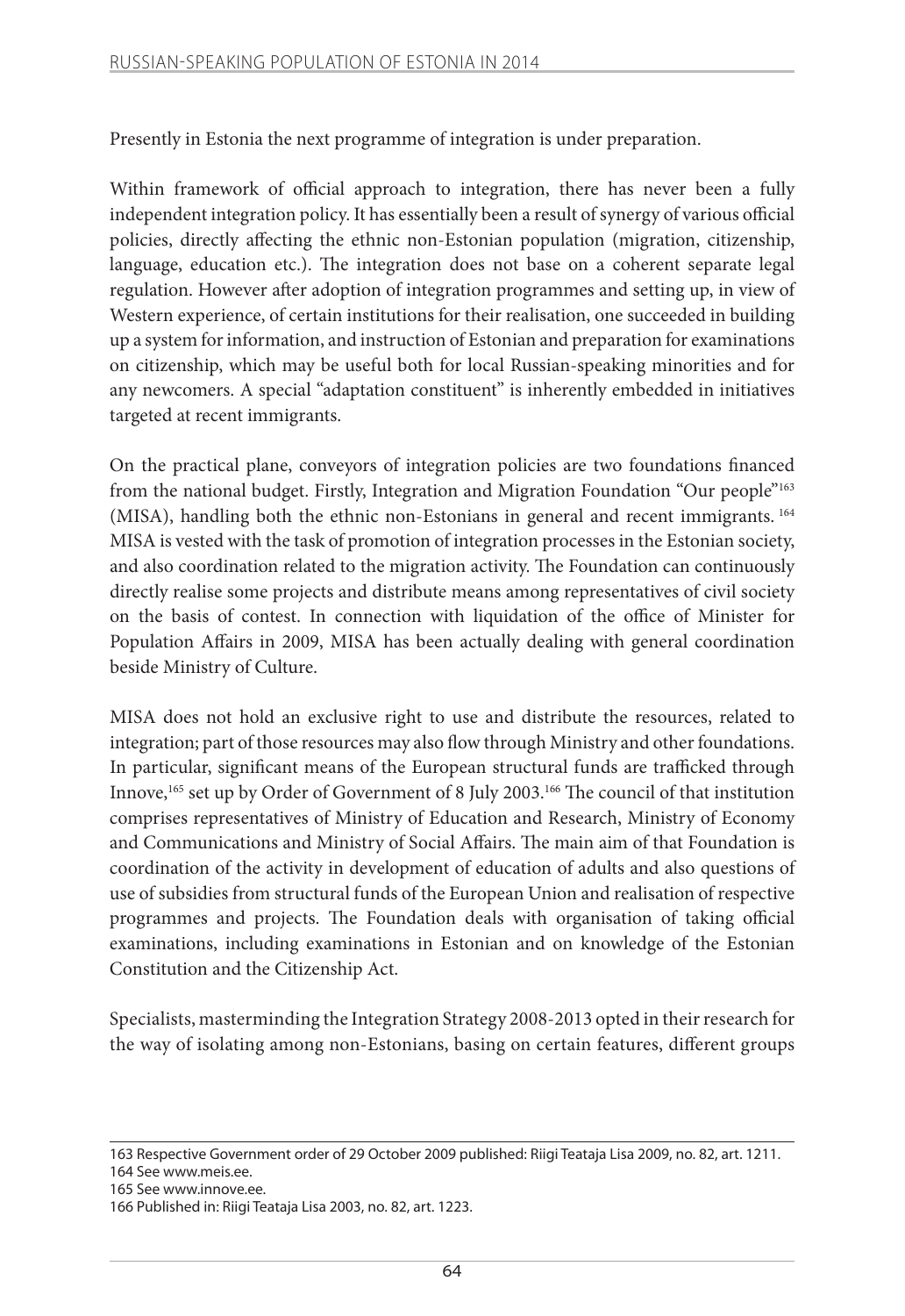according to the stage of their integration,<sup>167</sup> whereas the said analysis showed that representatives of various groups may have diverse needs in the process of integration.168

It follows from practice that recent immigrants from the numbers of Russian-speakers have fewer psychological problems and do not display antagonism to official migration and language policy. It is understandable because unlike the overwhelming majority of non-Estonians, in evidence here are immigrants having deliberately left their country for resettlement in a foreign state, apt to "play by rules" of the host society. However a significant part (maybe the majority) of "old" Russians and other Russian-speaking minorities consider themselves part of the society, viewing *integration* as adaptation to new realities.

Critics of the official integration policy have invariably pointed out its rigid focus on learning the language. True enough, those needs (and also the related reform, actually Estonianization of the Russian education) have consumed the bulk of integration budget. Significant slowing down of the naturalisation rates and dramatic retardation of growth of non-Estonians speaking in the state language (see the above sections of the Report) was specifically evident in the 2000-ies, i.e. the vital indicators of integration worsened after inception of the official integration policies. It needs be kept in mind that integration policy was not self-sufficient, being secondary to the policy in other areas. A rapid growth of proficiency in Estonian (as well as the related growth of the number of citizens of Estonia) occurred in the 1990-ies, against the background of ossified and consistent policies of official mono-lingualism, the linguistic requirements in labour market and strict migration rules. The language was studied basically on account of personal resources, exhausted by end 1990-ies. No breakthrough can be anticipated in the nearest years (among popular explanations are: objective hardship of studying the language by older generations, lack of the Estonian language environment in some regions etc.).

The advanced system of support to study language, which was moulded on the turn of century, occurred to be a very welcome help to all those interested, while beneficiaries of that system may have also been the *recent immigrant*, in particular from the countries of the former USSR. Those changes reflected basically the understanding that compliance with strict linguistic requirements established by the state must be aided by authorities. However the Estonian state, being ethnically biased, usually ignored the critiques of the linguistic requirements as disproportionate or unjustified.

<sup>167</sup> Selected were the following features: holding citizenship of Estonia; considering Estonia a sole native country (motherland); perceiving himself or herself part of the constitutionally determined people of Estonia; having proficiency in Estonian.

<sup>168</sup> Lauristin, M. Lõimumisprotsessi tulemuslikkus ja sihtrühmad: klasteranalüüs (Outcomes and Target Groups of the Process of Integration: Cluster Analysis), in Integratsiooni monitooring 2011 (Monitoring of Integration 2011), Tallinn, 2011.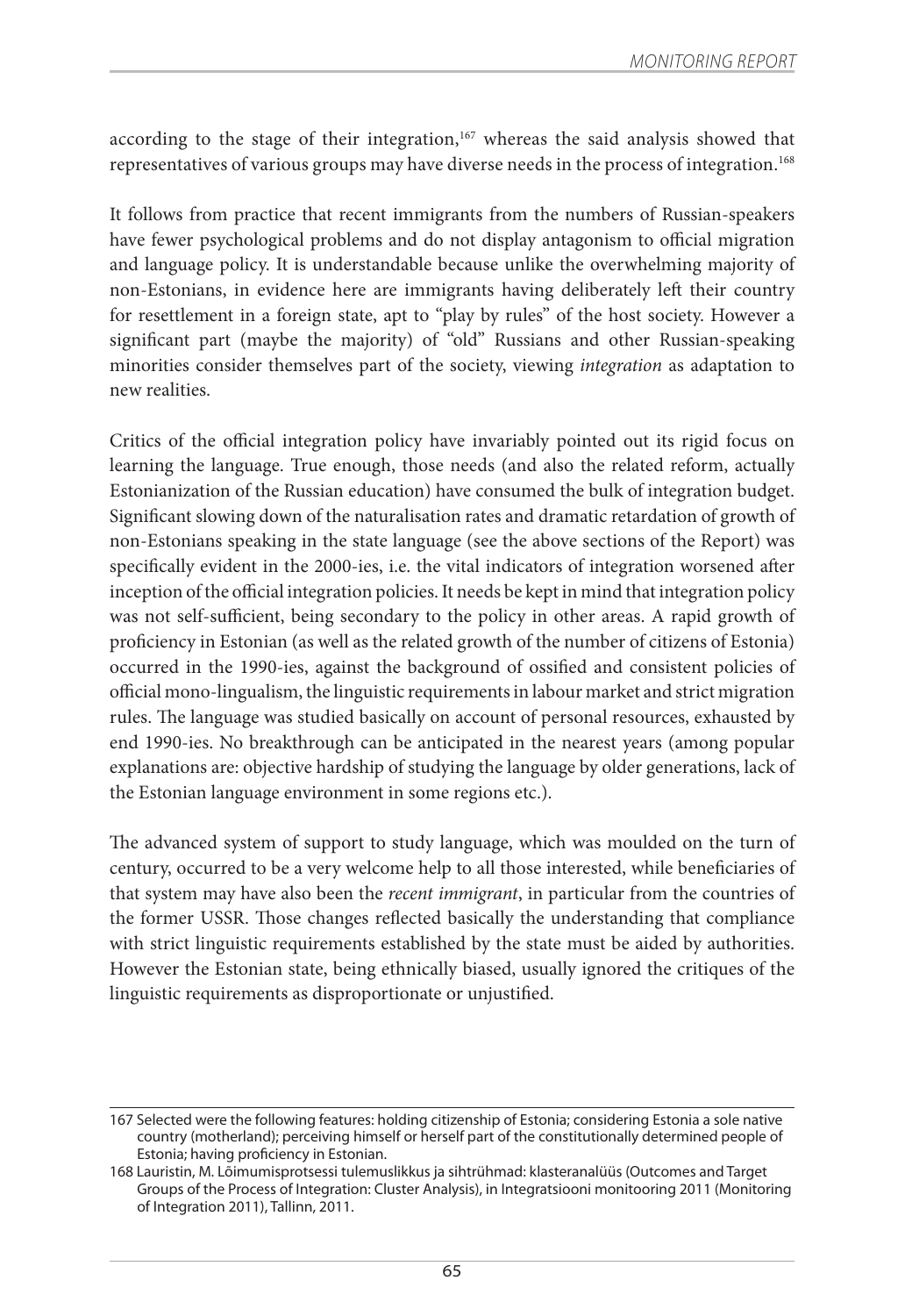The level of *political integration* (availability of Estonian citizenship, conditional on a certain proficiency in Estonian) is paradoxically affecting the perception of discrimination in Estonia. Authors of a large sociological research 2007 pointed out that $169$ 

*perception of discrimination largely depends on the extent and how the respective topic is discussed in public. In the present Estonian society, often perceived as discrimination are topics somehow related to the ethnic question. Respondents seem to interpret as unequal treatment their experience, which present Estonian law and political decisions do not acknowledge as unequal treatment; such interpretation is affecting the ethnics-related pointed politization of the Estonian society. Such circumstances notwithstanding, this understanding (of the situation) is a solid fact. Discrimination on the basis of ethnicity is recognized not only by non-citizens: even more of such people are found among citizens of Estonia, with Russian as their native language. Since citizenship should testify to the status of a fully eligible member of society, when promoting the political integration of Russian-speaking residents we must pay more attention to measures on prevention of discrimination on the basis of ethnicity.*

169 Lagerspetz, M., Hinno, K., Joons, S., Rikmann, E., Sepp, M., Vallimäe, T. Isiku tunnuste või sotsiaalse positsiooni tõttu aset leidev ebavõrdne kohtlemine: elanike hoiakud, kogemused ja teadlikkus. Uuringuraport (Unequal Treatment on the Basis of Personal Features or Social Status: Mind-sets, Experience and Awareness of Population. Report of Survey), Tallinn, 2007, pp. 150-151.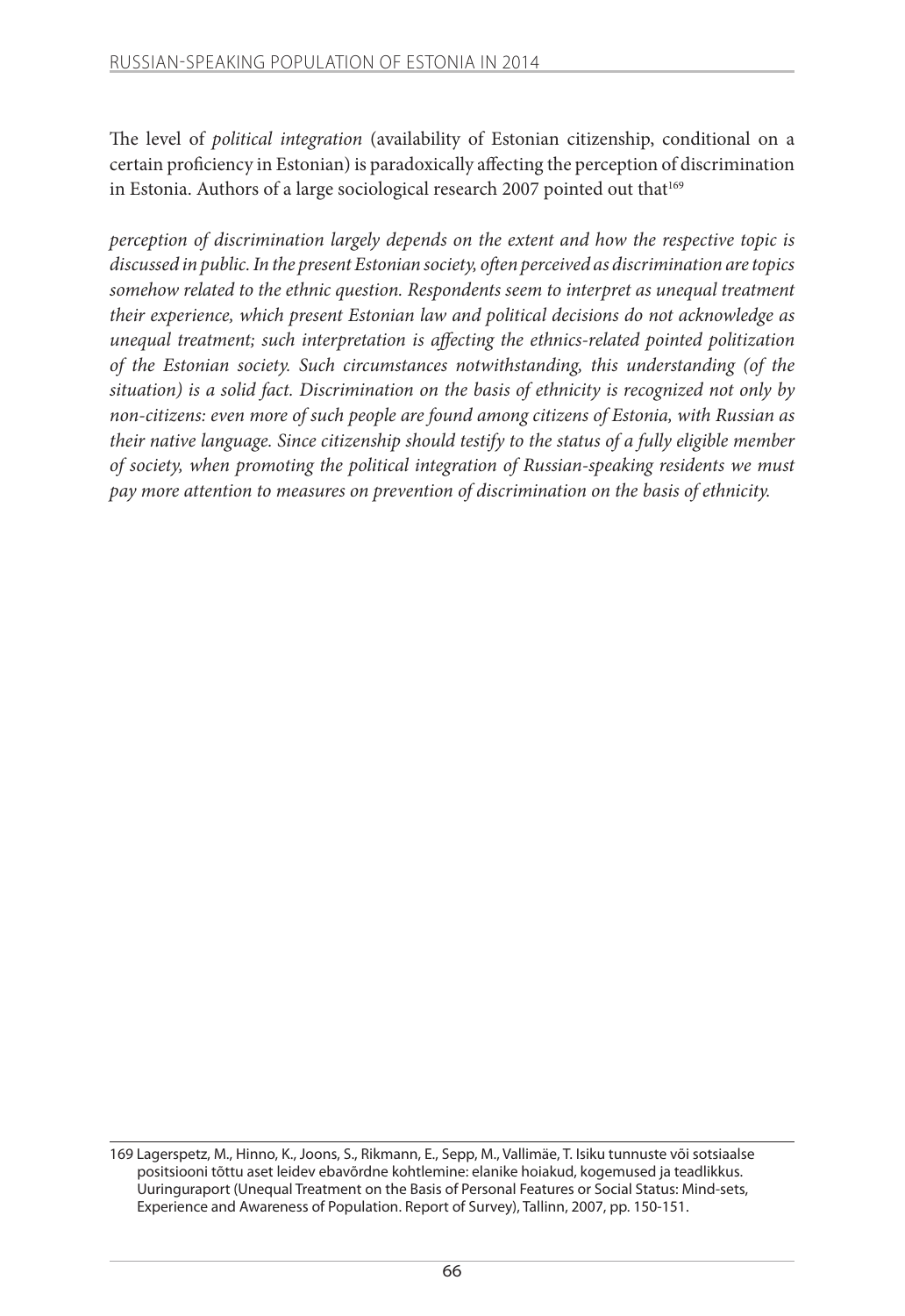# 4. Social-economic situation of non-Estonian population

In 2011 the UN Committee on Economic, Social and Cultural Rights voiced "concern about the discrimination against the Russian-speaking population which continues to be disproportionally affected by unemployment and poverty". The Committee called on Estonia "to intensify its efforts to address the persistent disadvantage s faced by the Russian-speaking population in the enjoyment of economic, social and cultural rights, and to ensure that strategies and policies adopted in this regard address both formal and substantive discrimination, and include the implementation of special measures in the field of employment".170

#### Labour market

Data of census of 2011 again provided matter supporting evidence of dramatic differences in the employment structure of ethnic Estonian and non-Estonian population. Minorities are still presented inproportionately among those employed in manufacturing industry: on job was every fourth non-Estonian and every seventh Estonian. Estonians are far too often employed in public administration, the sphere of defence and the obligatory social insurance: that sphere employed 9% working Estonians and 3% non-Estonians, whereas the situation is paradoxical in some places. For instance in the third largest town Narva the Estonians constitute about 5% of total population; among 1010 Estonians, working at end 2011, 203 people were employed in public administration, sphere of defence and obligatory social insurance (20%), with average indicator for Narva being 5%. 171

In 2013 the unemployment rate dropped as compared to 2012 by 1.4 per cent points, achieving 8.6% (a certain tendency to growth of indicators was evidenced by the end of year). On average for the year, 59 thousand people were unemployed. Level of longterm unemployment was 3.8%, and was more typical for men, elderly and ethnic non-Estonians.172

Among ethnic non-Estonians the unemployment rate in 2013 as in recent years was almost twice as high as among Estonians. That regularity is evident when comparing those

171 Source – data of Statistics Estonia; calculations by the author.

<sup>170</sup> UN Committee on Economic, Social and Cultural Rights, 47th session, 14 November − 2 December 2011, Concluding observations: Estonia, 16 December 2011, E/C.12/EST/CO/2, Section 10.

<sup>172</sup> Communication by Statistics Estonia of 14 February 2014, www.stat.ee.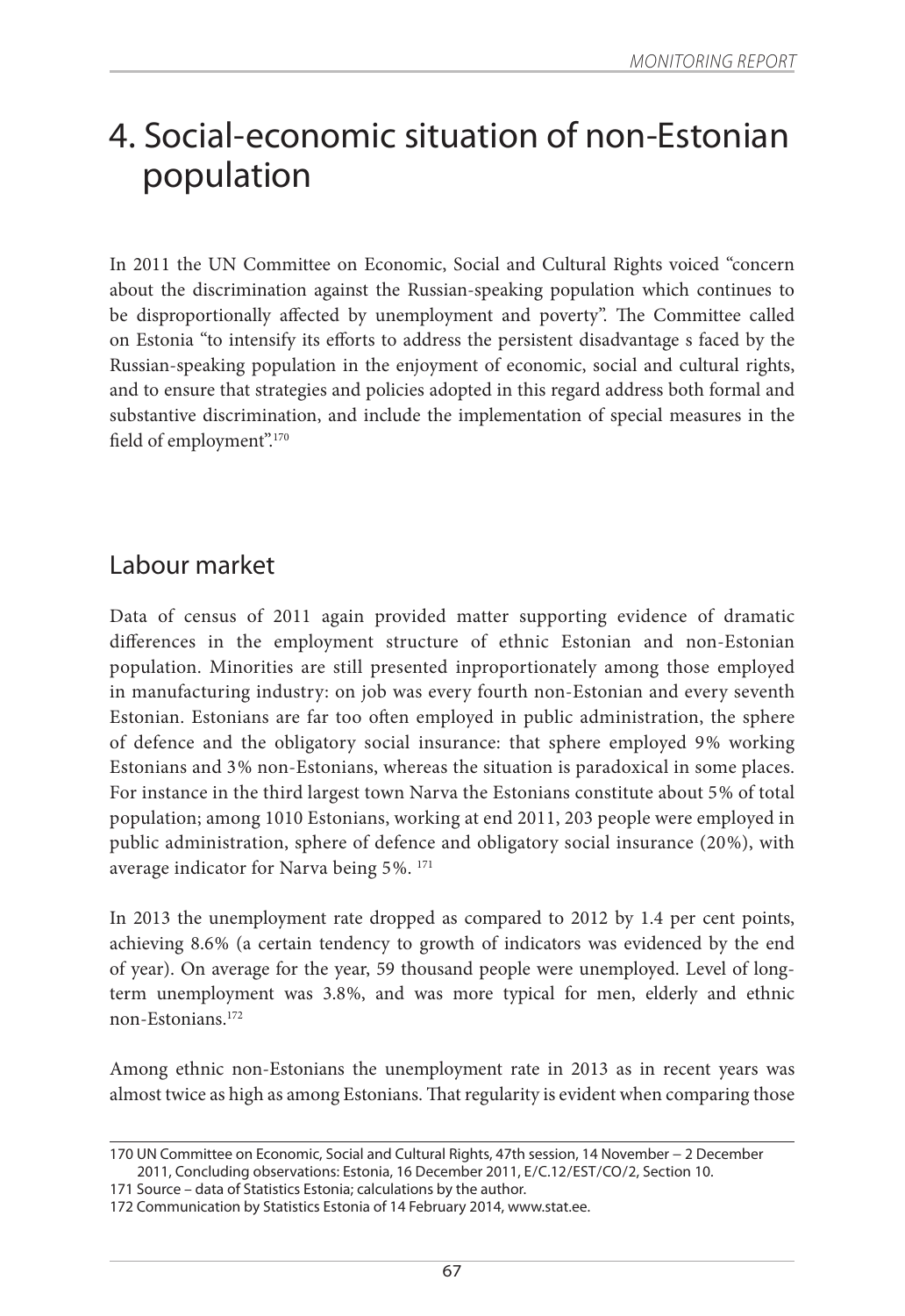groups as a whole, and also when comparing separately men and women. For Estonians, characteristic is extremely high unemployment rate for the youngest age groups (15-24): in women non-Estonians it reached 29.2% in 2013.

|                        | <b>Ethnic origin</b> |                      |  |
|------------------------|----------------------|----------------------|--|
|                        | <b>Estonians</b>     | <b>Non-Estonians</b> |  |
| All                    | 6.8                  | 12.4                 |  |
| including groups 15-24 | 15.7                 | 25.7                 |  |
| Males                  | 7.6                  | 12.2                 |  |
| including groups 15-24 | 15.5                 | 22.8                 |  |
| Females                | 6.0                  | 12.7                 |  |
| including groups 15-24 | 15.9                 | 29.2                 |  |

|  | Table 7. Unemployment rate, population aged 15-74, 2013, % |
|--|------------------------------------------------------------|
|  |                                                            |

*Source: Statistics Estonia*

Data on survey of employment in Estonia in 2000-2010 held by sociologist J. Helemäe made possible to find the causes of risk of unemployment and also the possibilities of self-realisation (work as manager/leading specialist, and work matching education). Analysis showed that given the equality of conditions an ethnic non-Estonian, proficient in Estonian and holding Estonian citizenship has twice as few chances to become manager/leading specialist as an Estonian. Furthermore, the higher the level of education of the non-Estonian, the higher the chance that he or she will perceive the non-realised potential of his or her education (in particular for residents of the capital). Upon estimate of J. Helemäe, by end of the first decade of the 21st century the ethnic inequality in Estonian labour market had deepened.173

Question of influence of the level of proficiency in Estonian on problems of employment was considered above.

<sup>173</sup> Хелемяэ, Е. Социально-экономические трансформации в Эстонии // Полещук, В., Степанов В. (ред.) Этническая политика в странах Балтии (Helemäe, J. Social-economic Transformation in Estonia, in Poleshchuk, V., Stepanov, V. (eds) Ethnic policies in the Baltic States), Moscow, Nauka, 2013, pp. 219-235.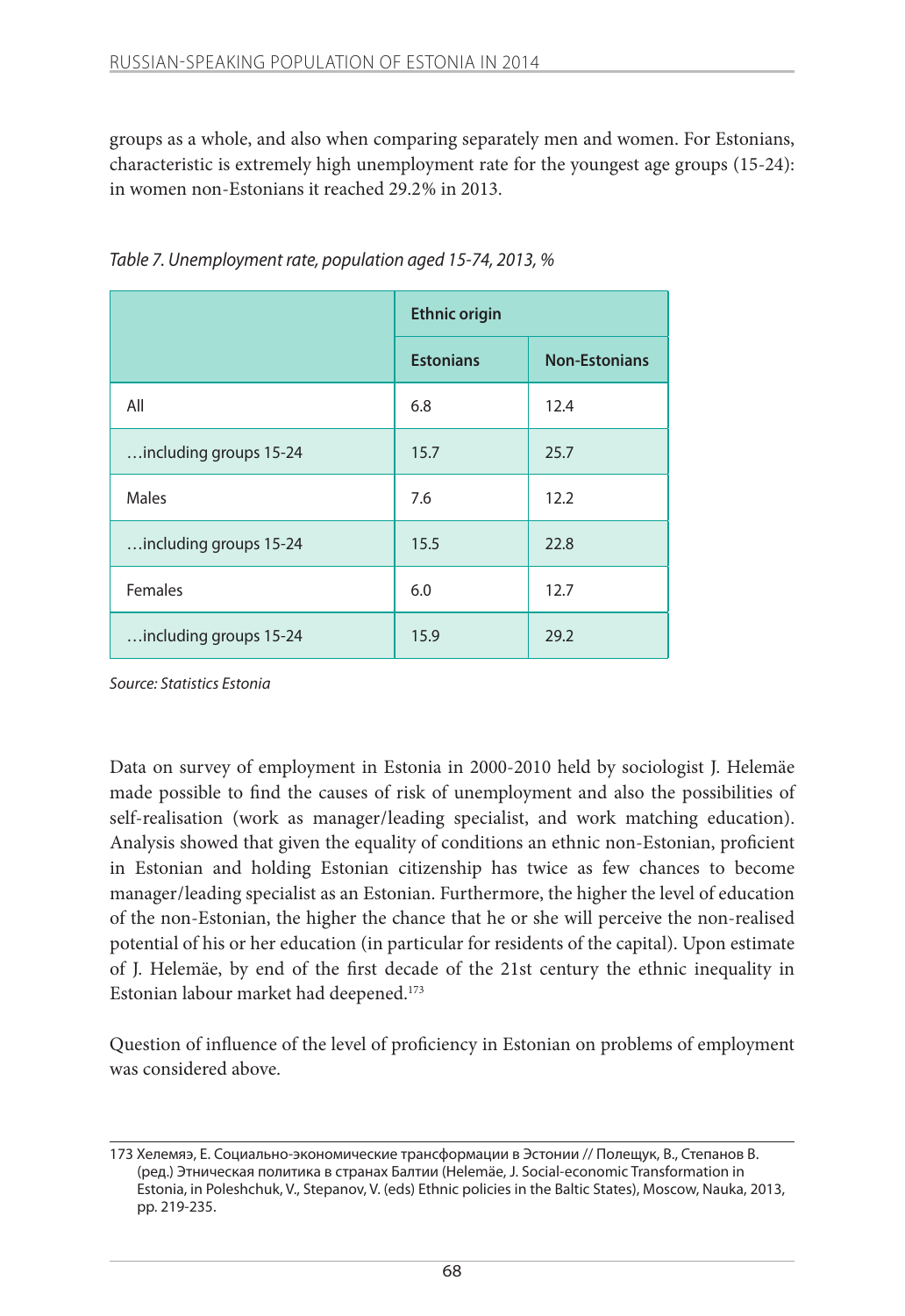### Income

Average disposable annual income of residents of Estonia started to increase after the crisis in 2011 (in 2009 and 2010-ies its indicators decreased as compared to the previous year). In 2007 the corresponding indicators with ethnic Estonians constituted 6,639 euro, and with non-Estonians – 56,11 euro; in 2012 respectively 8,323 and 6,705 euro. Hence in 2007, before the onset of crisis, the average income of a non-Estonian constituted 85% of income of an Estonian, and in 2011-81%. Differences in annual disposable income between Estonians and non-Estonians were witnessed in all regions of the country. For instance, in the county adjacent to (and including) the capital city it reached 28%, while in the Ida-Viru county, with non-Estonians dominating -  $12\%$ .<sup>174</sup>

Data of the Statistics Estonia for 2012 allow also analysing the difference in annual disposable income depending on education and ethnic origin. It turns out that at the level of education below secondary the difference in income is not very large and income of non-Estonians constitutes a bit over 88% of income of the Estonians (5,517 euro and 6,227 euro respectively). However those differences are significantly higher with persons of tertiary education – 25% (10,527 euro with ethnic Estonians and 7,886 euro with non-Estonians).

Living below poverty level/subsistence level (before payment of subsidies, excluding pension) in 2012 were 25% of total population (23% ethnic Estonians and 30% non-Estonians). Estonians and non-Estonians distributed unequally in different quintiles of income. The first quintile (1/5 population with the lowest income) accommodated 24% non-Estonians and 18% Estonians. Average disposable annual income in that quintile constituted 2,859 euro. The fifth quintile (the highest income, on average 15,830 euro) accommodated 11% non-Estonians and 24% Estonians.175

# Housing conditions

Data of census of 2011 allow comparing the housing conditions of Estonians and non-Estonians. An important factor is the character of habitat of minorities, among whom are few rural residents. For that reason ethnic non-Estonians seem to have, more frequently than ethnic Estonians certain conveniences in their place of residence, for instance the WC and central heating. The average for Estonia square footage per person constitutes  $30.5 \text{ m}^2$  (32.4 m<sup>2</sup> with Estonians and 25.3 m<sup>2</sup> with Russians); average quantity of rooms – 1.24 (1.30 with Estonians and 1.07 with Russians). Particularly conspicuous are differences in the capital city, where Estonians constitute a bit over half of population.

<sup>174</sup> Source – data of Statistics Estonia. In mid-2014 only available were data of 2012.

<sup>175</sup> Source – Statistics Estonia.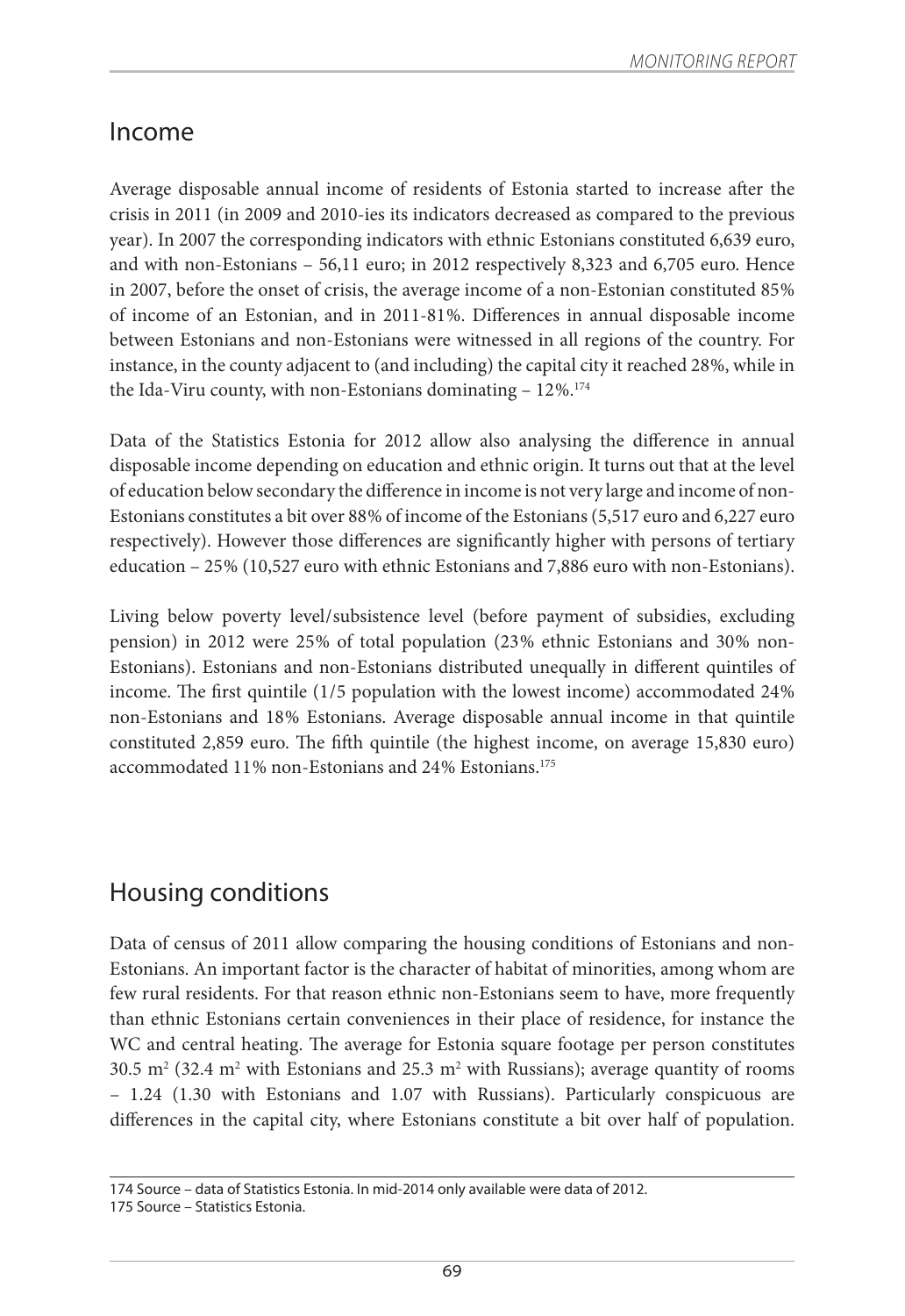With representatives of the majority group average footage per person is 29.1  $m^2$ , with Russians – 23.7  $m^2$ ; average number of rooms per person constitutes respectively 1.20 and 1.01. Such divergence may have several explanations, of which most plausible are socialeconomic differences between those two groups.

Representatives of minorities are too often seen among homeless people. Survey of the homeless in Tallinn, held in September-December 2011, concerned 926 respondents and 4/6 of them were Russian-speaking (with minorities constituting less than a half of the population in capital). 176

# Access to health system

In autumn 2011 the sociological company Saar Poll held, as commissioned by Estonian Health Insurance Fund and Ministry of Social Affairs the survey *Estimation by Residents of Health and Medical Aid*. By the random sample method 1,510 people were surveyed. In survey some differences were found between ethnic Estonians and non-Estonians. Questions concerned prevalently the events of the last 12 months.

Better assessment to organisation of health care was given mainly by ethnic Estonians (65%), rather than by representatives of minorities (55%).177 Significantly more Estonians were also content with the system of family doctors (82% against 67% with non-Estonians).<sup>178</sup> They also assessed the quality of medical aid higher (78% against 61%).<sup>179</sup>

Every third respondent had had trouble with his or her last visit to a specialist. In regional aspect there were more problems in the places of concentration of ethnic non-Estonians – in Tallinn and in the Ida-Viru county. With non-Estonians those problems (46%) developed twice as often as with Estonians (24%).180 About one third of residents had not purchased the medicine prescribed. Every seventh respondent pointed out, as the sole cause, stringency of funds. For the same reason the medicine was not more often purchased by the interviewed non-Estonians living in North-East of the country, or by the low-income and nonworking respondents.<sup>181</sup>

<sup>176</sup> Kodutud Tallinnas, Uuringu aruanne (The Homeless in Tallinn. Report of Survey), Tallinn: Tallinna Sotsiaaltöö Keskus (Tallinn Social Work Centre), 2012, p. 17.

<sup>177</sup> Saar Poll, Elanike hinnangud tervisele ja arstiabile 2011 (Estimation by Residents of Health and Medical Aid 2011), Tallinn, November 2011, p. 24.

<sup>178</sup> Ibid, p. 25.

<sup>179</sup> Ibid, p. 31.

<sup>180</sup> Ibid, pp. 41-42.

<sup>181</sup> Ibid, p. 72.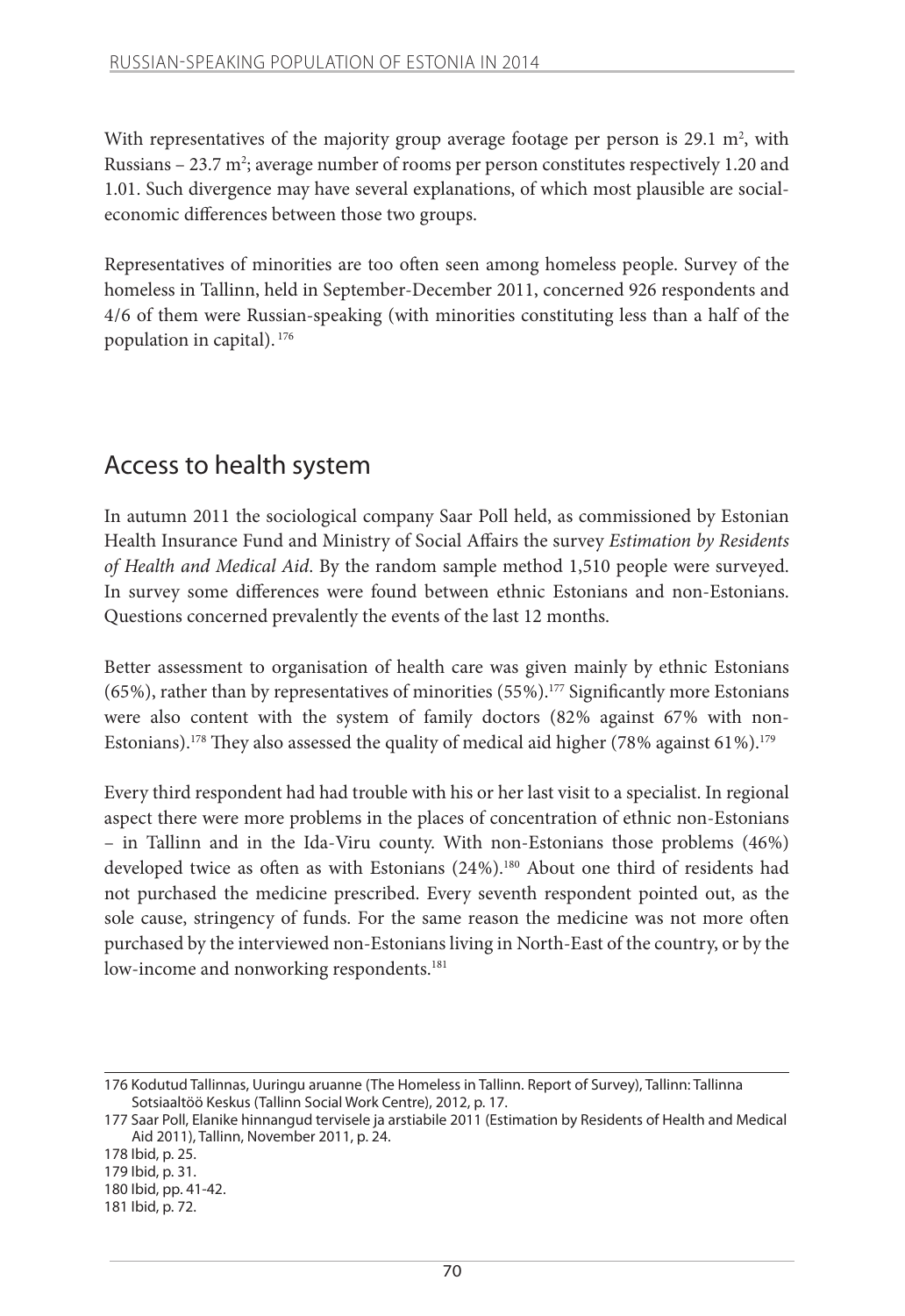In 2013, within framework of survey on organisation of health care system in Estonia, commissioned by Tallinn city authorities, a positive estimate was given by 51% of residents of Tallinn – ethnic non-Estonians and by 62% – Estonians; the quality of services pleased respectively 65 and 85%.<sup>182</sup>

In order to better determine the special problems of minorities in the sphere of health care, upon commission the Legal Information Centre for Human Rights, a focus group with Russian-speaking women was organised (2014).<sup>183</sup> When participants were asked to spontaneously name main problems in the system of health care, they all referred to long queus, the onerous duty to pay for service, the inadequate quality of service, and improper treatment by personnel. The system of family doctors was unanimously given a negative estimate as being inefficient and not meeting the expectations of patients. Named rather often as a factor having a negative impact on healthy lifestyle and on (speedy) access to medical service, was poverty.

Within framework of sociological surveys it has not been duly investigated whether or not the minorities face difficulties at access to the system of health care because of a lingustic barrier. Mass media sometimes report about such cases. Some application to the effect were also submitted to the Legal Information Centre for Human Rights, therefore this issue must be seriously and promptly tackled. A special problem is also lack of translation in Russian of annotations to drugs. Following is the story of a young female from the focus-group of Russian-speaking women.

*I have faced a language problem only once, when coming to the clinic with a sick child and being unable to explain to doctor in Estonian what the matter was with the child, while the doctor could not understand Russian. I flew into frenzy. She was of little help to me, busy with analyses. She was not especially competent, not only linguistically. For instance, she could not calculate the dose of medicine, when my daughter refused the anal treatment. The doctor could not calculate the dose to be ingested otherwise …*

<sup>182</sup> Tallinlaste hinnangud tervisele ja arstiabile 2013 (Estimation by Residents of Tallinn to Health and Medical Aid 2013), Tallinn: Saar Poll, 2014, p. 21.

<sup>183</sup> Meeting of the focus group took place on 16 April 2014 in Tallinn. It was attended by seven women aged 27-61. Focus-group was held by V. Jakobson Ph.D., the University of Tartu.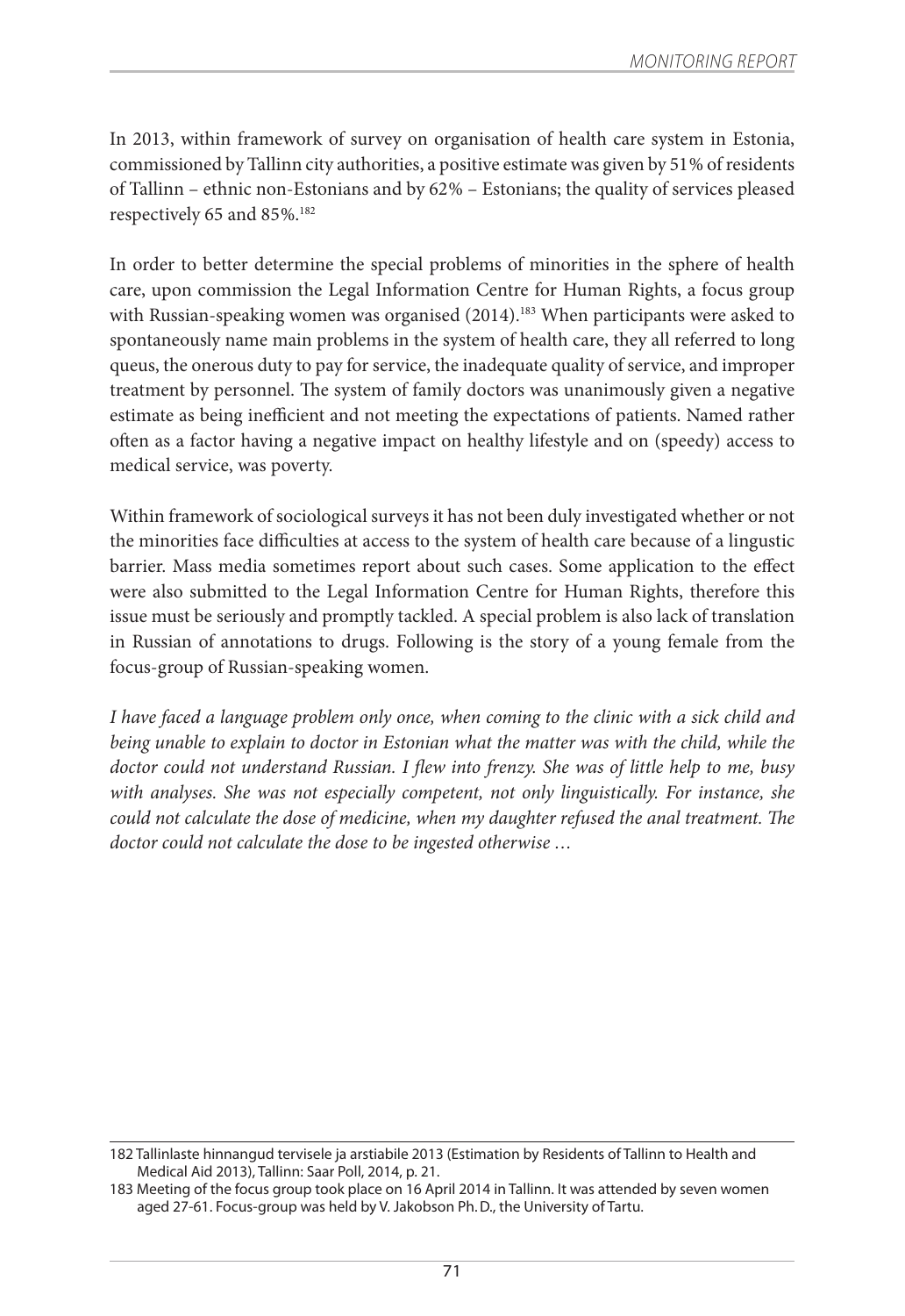# State of health. Problem of controlled drugs and HIV/AIDS

Under official data, in 2013 the average life expectancy with ethnic Estonians constituted 77.79, with non-Estonians – 76.24 (males respectively 73.34 and 71.38; females – 81.77 and 80.52). Life expectancy without disability with Estonians constituted 56.54, with non-Estonians – 52.55. Greater discrepancy in this indicator was witnessed among females (respectively 58.52 and 53.32).<sup>184</sup>

Among the causes of inactivity in labour market in 2012, 21% of ethnic non-Estonians and only 14% of Estonians pointed out disease or disability (in 2007 respectively 15 and 14%). Such discrepancies between groups can only partially be accounted for by differences in age structure of both communities. Notably, participation in labour market for Estonians and non-Estonians was approximately on the same level in 2012.185

In 2012, data on local factor affecting health were published. Within its framework, a mailing survey of population aged 15-70 was carried out approximately in every third self-government of Estonia. Questionnaire was answered by 4,239 people (out of 10 thousand people). Survey showed that 17.8% Estonians and 28.8% non-Estonians pointed out significant limitations curbing activity due to disease or problems with health in recent six months. No such restrictions were noted by 42.2% Estonians and only by 25.2% representatives of minorities. 186

According to the same survey, among ethnic non-Estonians there were several times more people than among Estonians who had not used alcohol in the last 30 days (29.4 and 25.4%). Among males – Estonians 49.6% used alcohol at least once per week, among males non-Estonians – 38.7%. Lesser differences in ethnic aspect were found among males, using relatively much alcohol. Under the same data, half of Estonians (35% males and 65% females) do not smoke, while with non-Estonians the corresponding indicators are lower, in particular with females. The share of those smoking daily however differs little; in both groups about one quarter. The differences concern females: among Estonians 17% smoke daily, among non-Estonians – 22%.187

The survey held in 2011 among students born in 1995 was targeted at 135 comprehensive schools. According to its results the controlled drugs had been at least once in lifetime by 43% boys and 34% girls from Russian schools and 34% boys and 26% girls from Estonian schools. However Estonian youth are clearly more prone to use alcohol: in the

<sup>184</sup> Source – Statistics Estonia.

<sup>185</sup> Ibid.

<sup>186</sup> Results of the said survey are available in public database of health and health survey statistics, National Institute for Health Development, www.tai.ee.

<sup>187</sup> Ibid.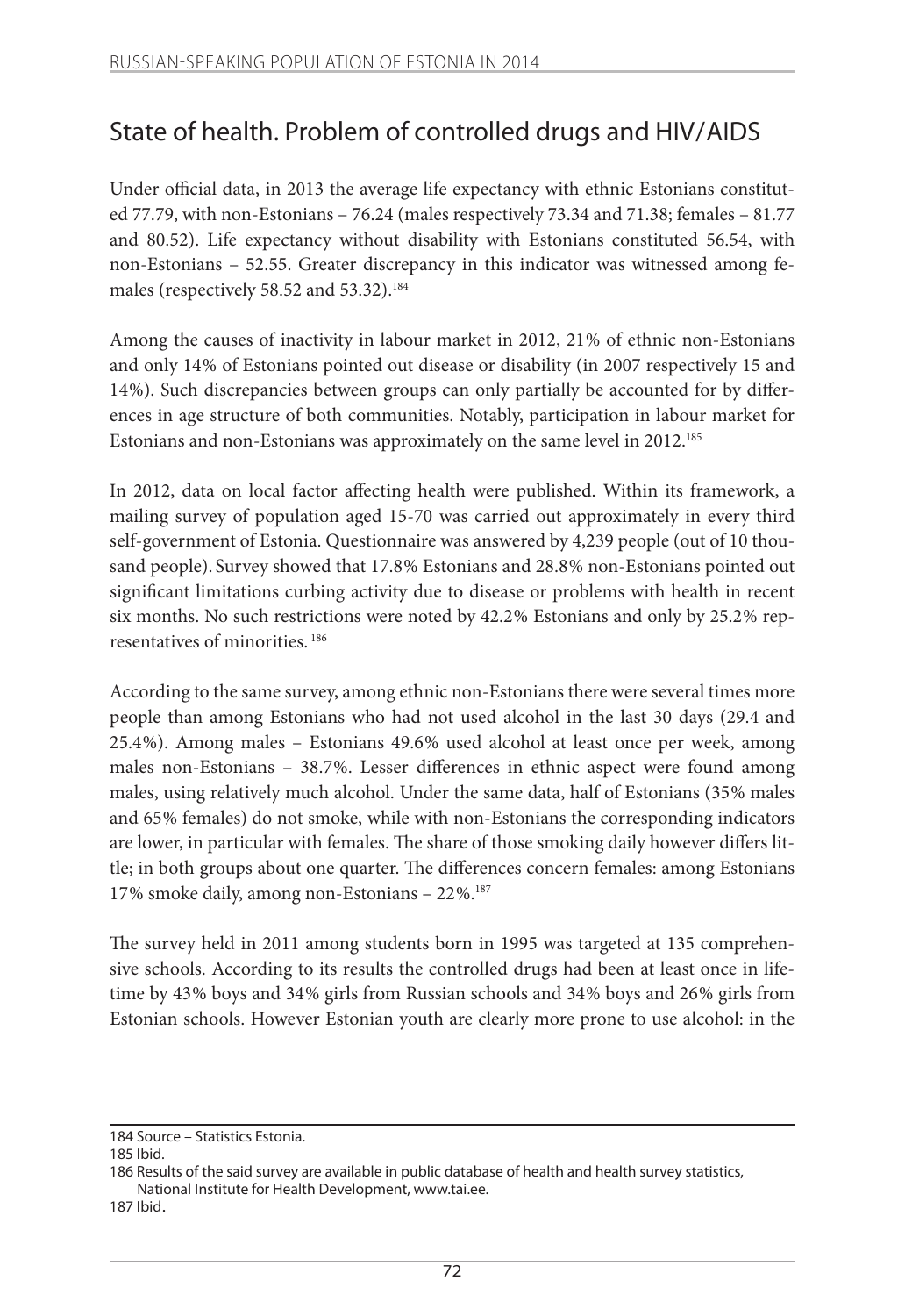year preceding the survey 13% boys and girls from Estonian schools had been drunk over three times and only 8% from Russians.<sup>188</sup>

According to data of Register of Causes of Death, in 1999-2012 the overdose killed 1,118 people: in 2012 the overdose of drugs (mainly overdose of synthetic drugs) killed 170 people, 72% of whom were ethnic Russians; the majority of victims were aged 25-34, and resided either in the capital Harju county (59%), or in Ida-Viru county (30%).<sup>189</sup> According to data, presented in the national programme on prevention of HIV/AIDS for 2002-2006  $(2002)$ ,<sup>190</sup> 98% of people, using intravenous injection were Russian-speaking.

Estonia is the scene of the HIV epidemic. General quantity of registered cases constituted 8,702 by end 2013. Under estimates of 2012 the general number of diseased residents was up to eleven thousand. Rates of growth in morbidity in recent years have been declining, although they are leading in the European Union. In 2012 in Estonia 23.5 new cases was registered per 100 thousand population. The average indicator in the EU and the European Economic Area was 5.8 cases for 100 thousand people191 The database of infection diseases has the data on HIV-positive cases since 1 October 2009. In the period until 21 April 2014, recorded were data on 929 people, 768 (83%) of them being Russians; almost half of those reported in Tallinn and Narva.192

T. Raitviir managed to study ethnic aspect of differences of mortality on the basis of official data for 2006. Under her calculations Estonians were over-represented among those dying of vascular diseases and malignant tumours. Nevertheless, traumas and poisonings as the cause of death were significantly more characteristic for minorities, including accidental poisoning (including alcohol) and manslaughter. Furthermore, non-Estonians were over-represented among those dying of infection and parasite diseases, including tuberculosis and HIV (but not of viral hepatitis). Some medical conditions, related to use of alcohol were also more characteristic for minorities (but their total number was small). Estonians were in the majority among those dying of diseases of central nervous system and organs of perception.<sup>193</sup>

<sup>188</sup> Kobin, M., Vorobjov, S., Abel-Ollo, K., Vals, K. (toim.) Uimastite tarvitamine koolinoorte seas: 15-16-aastaste õpilaste legaalsete ja illegaalsete narkootikumide kasutamine Eestis, Uuringu raport (Use of Drugs Among Youth: Use by Students Aged 15-16 of Legal and Controlled Drugs in Estonia, Report of Survey), Tallinn: TLÜ RASI, TAI, 2012, p. 31.

<sup>189 2013</sup> National Report (2012 data) to the EMCDDA by the REITOX National Drug Information Centre – Estonia. New Developments, Trends and In-depth Information on Selected Issues. Tallinn: REITOX, 2013, pp. 44-45.

<sup>190</sup> Official publication: Riikliku tervishoiuprogrammi "HIV/AIDSi ennetamise riiklik programm aastateks 2002-2006" kinnitamine (Approval of National Health Programme "HIV/AIDS Prevention National Programme for 2002-2006"), Riigi Teataja Lisa 2002, no. 13, art. 173.

<sup>191</sup> HIV nakkuse ja kaasuvate infektsioonide epidemioloogiline olukord Eestis, 1988-2013 (Epidemiological Situation in Estonia in Connection with HIV Morbidity and Concomitant Infections in 1988-2013), National Institute for Health Development and Health Board, [2014], pp. 1,3.

<sup>192</sup> Letter of National Institute for Health Development of 22 April 2014.

<sup>193</sup> Raitviir, T. Rahvuste Tallinn. Statistilis-sotsioloogiline ülevaade (Multinational Tallinn. Statistical – sociological Review), Tallinn, 2009, pp. 207-209.